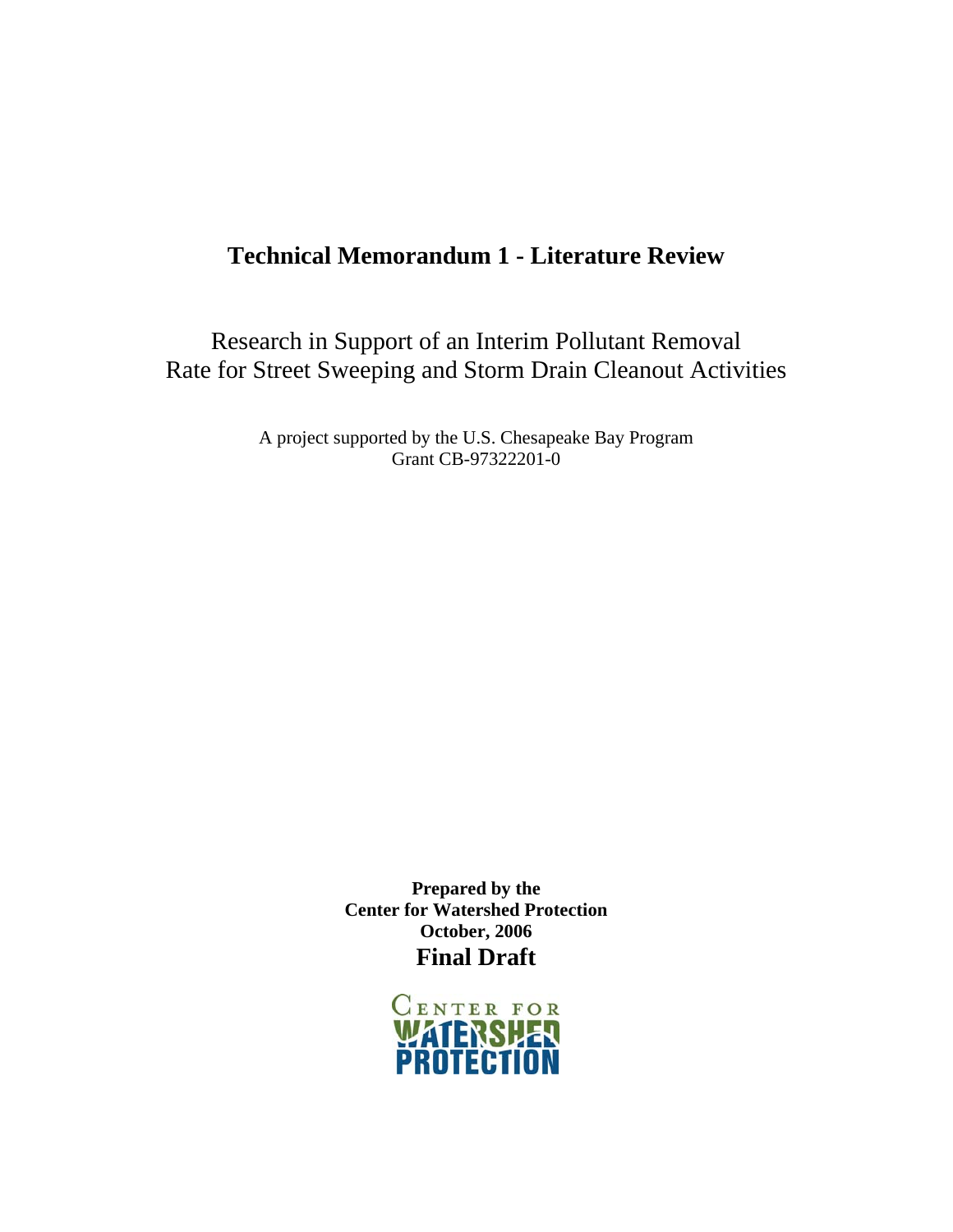### **Summary of Street Sweeping Findings**

- Although 75 monitoring and modeling studies were reviewed from the 1970s to present, fewer than a dozen studies provided sufficient data to quantify a pollutant removal rate for street sweeping.
- The ability to quantify pollutant removal rates based on the literature is challenging given the differences in scope, extent and design of field or modeling studies.
- The wide range of pollutant removal rates reported for street sweeping, vary based on sweeping frequency, sweeper technology and operation, street conditions, and the chemical and physical characteristics of street dirt.
- To overcome this problem, a conceptual model was developed to provide interim pollutant removal rates for TSS, TN and TP. The bounding conditions and assumptions were made based on the literature, and are reported in this memo.
- Although new street sweeping technology can remove more than 90% of street dirt under ideal conditions, it does not guarantee water quality improvements.
- Based on the conceptual model, the following interim removal rates are offered for urban streets swept according to the following sweeping frequency.

| Interim pollutant removal rates from street sweeping for TSS, TP and TN. |            |     |     |  |
|--------------------------------------------------------------------------|------------|-----|-----|--|
| <b>Frequency</b>                                                         | <b>TSS</b> | TP  |     |  |
| Monthly                                                                  | 16%        | 4 % | 4 % |  |
| Twice a month                                                            | 24%        | 5 % | 6 % |  |
| Weekly                                                                   | 24%        | 5 % | 6 % |  |
| Twice a Week                                                             | 32%        | 8 % | 9 % |  |

#### **Summary of Storm Drain and Catch Basin Cleanout Findings**

- Only a handful of monitoring studies evaluate the pollutant reduction due to storm drain or catch basin cleanouts, and the optimal frequencies for cleanouts at a catchment scale.
- These studies indicate catchment cleanouts can reduce pollutants by 5 to 25% depending on catchment conditions, cleaning frequency and type of pollutant.
- The pollutant removal capability of catch basins is fundamentally constrained by the design which retains coarse grained sediments but bypass finer grained sediment that contain higher loads of nutrients and metals.
- A set of assumptions and bounding conditions were applied to the conceptual model based on limited data available from the literature. The pollutant removal efficiencies apply to catch basins that have not attained its 50% storage capacity. The removal rates decrease by about 50% if the storage in the catch basin is more than 50% of capacity.

| Interim pollutant removal rates (%) from catch basin cleanouts for |           |  |  |  |  |  |
|--------------------------------------------------------------------|-----------|--|--|--|--|--|
| TSS, TP and TN.                                                    |           |  |  |  |  |  |
| <b>Frequency</b>                                                   | гss<br>тp |  |  |  |  |  |
| Annual                                                             |           |  |  |  |  |  |
| Semi-annual                                                        |           |  |  |  |  |  |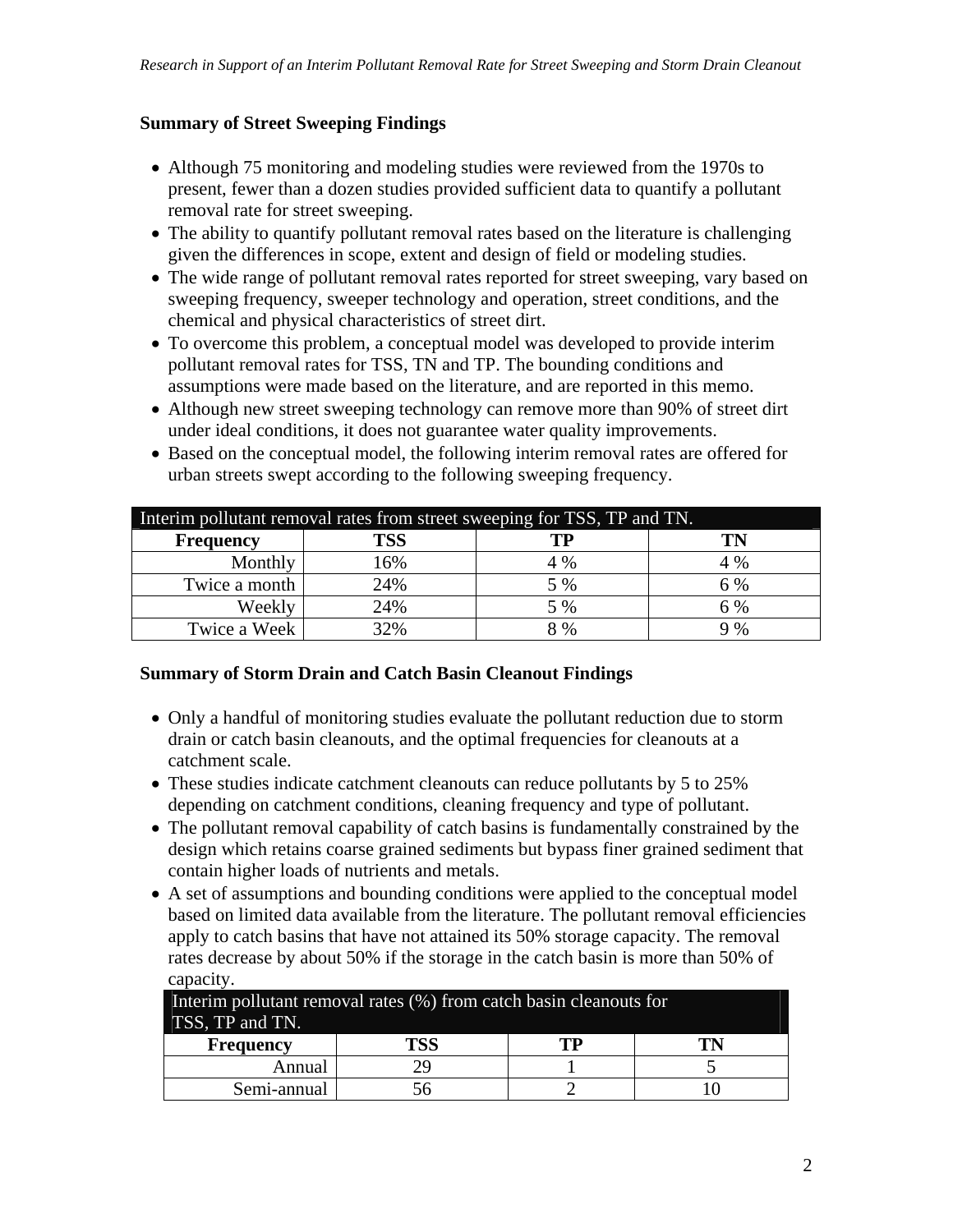The technical memorandum summarizes the available literature on municipal street sweeping and storm drain cleanout practices to help define interim pollutant removal rates for use in the Chesapeake Bay model. The literature search focuses on primary research studies from the 1970s to present that evaluate the capability of street sweeping and storm drain cleanouts to remove nutrients and other pollutants. In addition, the memo characterizes pollutant composition and particle size distribution of sediments in roads, curbs and catch basins. The survey period roughly coincides with the first Nationwide Urban Runoff Project (NURP) studies on sweeper effectiveness.

The literature review provides a sufficient basis to define interim pollutant removal rates for total suspended solids (TSS), total nitrogen (TN) and total phosphorus (TP) from street sweeping and catch basin cleanouts. Additional information generated from the municipal practices survey will help further define the interim pollutant removal rate that will be presented in the final report. The final removal rates will be adjusted to reflect additional monitoring data collected at experimental sites in Baltimore City and Baltimore County.

The technical memorandum is organized by eight major sections, which are summarized below.

- 1. **Background and History of Street Sweeping**  This section presents a brief overview of the street sweeping research from the NURP studies in the late 1970s and early 1980s to more recent studies. The background section highlights the shift in research methods to study the effectiveness of street sweeping and how it may affect water quality.
- 2. **Conceptual Model to Define Pollutant Removal Rate** This section outlines a conceptual model that organizes the existing research to help define interim pollutant removal rates for select nutrients on street sweeping and storm drain cleanout practices.
- 3. **Characterization of Street Dirt** Streets are one of many source areas for pollutants within urban watersheds. This section summarizes key characteristics of street dirt/particulate matter with a focus on sediments, nutrients and metals. The section reviews the sources and accumulation rates of street dirt and its physical and chemical characterization.
- 4. **Characterization of Storm Drain Inlet Behavior**  This section summarizes the quality of trapped sediment in storm drain inlets and catch basins, and reviews the physical and chemical characteristics of trapped material.
- 5. **Street Sweeper Performance** –This section summarizes the key factors that affects overall street sweeper performance, and evaluates pollutant removal for street sweeping based on sweeping frequency, technology and sweeping conditions.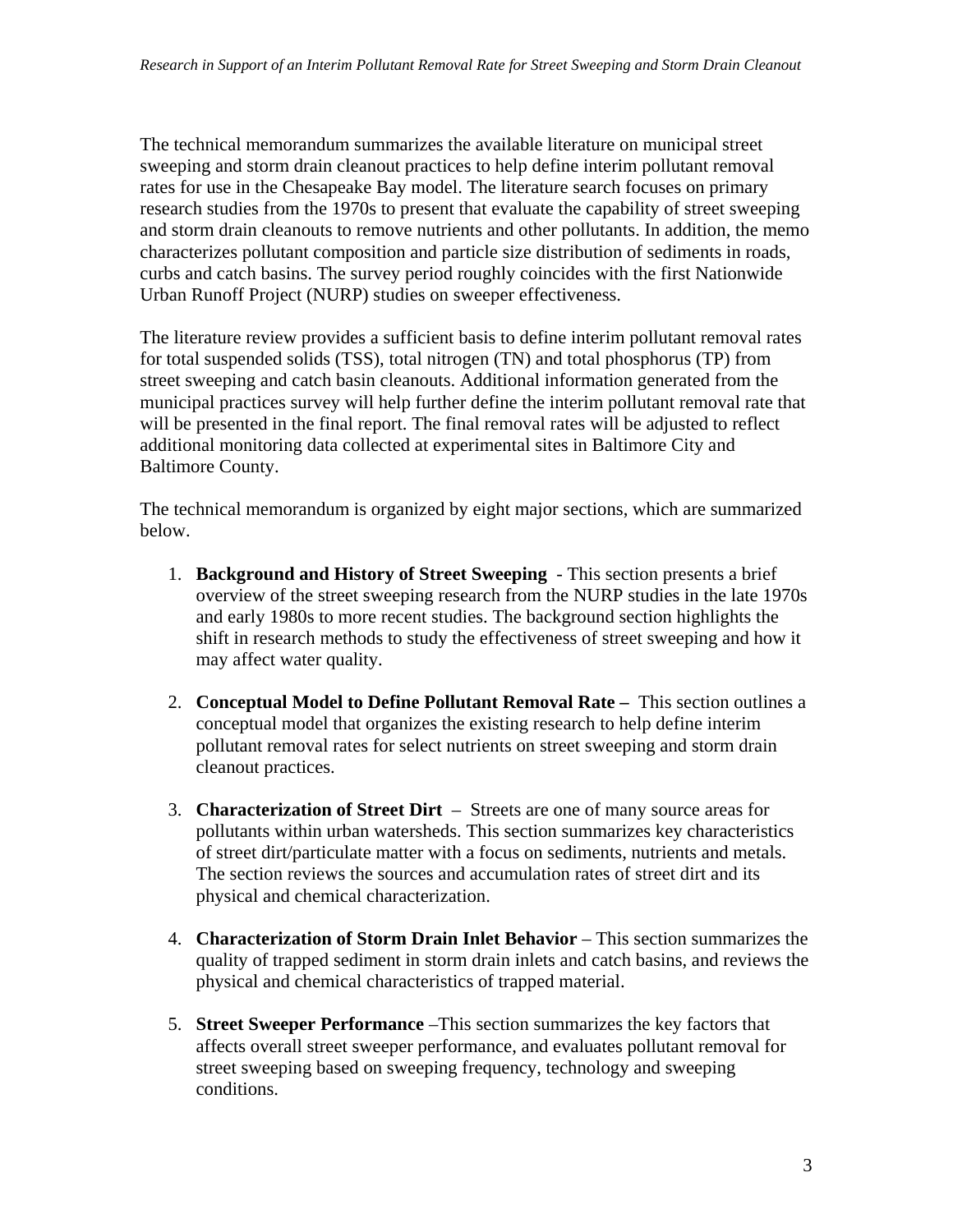- 6. **Storm Drain Cleanout Performance** This section reviews the available research on the potential for storm drain and catch basin cleanouts to reduce stormwater pollutants.
- 7. **Interim Pollutant Removal Efficiencies** This section outlines the detailed assumptions to derive pollutant removal rates for TSS, TN and TP over a range of street sweeping frequencies and catch basin cleanouts.
- 8. **Application of Project Monitoring Effort** This section illustrates how monitoring data from this research project will be used to adjust the interim removal rates to derive final values. The section indicates how stormwater monitoring data in test catchments and sampling of street dirt and catch basins will be applied to the conceptual model to provide more accurate pollutant removal rates.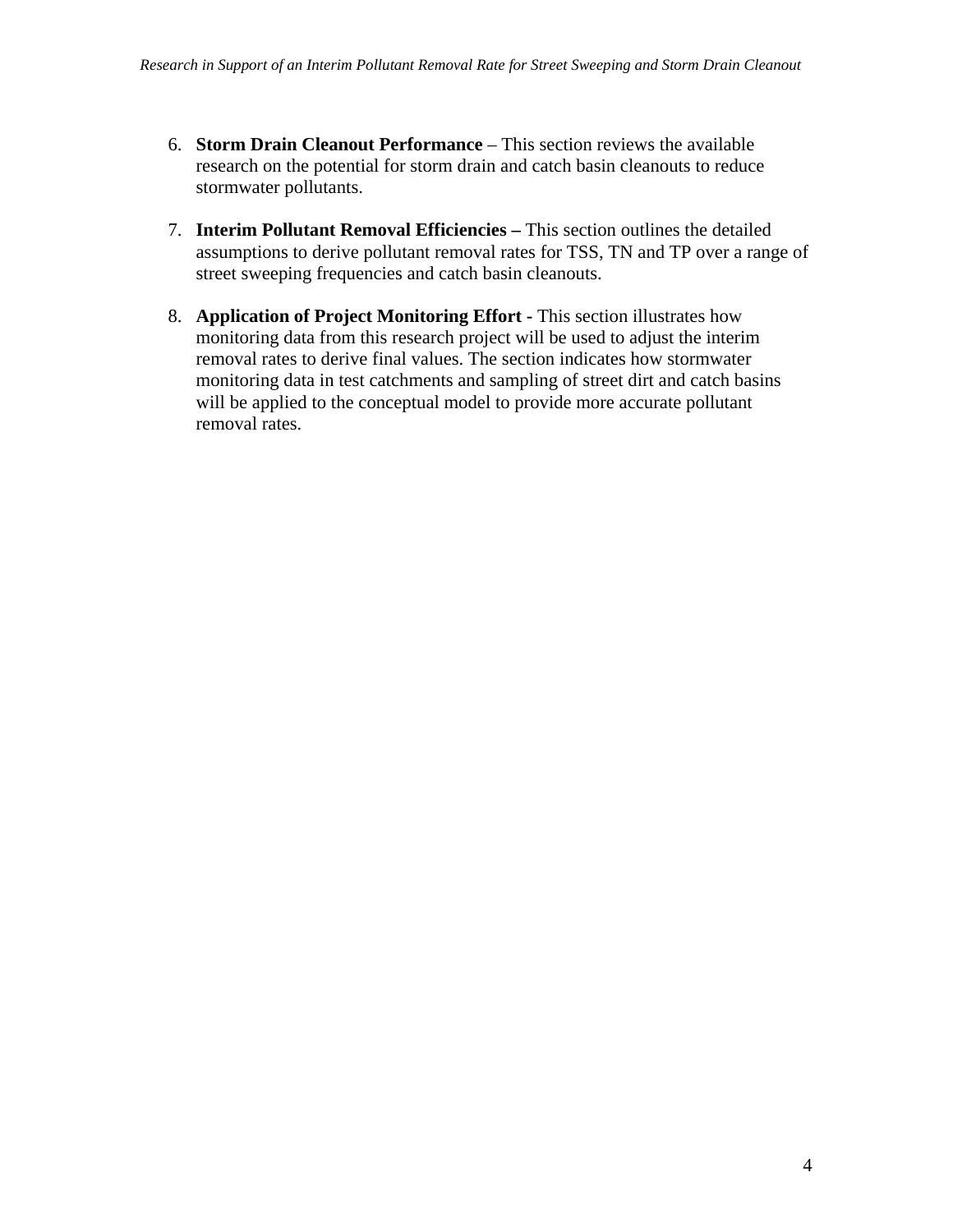#### **1**. **Background and History of Street Sweeping**

The first major monitoring studies on street sweeping effectiveness were last completed in the late 1970s and early 1980s under the Nationwide Urban Runoff Project (NURP) (e.g., Pitt 1979, Pitt 1985, Bender and Terstriep 1984, Hansen and Sesing 1984). More recent street sweeping studies have a more narrow project focus and limited geographic scope (e.g., Brinkmann and Tobin 2001, Chang et al. 2005), or have used mathematical models to estimate sweeper effectiveness (e.g. Sutherland and Jelen 1995, Zarriello et al. 2002). Limited research has been done to evaluate the impact storm drain cleanout or the combined impacts on stormwater quality when street sweeping and catch basin cleanouts are done simultaneously (Mineart and Singh 1994, Pitt 1985).

The NURP research evaluated the effectiveness of mechanical street sweeping as a best management practice, and concluded that while street sweeping was effective at removing litter and larger particles, it produced no statistically significant reduction in nutrient concentrations in stormwater runoff (Pitt 1979). Although several NURP studies reported an overall reduction in total street dirt load due to the removal of larger particles  $(e.g. > 250 \text{ mm})$ , pollutant concentrations tended to associate with the fine-grained sediments that were not as effectively removed by mechanical street sweepers (Sartor and Boyd 1972, Pitt 1979, Pitt 1985).

Over the past 20 years, advances in sweeping technology have focused on improving the removal efficiencies of fine-grained particles. Innovations in street sweeping technology and a broader awareness of stormwater pollution have led to a renewed interest in street sweeping. For example, modeling by Sutherland and Jelen (1997) found that smallmicron surface cleaning technology could remove street dust by up to 70% for particles less than 63 microns (μm) compared to 20% for particles less than 104 μm using mechanical sweepers (Sartor and Boyd 1972). The small micron street cleaning technology is designed to pick-up street dirt as fine as 2.5 to 10 μm. Despite technological advancements, past research suggests that many factors such as sweeping frequency, street conditions, among others, limit or constrain the ideal pollutant removal rate that may be achieved by street sweepers.

Table 1 summarizes the major studies evaluating the effectiveness of street sweeping. The six major historical monitoring studies on street sweeping include Pitt (1979) who studied the pollutant removal effectiveness of three street sweepers under good and poor road conditions in San Jose, CA and five NURP studies that were located in Castro Valley, CA, Milwaukee, WI, Winston Salem, NC, Champaign, IL and Bellevue, WA (Pitt 1981, WI DNR 1983, NC DNRCM 1983, Bender and Terstiep 1984, Pitt 1985). Pitt (1979) developed the standard sampling procedures to test street sweeping equipment in the field. These sampling procedures were used at all five NURP sites, and have been employed by nearly every field monitoring study since. The NURP studies primarily examined residential streets, although some commercial and institutional streets were sampled. Bender and Terstriep (1984) reported that street sweeping was effective in reducing total street dirt loads on streets in Champaign, Illinois but found that particles smaller than 250 μm in size were less affected by street sweeping than the total load.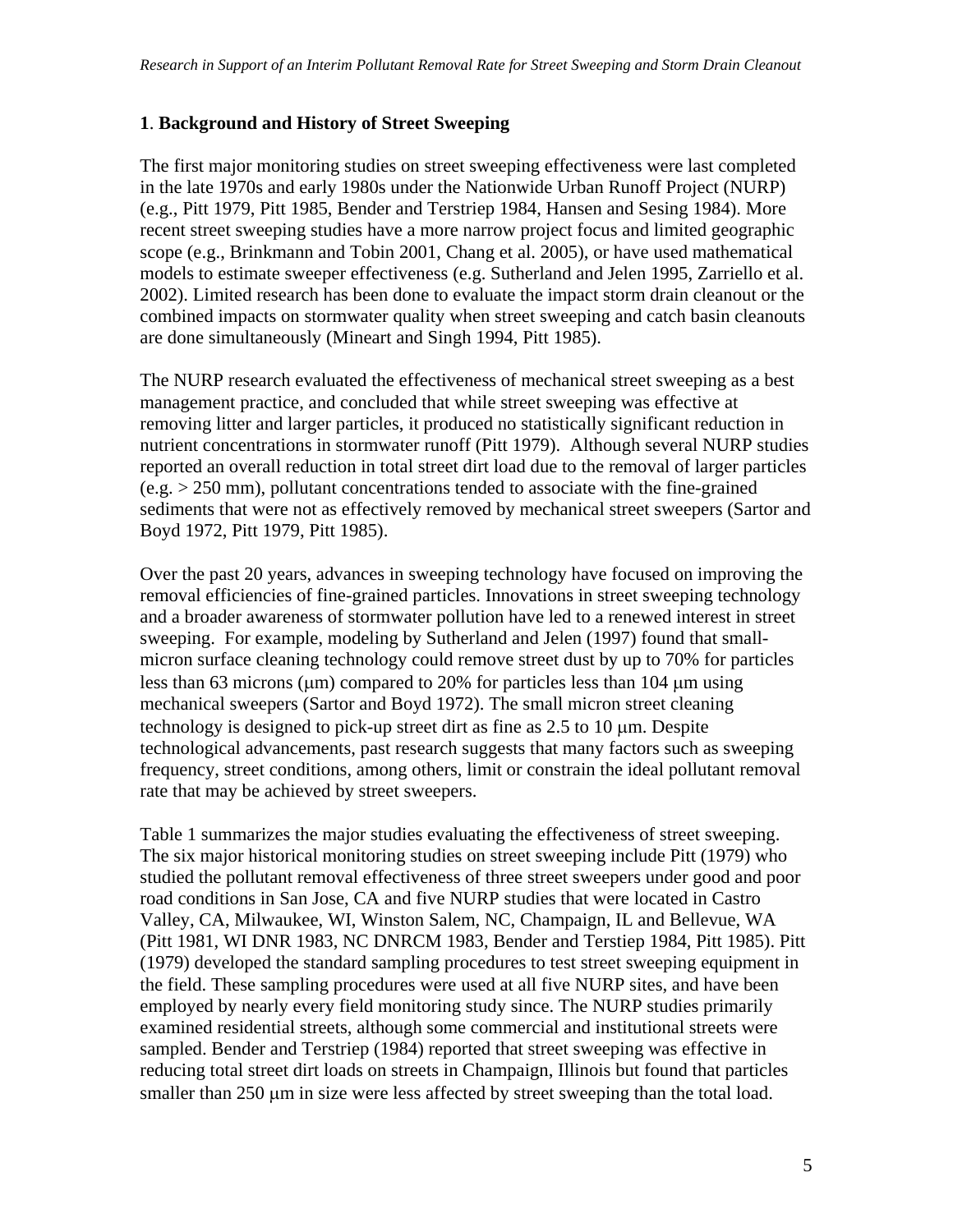| Table 1. Summary of major street sweeping studies. * |                             |                                                                                         |                                                                                             |  |
|------------------------------------------------------|-----------------------------|-----------------------------------------------------------------------------------------|---------------------------------------------------------------------------------------------|--|
| <b>Study</b>                                         | <b>Type of</b><br>study     | <b>Location and</b><br><b>Land Use</b>                                                  | <b>Type of Sweeper</b>                                                                      |  |
| Sartor et al.<br>(1972)                              | Monitoring                  | Collected contaminant<br>materials from street<br>surfaces throughout United<br>States. | Mechanical                                                                                  |  |
| Pitt (1979)                                          | Monitoring                  | San Jose, CA<br>Urban: good and poor<br>asphalt                                         | - Mechanical sweeper,<br>- State-of-Art mechanical<br>sweeper<br>- Vacuum assisted sweeper. |  |
| Pitt (1981)                                          | Monitoring                  | Castro Valley, CA                                                                       | Mechanical                                                                                  |  |
| Hansen and<br>Sesing<br>(1983)                       | Monitoring                  | Milwaukee, WI                                                                           | Mechanical                                                                                  |  |
| NC Dept Env<br>& Nat Res<br>(1983)                   | Monitoring                  | Winston Salem, NC:<br>Residential and central<br>business district                      | Mechanical                                                                                  |  |
| <b>IL DENR</b><br>1982                               | Monitoring                  | Champaign, IL:<br><b>Urban Drainage Basins:</b><br>Residential, and<br>Commercial       | <b>Mechanical Brush Sweeper</b>                                                             |  |
| Sartor and<br>Gaboury<br>(1984)                      | <b>Statistical</b><br>model |                                                                                         | Mechanical                                                                                  |  |
| Pitt and<br><b>Bissonnett</b><br>(1984)              | Monitoring                  | Bellevue, WA:<br>Residential/<br>suburban                                               | Mechanical<br>Regenerative Air                                                              |  |
| <b>NVPDC</b><br>(1996)                               | Modeling                    | Occoquan Watershed, VA                                                                  | Mechanical                                                                                  |  |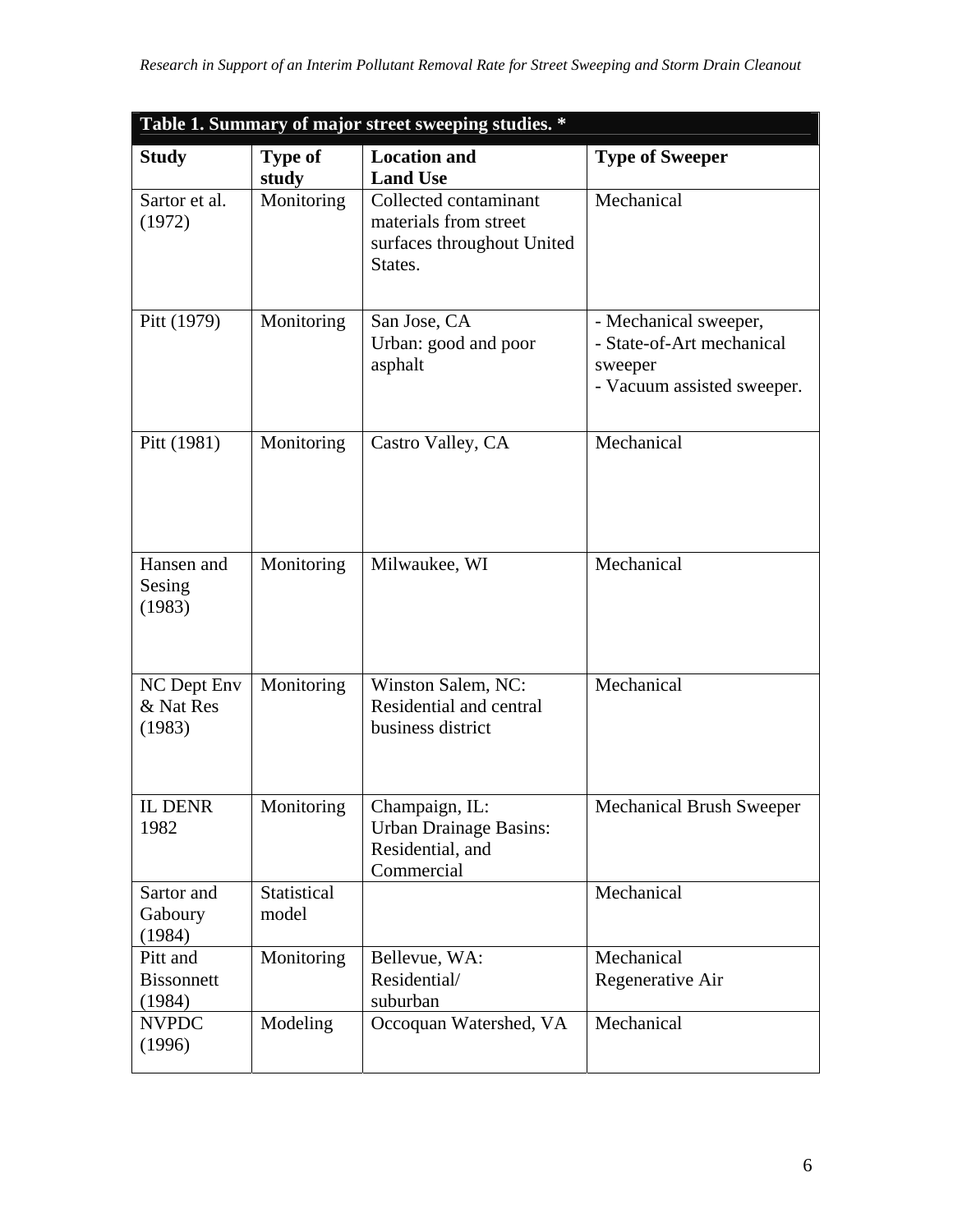| Sutherland<br>and Jelen | Modeling   | Portland, OR: residential,<br>commericial, industrial, | Mechanicial, heavy flush<br>following mechanical, and |
|-------------------------|------------|--------------------------------------------------------|-------------------------------------------------------|
| (1995)                  |            | and transportation                                     | tandem - Vacuum assisted                              |
|                         |            |                                                        | following mechanical                                  |
| Sutherland              | Modeling   | Portland, OR: Residential                              | <b>NURP Mechanical, Newer</b>                         |
| and Jelen               |            | and Major Arterials                                    | Mecahnical, Tandem                                    |
| (1997)                  |            |                                                        | Sweeping, Regenerative                                |
|                         |            |                                                        | Air, Mechanical with                                  |
|                         |            |                                                        | vacuum assist                                         |
| Waschbusch              | Monitoring | Madison, WI: Residential                               | This was a source area                                |
| et al. (1999)           | and        |                                                        | study. Street sweeping was                            |
|                         | Modeling   |                                                        | not a part of this study but                          |
|                         |            |                                                        | street dirt was characterized.                        |
| <b>Brinkmann</b>        | Monitoring | Tampa, FL:                                             | <b>Mechanical Brush Sweeper</b>                       |
| and Tobin               |            | 4 small urban watersheds                               |                                                       |
| (2001)                  |            | $(99-00)$                                              |                                                       |
| Waschbusch              | Monitoring | Milwaukee, WI                                          | Mechanical with vacuum                                |
| (2003)                  |            | Highway                                                | assist                                                |
| Zarriello et al         | Modeling   | Lower Charles River, MA:                               | Mechanical, Wet Vac,                                  |
| (2002)                  |            | Mostly                                                 | Regen. Air, Dry Assisted,                             |
|                         |            | Residential                                            | Best Available Tech.                                  |
| Kuhns et al.            | Monitoring | Treasure Valley, ID                                    | Vacuum Sweeper,                                       |
| (2003)                  |            |                                                        | <b>Mechanical Broom Sweeper</b>                       |
|                         |            |                                                        |                                                       |
| Chang et al.            | Monitoring | Tapei County, Taiwan                                   | Modified Regenerative-Air                             |
| (2005)                  |            |                                                        | Vacuum Sweeper followed                               |
|                         |            |                                                        | by a Washer                                           |
| Selbig                  | Monitoring | Madison, WI                                            | Vacuum                                                |
| (ongoing)               | and        |                                                        |                                                       |
|                         | Modeling   |                                                        |                                                       |

*\* This table does not represent all street sweeping studies but provides examples of the type of major studies completed or underway over the past twenty years and provide quantitative data to support the Conceptual Model present later in this report.* 

This finding is significant because other research have reported that pollutants are not uniformly distributed among street dirt, but are found in higher concentrations in the finegrained fraction of street dirt. Consequently, there are statistically insignificant improvements in the event mean concentrations of TSS, lead, iron, phosphorus, COD, and TKN for swept and unswept conditions. In conclusion, Bender and Terstriep (1984) and other NURP studies concluded that street sweeping was not effective in reducing pollutant event mean concentrations in stormwater runoff.

Interest in street sweeping as a best management practice was renewed in the mid 1990s. Improvements in sweeping technology such as the development of vacuum sweepers and regenerative air sweepers have believed to improve the removal efficiencies of fine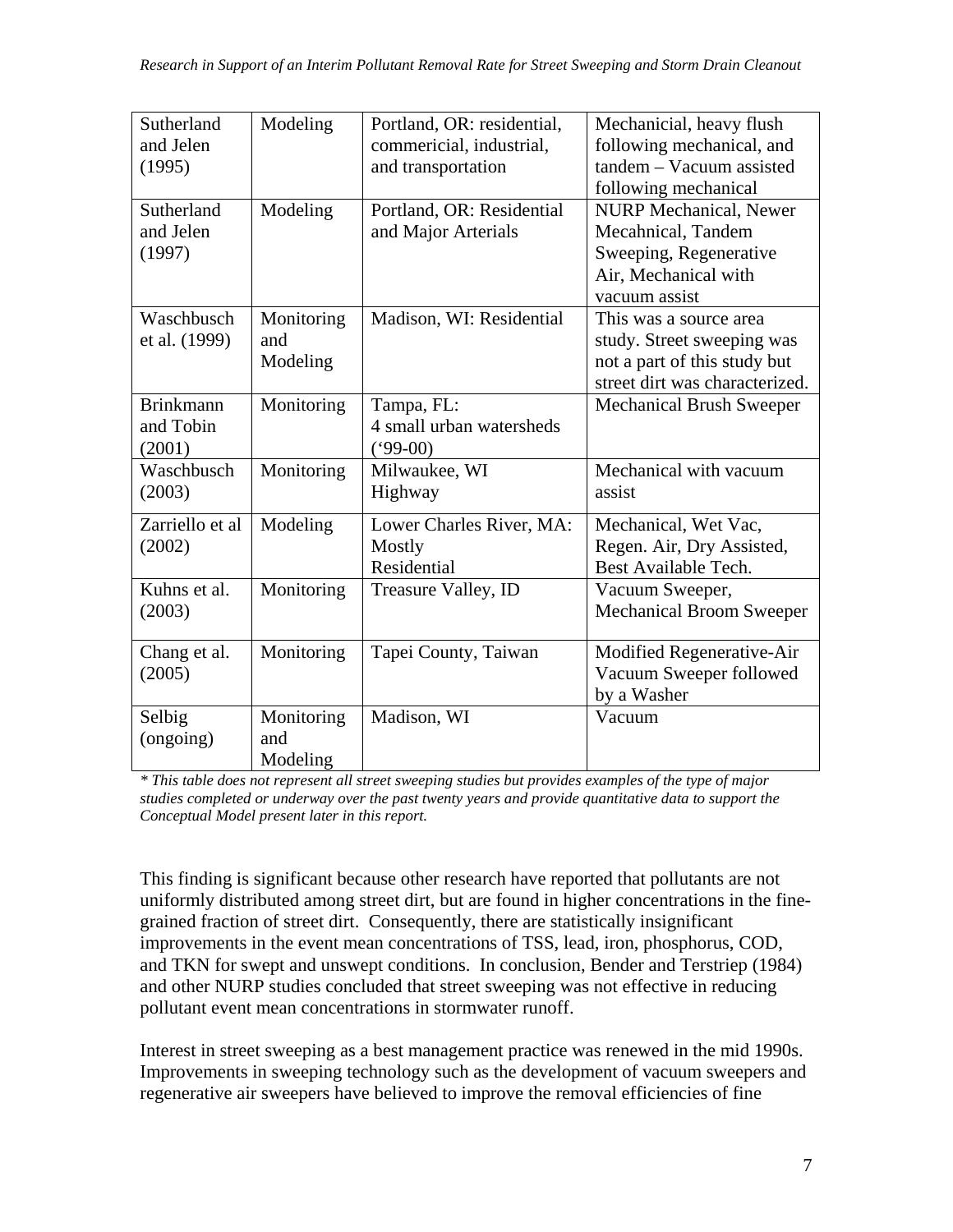particulates (Sutherland and Jelen 1997). Further improvements in technology have been able to reduce total suspended particles (TSP) less than 10 micron ( $\mu$ m) (PM<sub>10</sub>) to improve air quality (Chang et al 2005, Kuhns et al 2003). More recent street sweeping research has focused on sampling street dirt or stormwater to compare the effectiveness of different sweeper technologies and have had less of a field monitoring component compared to the NURP-era studies (e.g., Brinkman and Tobin 2001, Kuhns 2003). However, there is an intensive field monitoring and modeling street sweeping study underway in Madison, WI. (USGS 2005). Other researchers have also developed mathematical models to estimate street sweeper effectiveness and the potential impacts of street sweeping on stormwater quality (Sutherland and Jelen 1996, Sutherland and Jelen 1997, Zariello et al 2002). Overall, the mix of monitoring and modeling studies have yielded conflicting estimates of removal rates which have ranged from negative to ninety percent. The wide diversity on pollutant removal rates makes it impractical to derive a median removal rate from published studies.

### **2.0 Conceptual Model to Define Pollutant Removal Rate**

Although more than 75 studies and reports describe street sweeping performance, less than a dozen seminal papers provide data to evaluate the sediment removal rate by street sweeping and storm drain cleanouts. Even fewer studies provide reliable estimates on stormwater pollutant load reduction (Bannerman, 2006, Waschbusch 2003, Zariello et al., 2002, Mineart and Singh 1994, Pitt 1985). As such, it is impractical to take an average or median of the reported values. To overcome this problem, the Center for Watershed Protection developed a conceptual model to organize the existing research on street sweeping and storm drain cleanout practices to define an interim pollutant removal rate for TSS and nutrients (Figure 1).

A summary of existing urban storm water concentrations of sediment and nutrients from Phase I NPDES permit holders in the Chesapeake Bay Watershed are presented in Appendix A. These concentrations, taken with the interim pollutant removal rates for street sweeping and storm drain and catch basin cleanouts, suggest the degree to which these practices may reduce the nutrient loadings in stormwater runoff to the Chesapeake Bay.

#### 2.1 Overview of Model

The conceptual model is defined by four components for both street sweeping and storm drain cleanout (Figure 1). *Street dirt load* is a model component that is shared by both practices. The street sweeping components are *treatable load, sweeper effectiveness* and *disposed street dirt*. The storm drain cleanout components include *inlet trapping efficiency, cleanout effectiveness* and *disposed sediment*. The conceptual model is further explained and applied in Section 7.0 to provide interim pollutant removal rates.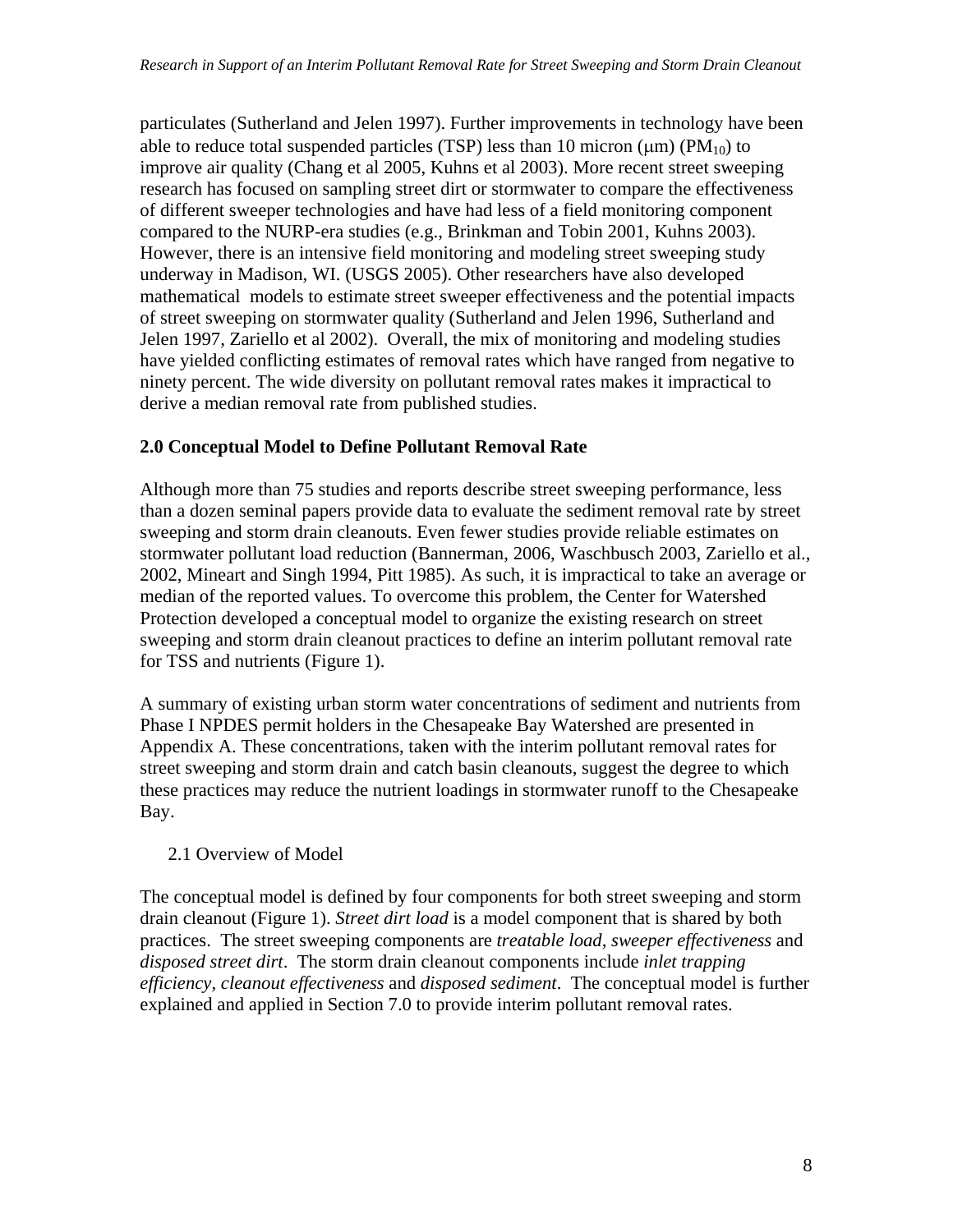#### **Figure 1. Conceptual model for defining removal rate.**

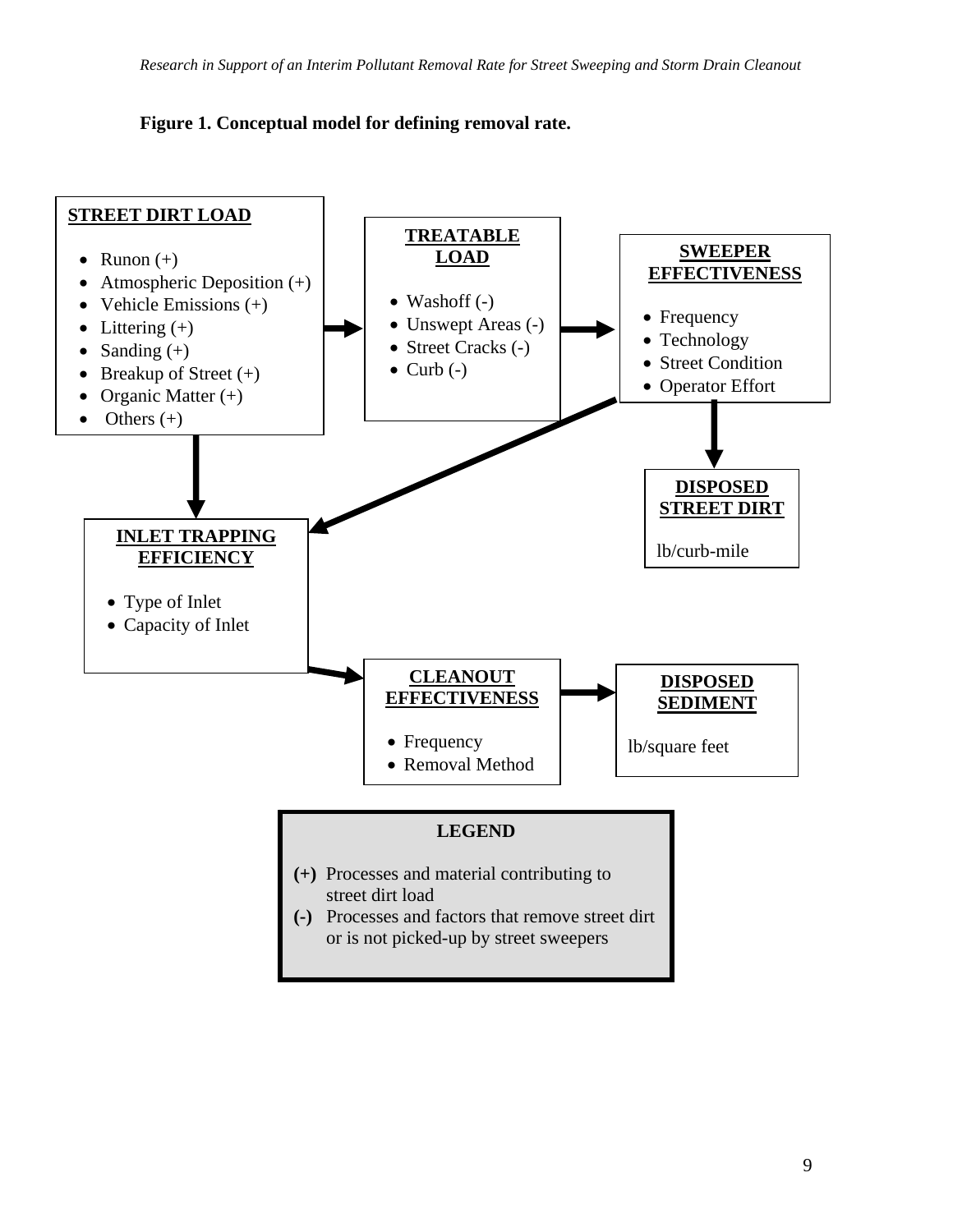#### *Street Sweeping*

Street sweeping studies do not typically quantify the specific sources of sediment and pollutants to the street, but past research indicates pollutants are delivered by: runon,atmospheric deposition, vehicle emissions, breakup of the street surface, littering, sanding, and others. It should be noted that runon from adjacent land uses often results in a net gain in street load (or negative effectiveness) as material washoff from streets during a storm event is replaced, or re-supplied, by erosion material (Pitt 1985). The street dirt load is approximated by using special vacuum techniques of several street-curb segments as described by Burton and Pitt (2001). Only a portion of the street dirt load can be removed by a street sweeper and is referred to as the treatable load. The treatable load is defined as the total street dirt load minus street dirt that is removed by washoff, trapped in street cracks, or located in areas that cannot be swept due to parked cars or other obstructions. In addition, the treatable load for nutrients is reduced to account for the dissolved or soluble nutrient fractions that are washed off during rain events. For example, Zariello et al. (2002) define an availability factor of eighty percent. The treatable load is then the amount of dirt that can be removed by the street sweeper.

Once the treatable load is defined, the load removed is determined by the street sweeper effectiveness. Sweeper effectiveness is controlled by four factors – sweeping frequency, sweeping technology, street condition and operator effectiveness. The amount of street dirt removed by a sweeper can then be quantified in units of mass per distance removed, such as lbs/curb-mile. This value, termed the disposed street dirt, is typically obtained from surveys of public works data on sweeper disposal.

#### *Storm Drain Cleanout*

Storm drains cleanout removal rates are not independent of street sweeping removal rates. In fact, many of the street sweeping components of the conceptual model also impact the storm drain cleanout components. For example, the total street dirt load and the amount of dirt removed by street sweeping both influence the quantity of dirt that can be trapped within storm drains, inlets, or catch basins. Inlet trapping efficiency is also a function of the type and design capacity of the inlet. In addition, trapping efficiency declines as the volume of trapped material reduces the inlet capacity. Storm drain cleanout effectiveness is impacted by both the frequency of, and method of cleanout. The amount of material removed from storm drains is quantified as mass per unit area, such as lbs/acres, and is called disposed sediment.

#### **3.0 Characterization of Street Dirt**

Sediment particles on the street, commonly called 'street dirt', are generally accepted as a major source of pollutants in stormwater (Sartor and Gaboury 1984, Pitt 1985, Waschbusch et al 1999). Street sweeping studies, such as those presented in Table 1, have analyzed street sediment and found measurable quantities of nutrients, metals, hydrocarbons, bacteria, pesticides, organochlorine and other toxic chemicals (e.g. PCBs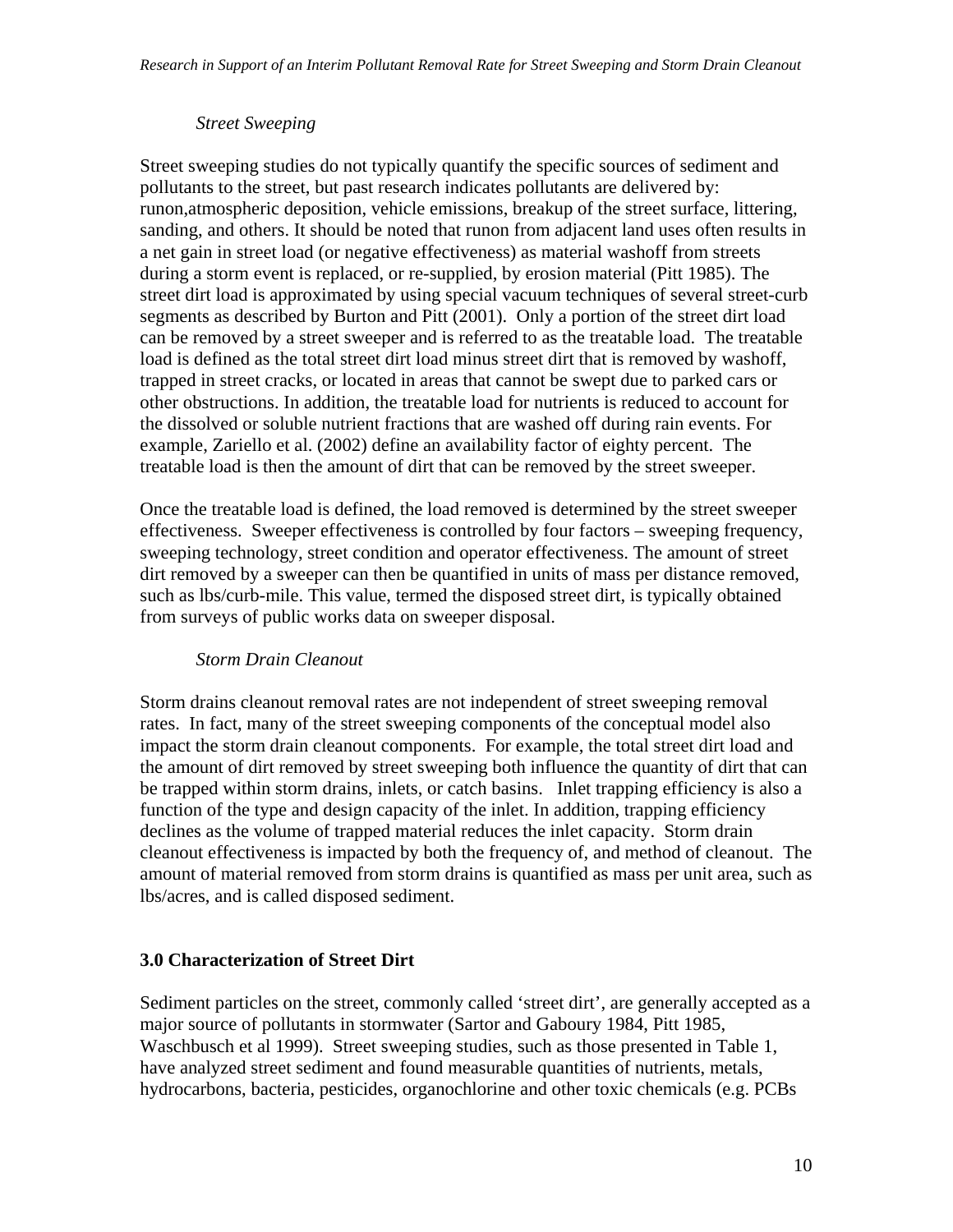and PAHs). Street dirt load is defined as the sediment or particulate matter found on the street surface (and any associated pollutants) that are washed off by a storm event of sufficient intensity (e.g. 0.1 inch/hr). In urban catchments, street dirt load is collected, stored, and conveyed to receiving waters through a network of streets, curbs, storm drains, and catch basins. Some of the street dirt load may be trapped and temporarily stored in storm drains until it is removed by either a large rainstorm or storm drain cleanout. Both the source and the particle size distribution of the sediment can affect the loading rate of pollutants on streets and in storm drains.

### **3.1 Sources and Accumulation of Street Dirt**

Street surfaces are significant areas of accumulation for sediment, nutrient and metals. Typically, most of the accumulation occurs within 6 to 12 inches of the curb, but may vary based on street texture, condition and parked cars (Pitt 1979). Streets are the major source of suspended solids in urban runoff, contributing about 70 to 80 percent of the total load and 20 to 32 percent of nitrogen and phosphorus load (Pitt, 1985, Waschbusch, 1999, City of Baltimore 2003). Not only are streets major sources, but the concentration of suspended solids, bacteria and heavy metals can be four to eight times higher than other urban source areas such as lawns, rooftops, driveways and parking areas (Bannerman et al. 2003).

There are many pollution sources within a catchment that contribute to the street dirt load to include: runon from adjacent land areas, atmospheric deposition, vehicle emissions and wear, littering, sanding, deterioration of the street surface and erosion. The combined material generated from these sources may be defined as the total street load, and often contains sediment, paper and plastic litter, glass, and vegetation. The composition of street dirt is a product of many factors and conditions that vary locally (Pitt 1979) and therefore the amount that each source contributes to the total street dirt load can vary greatly from site to site.

A typical deposition rate of street dirt is 1,000 lb/curb-mile/day, but can range from about 100 to 2,000 lbs/curb mile/day, where higher street dirt loads are generally associated with streets in poor condition or in the spring as a result of winter road sanding practices (Sartor and Gaboury 1984, Pitt 1985, Bannerman 2006). In general, the amount of street dirt depends largely upon the length of time since the last cleaning, either by sweeping or washoff (Sartor and Boyd 1972). With time, however, the increase in fugitive dust losses as the street dirt load increases results in a slower accumulation rate of street dirt (Figure 2).

The accumulation rate is defined as the amount of material deposited, less the amount of material removed by street sweeping, washoff, traffic-induced turbulence or wind. A conceptual model to illustrate that pattern of accumulation and removal by rain and sweeping is shown in Figure 3. Accumulation rates vary largely based on parameter and particle size class for a range of land uses and street conditions and is greatest immediately after sweeping or washoff (Pitt 1979, NC DNRCD 1983). Table 2 provides some example accumulation rates for total solids and nutrients.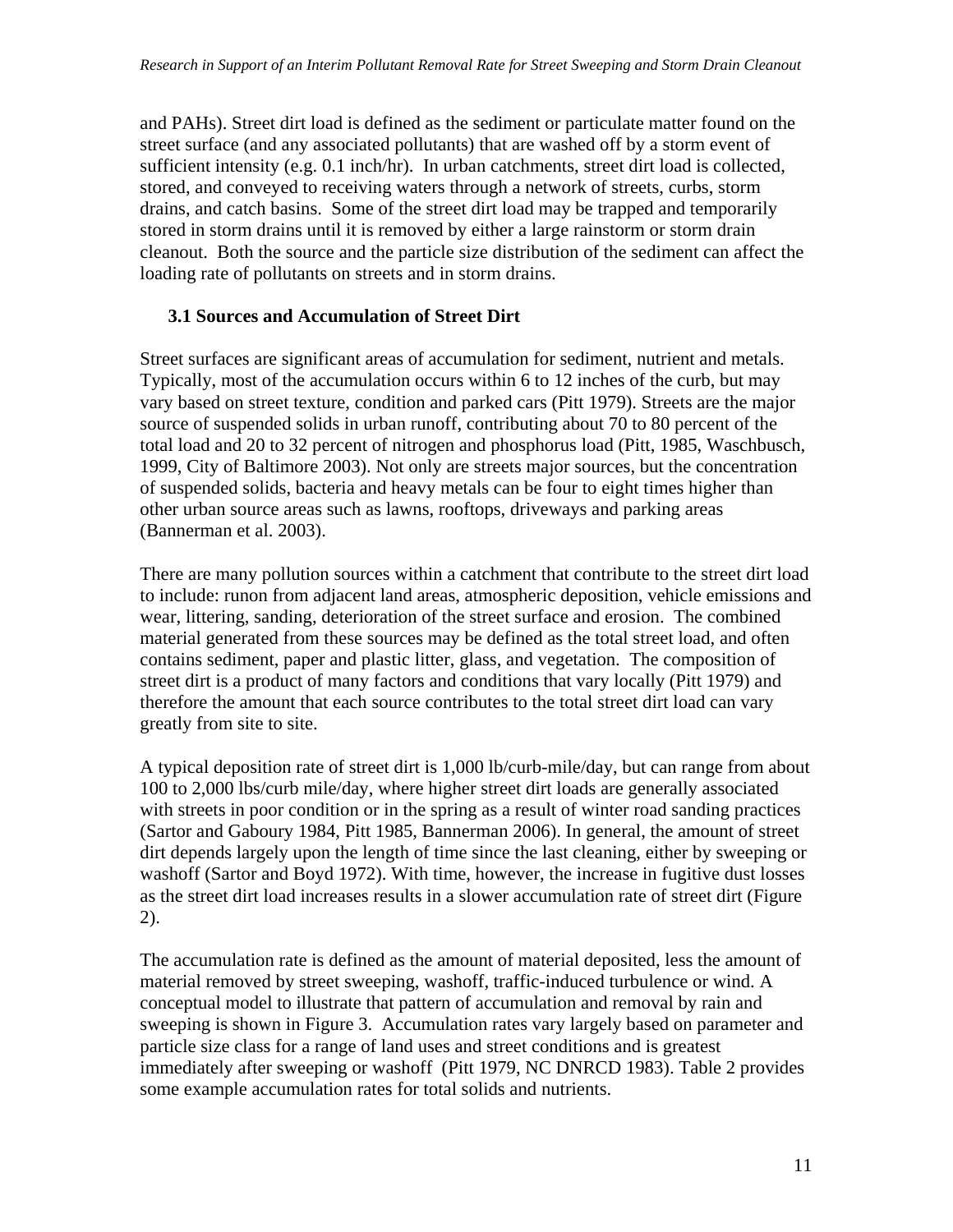

Figure 2. Deposition and accumulation of street dirt (Pitt et al. 1999).

**Figure 3. Conceputual model of street dirt accumulation and removal**  (from Sartor and Gaboury 1984).

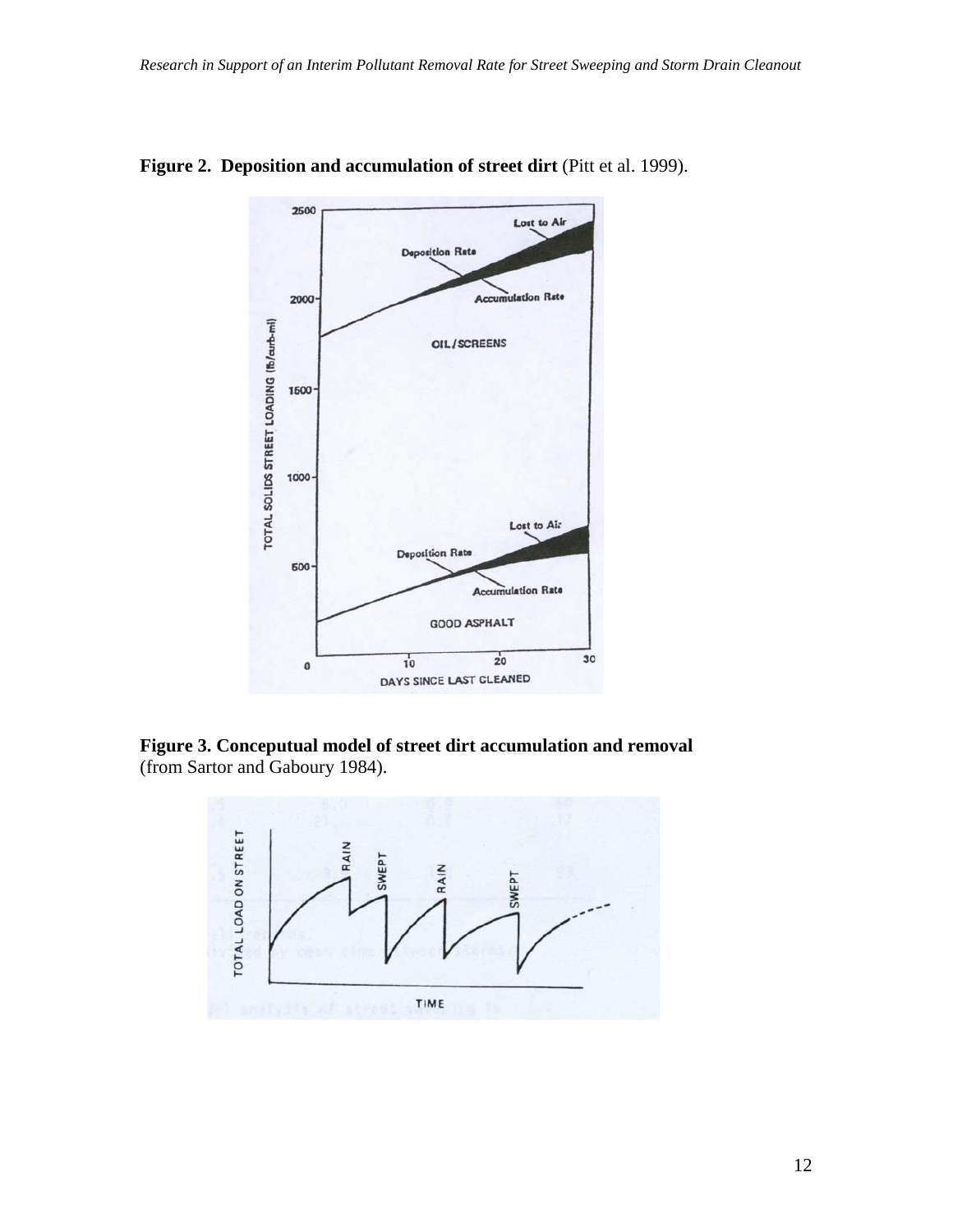| Table 2. Example daily accumulation rates for street dirt (lbs/curb-mile/day). |                                            |  |  |
|--------------------------------------------------------------------------------|--------------------------------------------|--|--|
| <b>Study</b>                                                                   | <b>Total street load</b>                   |  |  |
| Pitt 1985                                                                      | $3.6 - 21.3$                               |  |  |
| Terstriep et al. $19821$                                                       | $15.3 - 70.7$                              |  |  |
| <b>WI DNR 1983</b>                                                             | $-0.2 - 12.25$                             |  |  |
| Pitt 1979                                                                      | TSS: 9-21                                  |  |  |
|                                                                                | TKN: $0.02 - 0.05$                         |  |  |
|                                                                                | Dissolved $P^2$ : 0.01 -0.003 <sup>3</sup> |  |  |
|                                                                                |                                            |  |  |

1 Estimate based on maximum load divided by days to maximum load. This is not the reported deposition rate, that is higher for both land uses.

 $2^{2}$  as ortho-phosphate

<sup>3</sup> Estimated from annual deposition rates

A description of the factors that may affect the amount and quality of street dirt are summarized below.

*Adjacent Land use*- Adjacent land use may cause variations in the accumulation rate of sediment and associated pollutants. For example, accumulation rates for a heavily traveled commercial street were two to three times greater than for high density residential streets (WI DNR 1983). Streets in industrial areas generally appear to accumulate pollutants faster than commercial or residential areas (Sartor et al. 1974, Brinkmann and Toben 2001).

*Runon -* Runon from adjacent pervious areas become a significant pollutant source when rainfall exceeds 0.1 inches/hr (2.5mm/hr). The erosion of local soils can be a result of rain or wind, and is typically one of the largest sources of street surface particulates (Sartor and Boyd 1972, Pitt 1979). In areas where soil erosion is a major source of street dirt, the composition of street dirt reflects local geology. For example, in Florida where sandy soil is common, much of the street dirt is coarse grained (Brinkmann and Tobin 2001). This is also the case in cold weather regions where the use of sand applied for traction contributes to a more coarse grained distribution of street dirt. If construction sites are active in the catchment, they can generate street dirt (Waschbush 2003). Waschbush et al. (1999) and others have shown that nutrients and other pollutants are washed off by adjacent lawns at high concentrations.

*Vehicle Emissions -* The street dirt load originating directly from vehicle emissions and wear generally contributes only a small percentage of the total load (by weight), but these fine sediments are often be highly enriched with pollutants and can often be very toxic (Sartor and Boyd 1972, Pitt et al. 1997). The normal operation and wear of vehicles can be responsible for significant amounts of pollutants in street dirt, particularly for metals. For example, monitoring in the San Francisco Bay area revealed that wear and tear of vehicles contributed more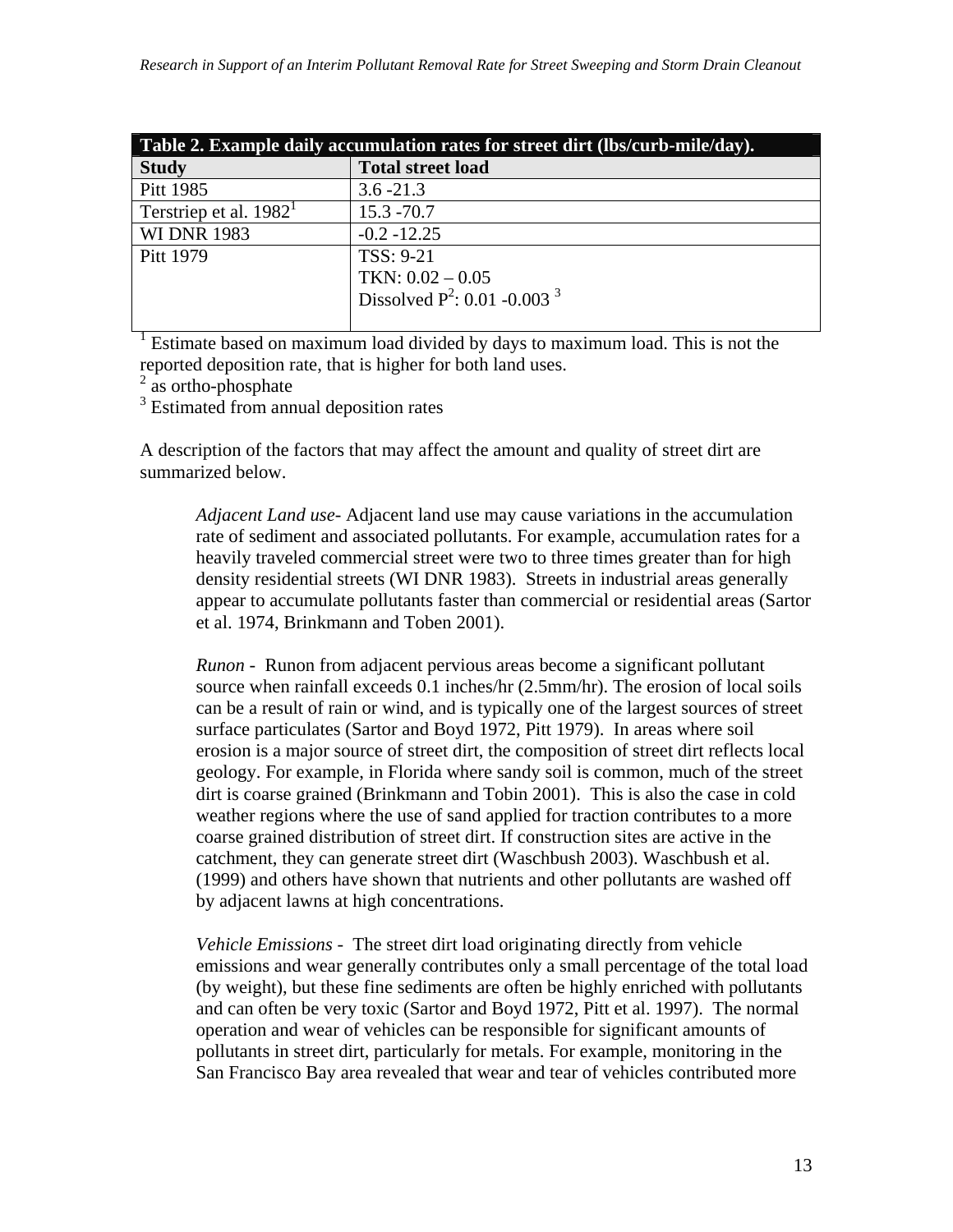than half of the copper, cadmium, and zinc entering the Bay (Santa Clara Valley Nonpoint Source Control Program 1992).

*Street Condition -* The contribution of street dirt and pollutants generated by the deterioration of the street surface strongly depends on the texture and condition of the road. Pitt (1979) found that differences in street texture and condition affected street dirt accumulation rates to a greater degree than the type of sweeper technology. One study found street dirt loads on rough streets were three to four times greater than smooth streets, and rough streets had a smaller percentage of particles less than 250 μm than smooth streets (WI DNR 1983). Pitt (1979) reported accumulation rates after street sweeping were two times greater for asphalt streets in poor condition compared to good condition (i.e., 10 lb/curbmile/day for good condition and 20 lb/curb-mile/day for poor condition).

*Atmospheric Deposition -* Atmospheric deposition may be a significant source of street dirt loading that varies by land use and season (Schueler 1983, WI DNR 1983). Atmospheric pollutant loading rates in the metropolitan Washington, D.C. area have been estimated to be 243.3 lbs/acre/year for TSS, 17.0 lbs/acre/year for TN and 0.84 lbs/acre/year for TP (Schueler 1983). Given that streets are highly impervious, atmospheric deposition may contribute up to 95% and 35% of the total nitrogen and phosphorus stormwater load, respectively. The majority of the sediment deposition is associated with dry deposition whereas the TN and TP deposition rates is split between wetfall and dryfall. In North Carolina, nutrients were most often found in wetfall samples (NC DNRCD 1983).

*Other* - In some regions of the United States, anti-skid compounds such as salts (NaCl and  $CaCl<sub>2</sub>$ ), sand, and ash are frequently applied to roadways to melt ice and increase traction during cold weather. Aside from adding to the total street load, fluctuating concentrations of NaCl entering receiving waters can have detrimental effects on the local ecosystems (Hvitvet-Jacobsen and Yousef 1991) and can increase the long-term salinity of streams (Kaushal et al., 2005). The accumulation of chloride or other anti-skid materials on streets is likely trafficdependent because the application of these compounds is focused on well-traveled streets (Pitt 1979).

#### *3.2 Physical characterization of street dirt*

The effectiveness of street sweeping may be related to the particle size distribution of street dirt given the association of specific pollutants with larger or smaller particle size classes. Studies typically partition the street dirt load into particle size classes for physical and chemical analyses, but the range of particle size classes often differ widely among studies. A consolidation of the particle size distribution presented in street sweeping studies is presented in Table 3. It should be noted that some of these values are estimates based on graphical interpretation of data. These analyses have shown the fraction of pollutant (by total weight) varies by particle size where nutrients are typically associated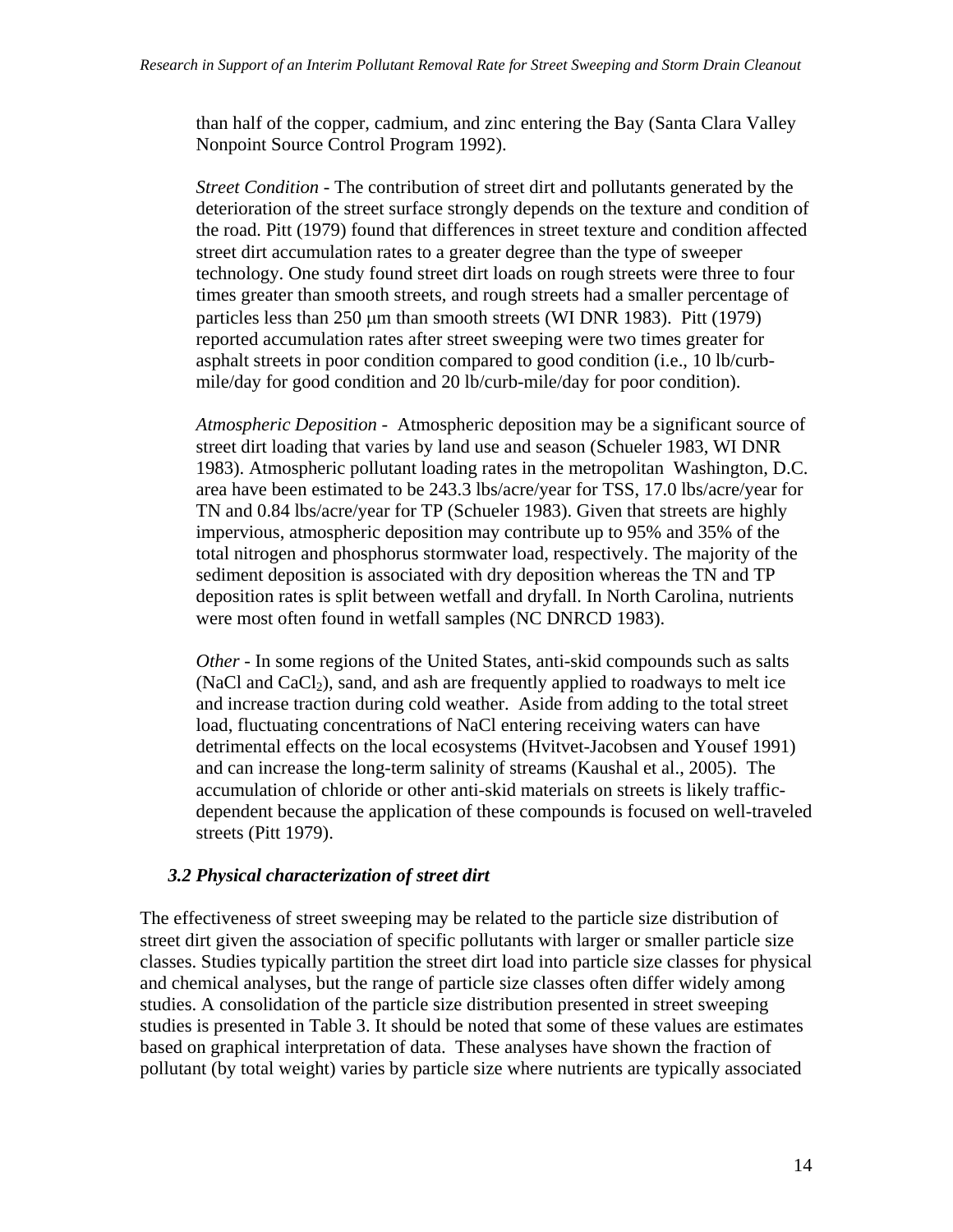| Table 3. Street dirt particle size distribution of solids, percentage by total weight.       |                  |                  |                   |                |                     |
|----------------------------------------------------------------------------------------------|------------------|------------------|-------------------|----------------|---------------------|
| <b>Reference</b>                                                                             | $< 63 \mu m$     | 63-250           | $251 - 1,000$     | $>1,000 \mu m$ | <b>Comments</b>     |
| Sartor and                                                                                   | 7.9 <sup>a</sup> | 6.8 <sup>b</sup> | $20.4^\circ$      | $64.9^{\rm d}$ | Milwaukee           |
| Boyd (1972)                                                                                  | 25.9             | 35.8             | 20.9              | 17.4           | <b>Bucyrus</b>      |
|                                                                                              | 18.0             | 31.8             | 22.3              | 10.6           | <b>Baltimore</b>    |
|                                                                                              | 8.1              | 39.6             | 30.9              | 25.4           | Atlanta             |
|                                                                                              | 7.7              | 29.1             | 16.7              | 36.5           | Tulsa               |
| <b>NC DNRCD</b>                                                                              | $5^{\rm a}$      | 35 <sup>e</sup>  | $45^{\mathrm{f}}$ | 15             | <b>CBD</b>          |
| (1983)                                                                                       | 3                | 26               | 49                | 22             | Residential         |
| Terstriep et al.                                                                             | 5                | 14               | 39                | 42             | <b>Mattis North</b> |
| (1982)                                                                                       | $\overline{4}$   | 13               | 37                | 46             | <b>Mattis South</b> |
|                                                                                              | 5                | 16               | 38                | 41             | John North          |
|                                                                                              | 6                | 16               | 35                | 43             | John South          |
| Pitt and                                                                                     | 9                | 20.5             | 31                | 45.5           | No curbs            |
| <b>Bissonnette</b>                                                                           | 2.5              | 8.5              | 33                | 56             | No curbs            |
| (1984)                                                                                       | 9.5              | 25               | 41.5              | 24             | <b>Surrey Downs</b> |
|                                                                                              | 11.5             | 27.5             | 37.5              | 23.5           | Lake Hills          |
| Waschbusch et                                                                                | 8                | 17               | $75^{\circ}$      |                |                     |
| al. 1999                                                                                     |                  |                  |                   |                |                     |
| Waschbusch                                                                                   | 9                | 20.5             | 43.7              | 26.8           |                     |
| 2003                                                                                         |                  |                  |                   |                |                     |
| $^a$ <43 µm, $^b$ 43 – 246 µm, $^c$ 246-840 µm, $^d$ > 840, $^e$ 45-212 µm, $^f$ 212 -1000µm |                  |                  |                   |                |                     |

with the smaller-size fractions. Site specific differences in the particle size distribution of street dirt may be due to a number of factors including: local geology, street surface conditions, source, land use type, and activities such as deicing materials. For example, in drier climates of the Southwest a greater percentage of street dirt is found in the larger

particle size classes, or the Midwest from the use of sand as an anti-skid compound (Sartor and Boyd 1972). Further, median particle size is greater for streets in poor condition or following a rain event (Pitt 1979, Pitt 1984). Seasonality may also affect the distribution of street dirt on residential streets where the majority of street dirt is found in the middle of the street in early Spring and along the curb in late Spring (Bannerman, 2006).

## *3.3 Chemical characterization*

This section characterizes the concentration of nutrients and trace metals in street dirt as a function of particle size. With respect to the particle size classes of street dirt, the fine fraction of street dirt is often defined as particles smaller than 250 μm in size. Overall, it has been found that nutrients and metals are not evenly distributed amongst the particle size classes.

#### *Nutrients*

Concentrations of nitrogen and phosphorus in street dirt are generally greatest in the fine particle size fractions (i.e, less than 250 μm) but can vary from site to site. For example,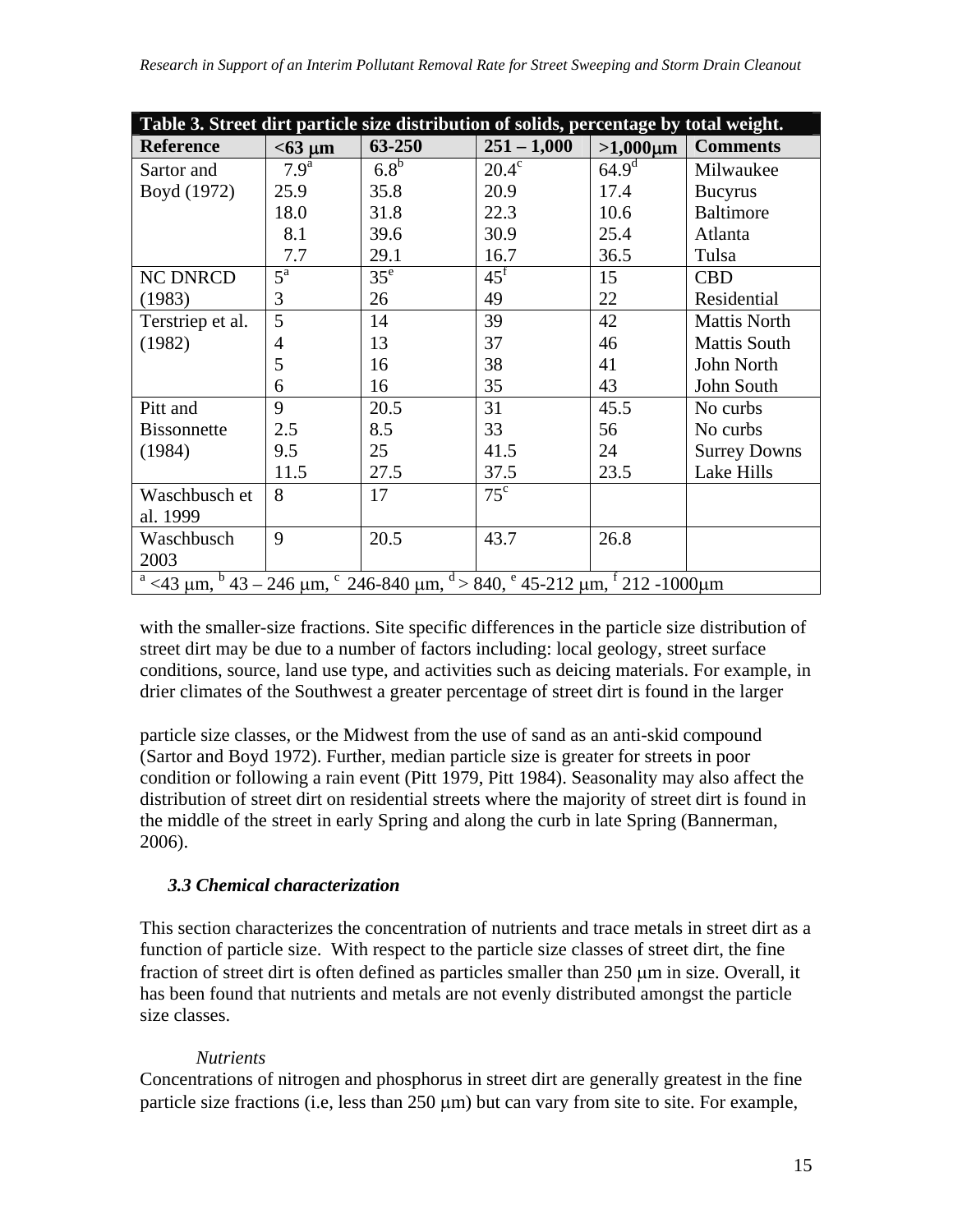Sartor and Boyd (1972) found that 92% of dissolved P was associated with particles less than 246 μm, whereas Waschbusch et al. (1999) found that approximately 80% of the TP was found in particles greater than 250 μm (Tables 4 and 5). The difference may be due to the leaf particles that were analyzed as part of the Waschbusch et al. (1999) study. Higher phosphorus levels were also associated with larger particle sizes in residential areas, compared with commercial sites where the concentration of phosphorus was more evenly distributed amongst particle size classes (Terstriep et al. 1982).

Despite the fact that fine particles have a relatively small contribution by weight, the corresponding nutrient load can be significant. For example, particles less than 43μm composed only 6 % of the total street dirt load, but were associated with more than 50% of dissolved phosphorus, 30% of the nitrate and about 20% of the TKN (Sartor and Boyd 1972). Similarly, Shaheen (1975) found that particles less than 75 μm comprised about 15% of the TKN and 25% of the nitrate nitrogen of the street dirt load in the Washington, D.C. area. Table 6 summarizes the average concentration of nitrogen compounds for street dirt sampled in the Washington, D.C. area.

Land use may also contribute to the enrichment of street dirt. Sartor and Boyd (1972) found industrial streets had TKN and dissolved phosphorus loads two to three times higher than residential streets, which were in turn 2 to 3 times higher than commercial sites. Nitrate loads were found in equal amounts at industrial and commercial streets, but were three times higher in residential streets (Sartor and Boyd 1972). Areas with tree canopy may have greater phosphorus in street particulate matter from leaf fall (Waschbusch et al. 1999, WI DNR 1983). For example, approximately 25 percent of phosphorus was contributed by leaf matter (Waschbusch et al. 1999).

| $\left  \right $ (Hom sartor and Dovu 1772). |                                            |      |      |  |  |  |
|----------------------------------------------|--------------------------------------------|------|------|--|--|--|
| <b>Fraction of Total (% by Weight)</b>       |                                            |      |      |  |  |  |
| Pollutant                                    | $43 - 246$ um<br>$>246 \mu m$<br>$<$ 43 µm |      |      |  |  |  |
| <b>Total Solids</b>                          | 5.9                                        | 37.5 | 56.5 |  |  |  |
| <b>Phosphate-P</b>                           | 56.2                                       | 36.0 | 7.8  |  |  |  |
| Nitrate-N                                    | 31.9                                       | 45.1 | 23.0 |  |  |  |
| <b>TKN</b>                                   | 18.7                                       | 39.8 | 41.5 |  |  |  |
| <b>Trace Metals</b>                          | 51.2                                       | 48.7 |      |  |  |  |

#### **Table 4. Percent (by weight) of pollutant associations with particle size fractions (from Sartor and Boyd 1972).**

| Table 5. Percent of pollutants (by mass) in street dirt found in Madison,<br>WI (Waschbusch et al. 1999). |                            |                |              |               |
|-----------------------------------------------------------------------------------------------------------|----------------------------|----------------|--------------|---------------|
|                                                                                                           | $< 63 \text{ }\mu\text{m}$ | $63-250 \mu m$ | $>250 \mu m$ | <b>Leaves</b> |
| <b>Sediment</b>                                                                                           | 2.5                        | 15.5           |              |               |
| TP                                                                                                        |                            |                | 50           | 30            |

<sup>1</sup> These values are approximately based on graphical interpretation.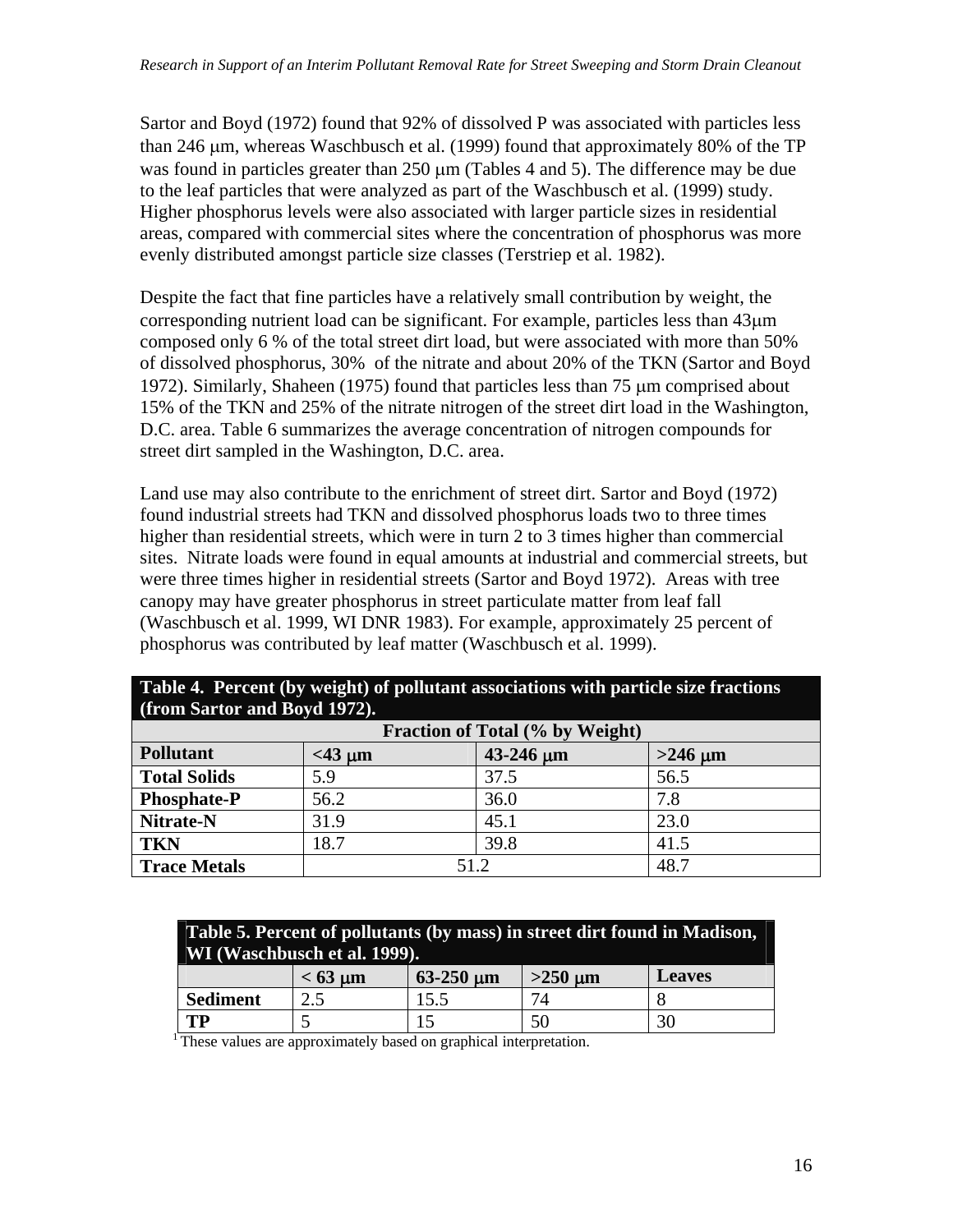| Table 6. Average concentration of nitrogen in street dirt (from Shaheen<br>$1975$ ). |              |                  |              |  |
|--------------------------------------------------------------------------------------|--------------|------------------|--------------|--|
| Particle size $(\mu m)$                                                              | $< 75 \mu m$ | $75 - 250 \mu m$ | $>250 \mu m$ |  |
| Nitrate-N                                                                            | 24.2         | 35.7             | 40.1         |  |
| <b>TKN</b>                                                                           | 14.8         | 45.4             | 59.8         |  |

#### *Metals*

Trace metals found in street dirt are largely attributed to automobile emissions and wear and commonly include: lead, iron, zinc, calcium, cadmium, chromium, copper, mercury, nickel, and manganese (Sartor and Boyd 1972, Shaheen 1975, Wilbur et al 1979, Fergusson and Ryan 1983). Of these elements, lead, zinc and iron are the most prevalent in street dirt and lead is the most frequently studied (Sartor and Gaboury 1984, Hvitved-Jacobson and Yousef 1991). Trace metals are strongly associated with the finer size fractions street dirt, and concentrations generally increase with decreasing particle size (Shaheen 1975, Fergusson and Ryan 1984, Hvitved-Jacobsen and Yousef 1991, Schorer 1997) (Table 7). This may not always be the case as concentrations of trace metals in street dirt can vary widely from site to site with respect to street condition and land use. Higher concentrations of metals are found at commercial streets compared to residential streets, and streets in poor compared to good condition (Pitt, 1979)(Terstriep et al. 1982).

| Table 7. Percent (by weight) of heavy metal pollutants associated with fine<br>particles (less than $250 \mu m$ ). |                   |  |  |  |
|--------------------------------------------------------------------------------------------------------------------|-------------------|--|--|--|
| <b>Pollutant</b><br><b>Percent</b>                                                                                 |                   |  |  |  |
| Lead                                                                                                               | $62.3^{\text{a}}$ |  |  |  |
| Zinc                                                                                                               | $54.1^{\rm a}$    |  |  |  |
| <b>Trace Metals</b>                                                                                                | 51 $2^b$          |  |  |  |

<sup>a</sup> Data from Shaheen (1975) for particles  $\langle 250 \mu m$ 

 $<sup>b</sup>$  Data from Sartor and Boyd (1972) for particles  $<$  246 $\mu$ m</sup>

#### **4.0 Characterization of Storm Drain Inlet and Catch Basin Behavior**

Few studies have characterized the particle size of sediment within storm drain inlets and catch basins. Direct comparison between the few studies is difficult given differences in accumulation rates and the type of material sampled (wet, dry, total). A distinction is made between catch basins and inlets, where catch basins have a sediment sump at the base of the well or chamber to retain material whereas an inlet does not.

#### *Sources and accumulation*

Accumulation studies show that the amount of polluted sediment in the storm drainage system (inlets and catch basins) is about twice the amount on the streets at any given time (Pitt 1985). Measured catch basin accumulation rates in swept catchments are about 40- 80 lb/acre/yr in residential catchments where the higher rate is due to catch basins located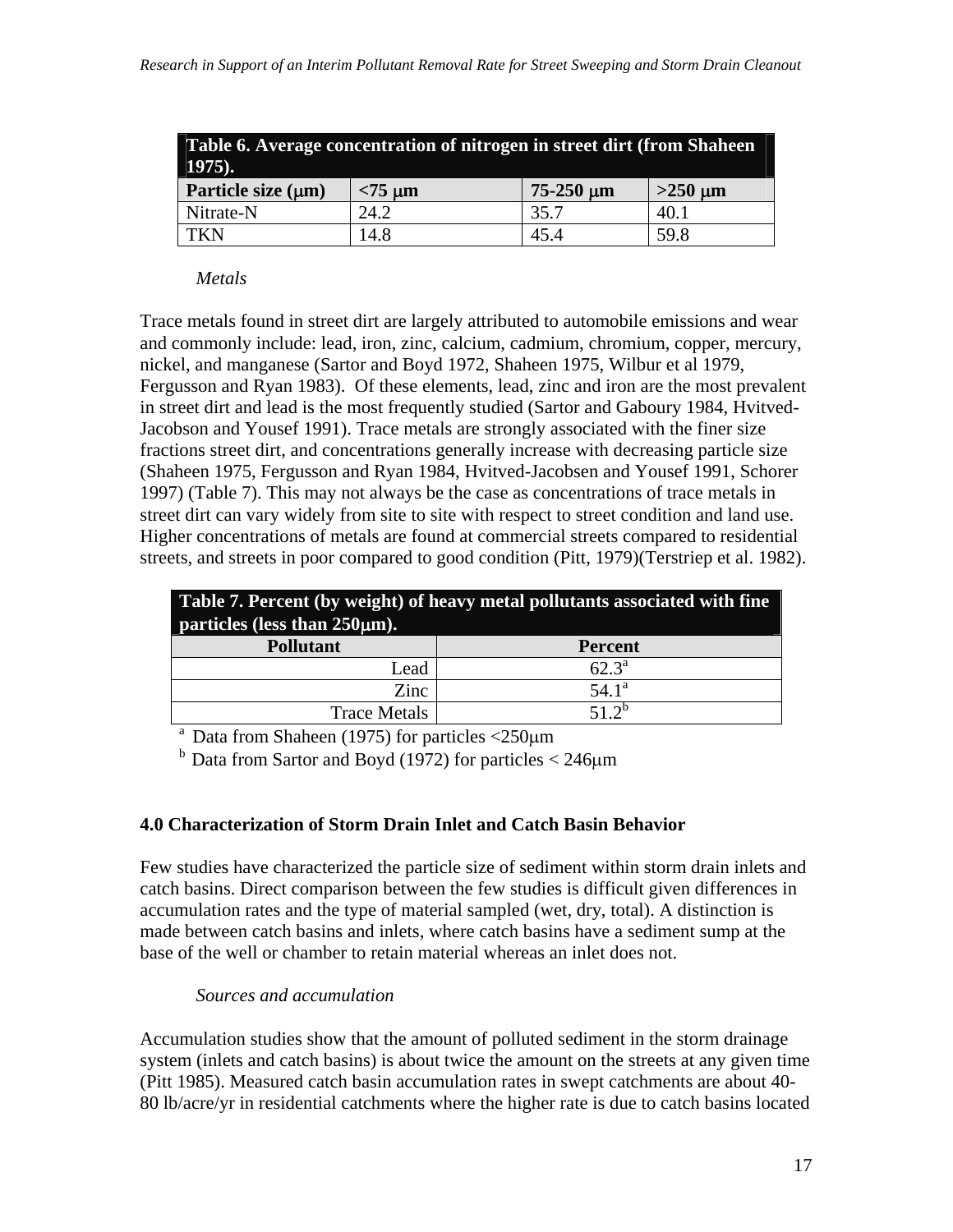on, or just downstream from, uncurbed streets with significant off-street sediment sources (Pitt 1985). In the same study, inlet accumulation rates were about half of catch basins ranging from 24-32 lb/acre/yr. Higher accumulation rates were observed in Australia, ranging from 38 to 118 lbs/acres/yr for inlets in swept residential, industrial and mixed land use catchments (Walker and Wong 1999).

An example of the type of material sampled in inlets is given in Table 9. Mineart and Singh (1994) found inlets within different land uses, monitored in California have a similar proportion of trash, leaves and wood (Mineart and Singh 1994). The inlets at the industrial land use sites had up to fifteen times more oil/sheen material and up to twentyone times more inlets with a rotten egg smell. For comparative purposes, material accumulation in oil-grit separators from recent storm events was similar to industrial land use storm drain inlets. That is, up to fifty-five percent of the material is classified as wet and is similar to findings by Schueler and Shepp (1993) for oil-grit separators.

**Table 9. Summary of storm inlet debris characteristics (reported as percent of inlets with indicated characteristics) (from Mineart and Singh 1994).** 

| with indicated characteristics) (from infined cand single 1774). |                     |                            |                    |  |  |
|------------------------------------------------------------------|---------------------|----------------------------|--------------------|--|--|
| <b>Characteristic</b>                                            | Residential $(\% )$ | Commercial $(\frac{9}{6})$ | Industrial $(\% )$ |  |  |
| Wet                                                              | 30                  | 26                         | 55                 |  |  |
| <b>Trash</b>                                                     | 60                  | 63                         | 52                 |  |  |
| <b>Soils</b>                                                     | 34                  | 48                         | 69                 |  |  |
| <b>Leaves and Wood</b>                                           | 63                  | 75                         |                    |  |  |
| <b>Organic Material</b>                                          | 32                  | 28                         | 59                 |  |  |
| <b>Rotten Egg Smell</b>                                          |                     |                            |                    |  |  |
| <b>Illegal Discharges</b>                                        |                     |                            |                    |  |  |
| <b>Oil/Sheen</b>                                                 |                     |                            |                    |  |  |

#### *Physical characteristics of catch basin sediment*

The quality of the sediments trapped in catch basins is dominated by coarse-grained particles. The sediment wet-fraction of catch basin contents is estimated using data from Sartor and Boyd (1972) street dirt loads, where a multiplier of 1.0 for total solids and trace metals and a multiplier of 0.5 for organics and nutrients is used to convert from dry street dirt pollutant loads to wet catch basin sediment (Table 10). Pitt and Bissonnett (1984) found similar quality of catch basin sediment across particle size classes compared to the chemical composition of street dirt particles (see Table 12). Although, the catch basins sediment particle size distribution has a larger proportion of fine particles compared to street dirt (Pitt 1985).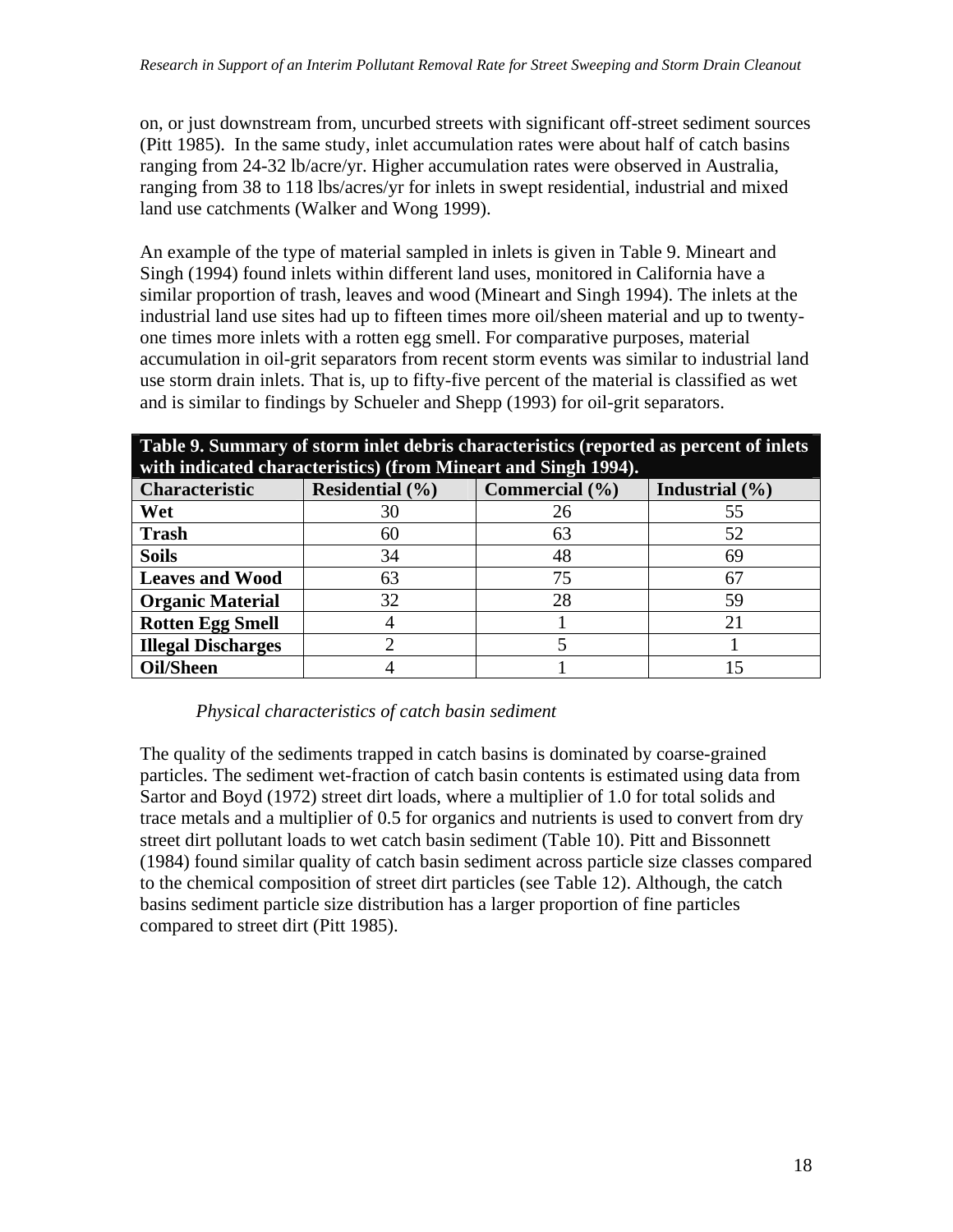| Table 10. Fraction of pollutants by particle size fraction of<br>catch basin sediment (from Lager et al. 1979). |                                         |      |      |      |  |  |  |
|-----------------------------------------------------------------------------------------------------------------|-----------------------------------------|------|------|------|--|--|--|
| <b>Parameter</b>                                                                                                | 43-246<br>246-2,000<br>>2,000<br>$<$ 43 |      |      |      |  |  |  |
| Total solids <sup>a</sup>                                                                                       | 5.9                                     | 37.5 | 32.2 | 24.4 |  |  |  |
| Volatile solids <sup>b</sup>                                                                                    | 12.8                                    | 17   | 14.7 | 5.5  |  |  |  |
| $TKN^b$                                                                                                         | 9.4                                     | 19.8 | 15.8 | 5    |  |  |  |
| Nitrate-N <sup>b</sup>                                                                                          | 15.9                                    | 22.6 | 8.3  | 4.3  |  |  |  |
| Phosphate-P <sup>b</sup>                                                                                        | 28.1                                    | 18.0 | 4.0  | 0    |  |  |  |
| Trace metals <sup>a</sup><br>27.8<br>32.4<br>16.3                                                               |                                         |      |      |      |  |  |  |
| <sup>a</sup> The total fraction will equal 100% based on the multiplier effect                                  |                                         |      |      |      |  |  |  |

<sup>b</sup> The total fraction will equal 50% based on the multiplier effect.

#### *Nutrients*

Catch basins can temporarily enrich the concentration of runoff if stored within the catch basin and flushed out during a storm. For example, Lager et al. (1979) found that liquid samples from a catch basin for  $BOD<sub>5</sub>$  may reach concentrations 7.5 times greater than runoff if the sediment stored in catch basins had been in contact with street litter. An indication of the level of nutrient concentrations that may be found in catch basins is provided in Table 11. It is expected that total nitrogen (TN) concentrations are much higher in the liquid media than total phosphorus given the differences in their physiochemical characteristics (e.g. solubility).

A significant amount of pollutant load is associated with the sediment fraction as suggested by the high levels of nutrients found in catch basins (Table 12). For comparative purposes, the sediment found in catchbasins is similar in quality to that found in oil-grit separators located on streets and in a residential area (Table 13). A high percentage of the total mass was volatile solids for all of the land uses studied (Schueler and Shepp 1993).

| Table 11. Pollutant concentrations (mg/L) in the liquid fraction of<br>catch basins <sup>a</sup> and water column <sup>b</sup> of oil grit separators. |                                                             |     |      |  |  |  |
|--------------------------------------------------------------------------------------------------------------------------------------------------------|-------------------------------------------------------------|-----|------|--|--|--|
| <b>Townhouse Garden</b> Streets <sup>b</sup><br>Parameter   Catch basin <sup>a</sup><br>apartments <sup>b</sup>                                        |                                                             |     |      |  |  |  |
| <b>TN</b>                                                                                                                                              |                                                             |     |      |  |  |  |
| <b>TKN</b>                                                                                                                                             |                                                             | 10  | 0.84 |  |  |  |
| $NH3-N$                                                                                                                                                |                                                             | 0.2 | 0.19 |  |  |  |
| <b>TP</b><br>0.06<br>0.19<br>0.2                                                                                                                       |                                                             |     |      |  |  |  |
|                                                                                                                                                        | <sup>a</sup> Lager et al. 1979 from a study in SanFransisco |     |      |  |  |  |

<sup>b</sup> Schueler and Shepp (1993)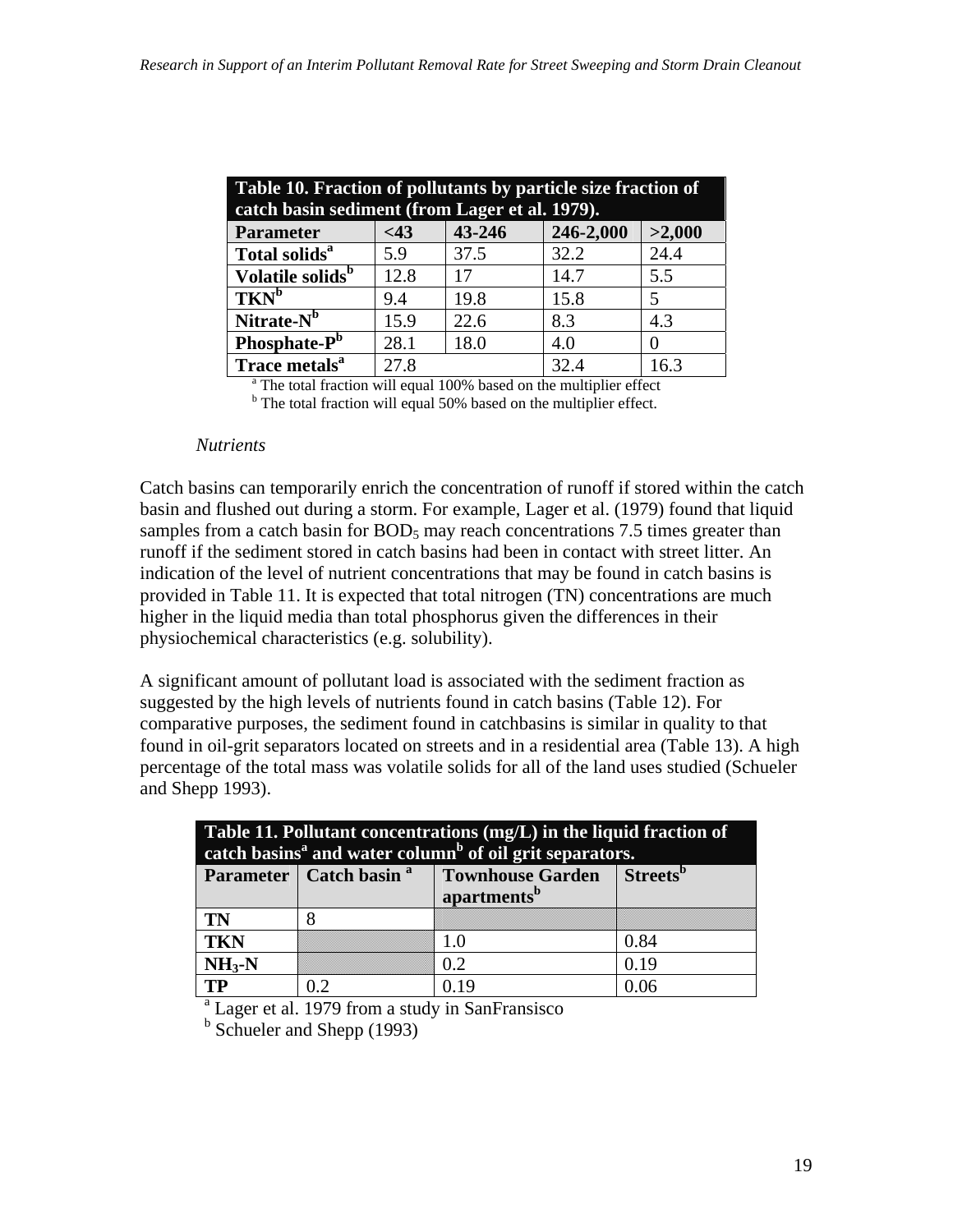| Table 12. Average sediment concentrations $(mg/kg)$ in catch basins in |                                          |           |       |     |  |  |
|------------------------------------------------------------------------|------------------------------------------|-----------|-------|-----|--|--|
|                                                                        | Bellevue, WA (Pitt and Bissonnette 1984) |           |       |     |  |  |
| <b>Particle size</b>                                                   | <b>TKN</b>                               | <b>TP</b> | Pb    | Zn  |  |  |
| $(\mu m)$                                                              |                                          |           |       |     |  |  |
| <63                                                                    | 2,900                                    | 880       | 1,200 | 400 |  |  |
| 63-125                                                                 | 2,100                                    | 690       | 870   | 320 |  |  |
| 125-250                                                                | 1,500                                    | 630       | 620   | 200 |  |  |
| $250 - 500$                                                            | 1,600                                    | 610       | 560   | 200 |  |  |
| 500-1000                                                               | 1,600                                    | 550       | 540   | 200 |  |  |
| 1000-2000                                                              | 2,600                                    | 930       | 540   | 230 |  |  |
| 2000-6350                                                              | 2,400                                    | 1,100     | 480   | 190 |  |  |
| >6350                                                                  | 2,100                                    | 760       | 290   | 150 |  |  |

| Table 13. Residual sediment quality within oil grit separators (mg/kg)<br>(Schueler and Shepp 1993). |       |       |        |       |               |               |  |  |
|------------------------------------------------------------------------------------------------------|-------|-------|--------|-------|---------------|---------------|--|--|
| <b>TP</b><br><b>TKN</b><br>HC<br>$\frac{0}{0}$<br><b>Land use</b><br><b>TOC</b><br>% Volatile        |       |       |        |       |               |               |  |  |
|                                                                                                      |       |       |        |       | <b>Solids</b> | <b>Solids</b> |  |  |
| Townhouse                                                                                            | 1,760 | 266.7 | 32,392 | 894   | 55.7          | 8             |  |  |
| Garden Apts                                                                                          |       |       |        |       |               |               |  |  |
| <b>Streets</b>                                                                                       | 1,719 | 365   | 33,025 | 3,482 | 40.7          | 12.9          |  |  |

#### *Metals and Other Pollutants*

The concentration of metals accumulation in catch basins is a function of particle size as catch basins are more efficient at capturing coarse-grained particles. As a result, the finegrain particles with higher concentration of metals (and some nutrients) are not effectively reduced by catch basins (Lager et al. 1979). Lager et al. (1979) estimated that approximately 28% of the total heavy metals are associated with particles less than 246 μm (see Table 10). Mineart and Singh (1994) reported metal concentrations of sediment in storm drain inlets was lowest at the residential inlets, measuring about 30 to 50 percent lower than commercial and industrial sites (Table 14). The trace metal concentrations are similar for zinc but much higher levels are found for lead in Bellevue, WA catchbasins compared to samples in California by Mineart and Singh (1994) (Tables 12 and 14).

Petroleum hydrocarbons at residential catch basins were twice as high as the other two land uses categories, but are much higher than the concentration of hydrocarbons found in oil-grit separators of similar land use (i.e., townhouse). The majority of hydrocarbons in the inlet sediments could be traced to the products of combustion as opposed to direct petroleum spill (Mineart and Singh 1994).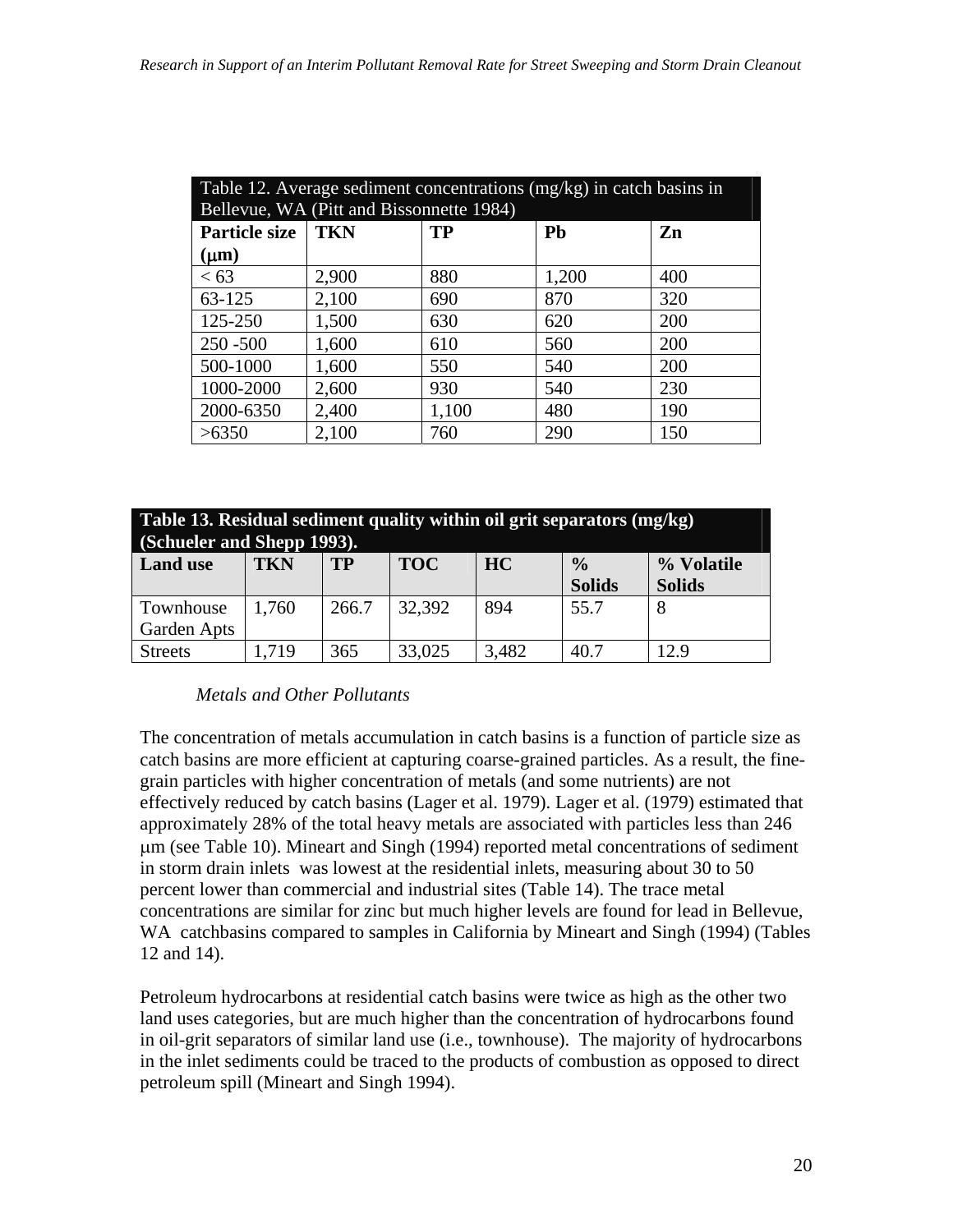| Table 14. Storm Inlet Sediment Quality (median concentration in mg/kg) (From |                                                                      |      |       |       |  |  |  |  |  |
|------------------------------------------------------------------------------|----------------------------------------------------------------------|------|-------|-------|--|--|--|--|--|
| Mineart and Singh 1994).                                                     |                                                                      |      |       |       |  |  |  |  |  |
| <b>Land Use Type</b>                                                         | <b>Zinc</b><br><b>Total Petroleum Hydrocarbons</b><br>Lead<br>Copper |      |       |       |  |  |  |  |  |
| Residential <sup>a</sup>                                                     | 37.9                                                                 | 43.8 | 215   | 5000  |  |  |  |  |  |
| Commercial <sup>a</sup>                                                      | 56.7                                                                 | 111  | 597.5 | 2050  |  |  |  |  |  |
| Industrial <sup>a</sup>                                                      | 46.6                                                                 | 117  | 307   | 1950  |  |  |  |  |  |
| Streets <sup>b</sup>                                                         | 173                                                                  | 544  | 1,800 | 3,482 |  |  |  |  |  |
| Townhouse <sup>b</sup>                                                       | 878<br>180<br>894<br>162                                             |      |       |       |  |  |  |  |  |
| Pond <sup>b</sup>                                                            | 130                                                                  | 200  | 900   | 474   |  |  |  |  |  |
| $^{\rm a}$ Mineart and Singh (1994), mg/kg                                   |                                                                      |      |       |       |  |  |  |  |  |

b Schueler and Shepp (1993),  $\mu$ g/g, except for HC expressed as mg/kg

#### **5.0 Street Sweeper Performance**

Street sweeper performance is based on the street dirt pick-up efficiency by various technologies and how effective street sweeping is in reducing pollutant loads in stormwater. Monitoring and modeling-based research, to date, has demonstrated a wide range in pollutant removal efficiencies and load reductions that can be achieved by street sweeping. However, even an ideal street dirt pick-up rate that may exceed 90% by street sweepers does not necessarily guarantee water quality improvements given the many factors and processes that affect street sweeping pollutant removal rates. Street sweeping as an effective stormwater control practice is dependent on street sweeping frequency, sweeper technology and operation, street conditions and sources of pollutants in stormwater. Although few studies have shown how street dirt pick-up can influence stormwater quality, the potential to improve water quality by street sweeping is one of the top reasons for such practices (Schilling 2005).

5.1 Pollutant pick-up efficiencies by street sweeping

Research demonstrates a wide range of pollutant removal rates or load reductions that may be achieved by street sweeping. Typically, both monitoring and simulation-based studies illustrate street sweepers being more effective at removing larger-size particles than fine-grained particles, and poor at removing nutrients. However, despite the high street sweeping pick-up efficiencies, even under ideal conditions, few studies have shown statistically significant decreases in stormwater pollutants. For example, the City of Baltimore found significant decreases in most parameters including nitrogen, but not for phosphorus in stormwater following a study on street sweeper effectiveness (City of Baltimore 2003). Due to insufficient sample size and study period, the results were inconclusive with regard to the impact from street sweeping (City of Baltimore 2003). In another study, marginal statistically significant improvements in runoff quality were observed in Milwaukee, WI, but overall there was high variability in the results (Selbieg et al. 2003, Bannerman 2006).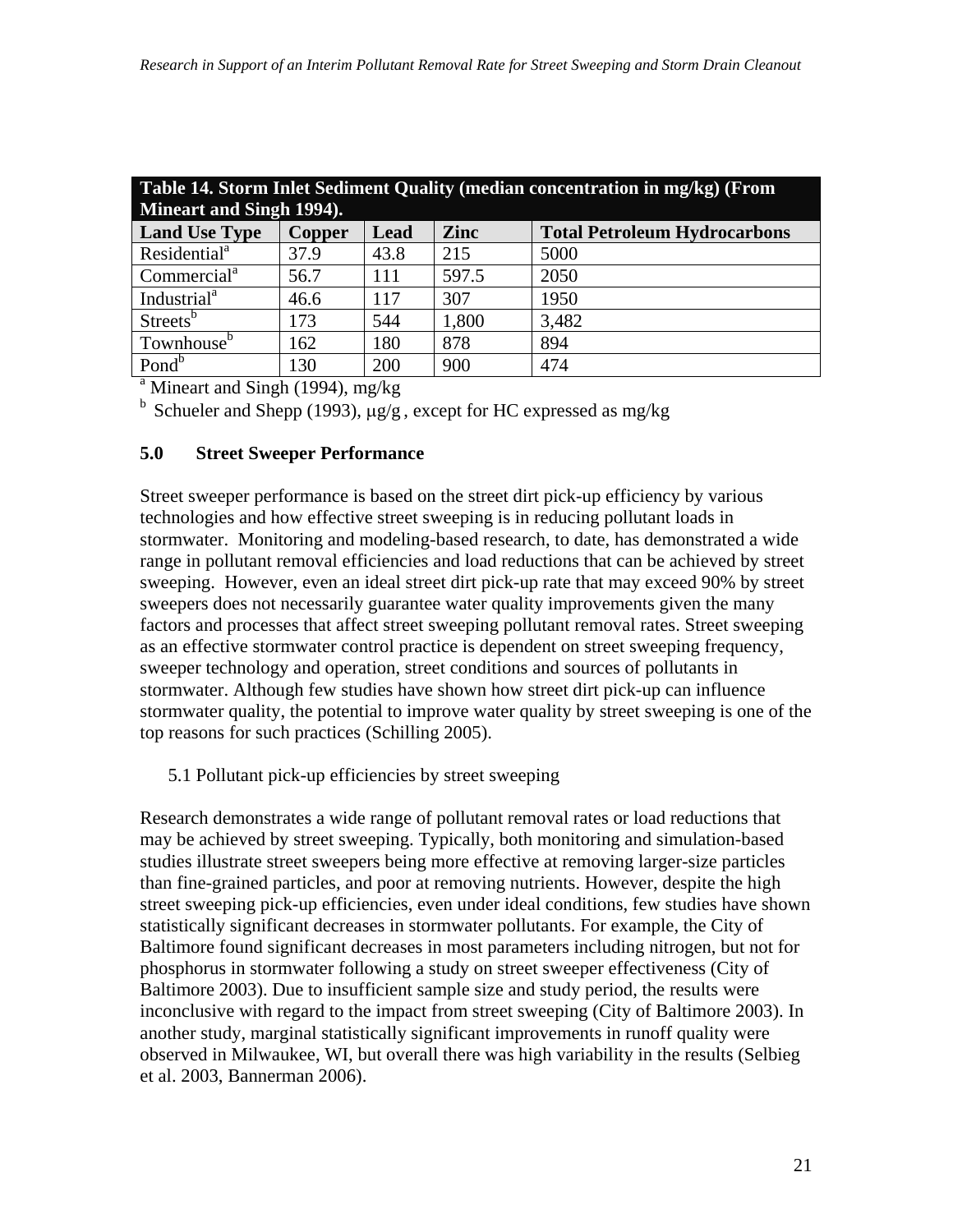Table 15 summarizes monitoring efforts by Sartor et al. (1974) that demonstrates an overall street sweeping pick-up efficiency of 50% for mechanical sweepers, but ranges from 15% for particles less than 43 μm and up to 79% for particles greater than 2,000 μm. The range in street sweeping pick-up efficiencies in modeling studies presented by Sutherland and Jelen (1997) and NVPDC (1996) show a similar overall efficiency of 51% but differ for the range in particle size classes (Tables 15 and 16). Newer technologies demonstrate greater pick-up efficiencies (Table 17) (Sutherland and Jelen 1997).

| Table 15. Sweeper pick-up efficiency based on<br>particle size. |                             |                             |  |  |  |
|-----------------------------------------------------------------|-----------------------------|-----------------------------|--|--|--|
| <b>Particle Size</b>                                            | <b>Percent</b> <sup>a</sup> | <b>Percent</b> <sup>b</sup> |  |  |  |
| $(\mu m)$                                                       | (Monitoring)                | (Model)                     |  |  |  |
| >2000                                                           | 79                          |                             |  |  |  |
| 840-2000                                                        | 66                          | 67                          |  |  |  |
| 246-840                                                         | 60                          |                             |  |  |  |
| 104-246                                                         | 48                          | 34                          |  |  |  |
| 43-104                                                          | 20                          |                             |  |  |  |
| $<$ 43                                                          | 15                          | 15                          |  |  |  |
| Overall                                                         | 50                          | 50                          |  |  |  |

 $a<sup>a</sup>$  Sartor et al. (1974)

 $b$  NVPDC (1996) for total solids

| Table 16. Street sweeper pick-up efficiencies for a range of particle |                        |                                                                                                   |     |    |  |  |  |
|-----------------------------------------------------------------------|------------------------|---------------------------------------------------------------------------------------------------|-----|----|--|--|--|
| <b>Particle size</b>                                                  | <b>Nitrates</b>        | size classes and pollutants (from NVPDC 1996).<br><b>Dissolved P</b>   Trace Metals<br><b>BOD</b> |     |    |  |  |  |
| <b>Particle Size</b><br>$(\mu m)$                                     | <b>Percent removal</b> |                                                                                                   |     |    |  |  |  |
| $\frac{\leq 43}{43 - 246}$                                            |                        |                                                                                                   | n/a |    |  |  |  |
|                                                                       | 15                     | 12                                                                                                | 14  | 11 |  |  |  |
| > 246                                                                 | 15                     | 33<br>29                                                                                          |     |    |  |  |  |
| Overall $(\% )$                                                       | 35                     | 25                                                                                                |     | 44 |  |  |  |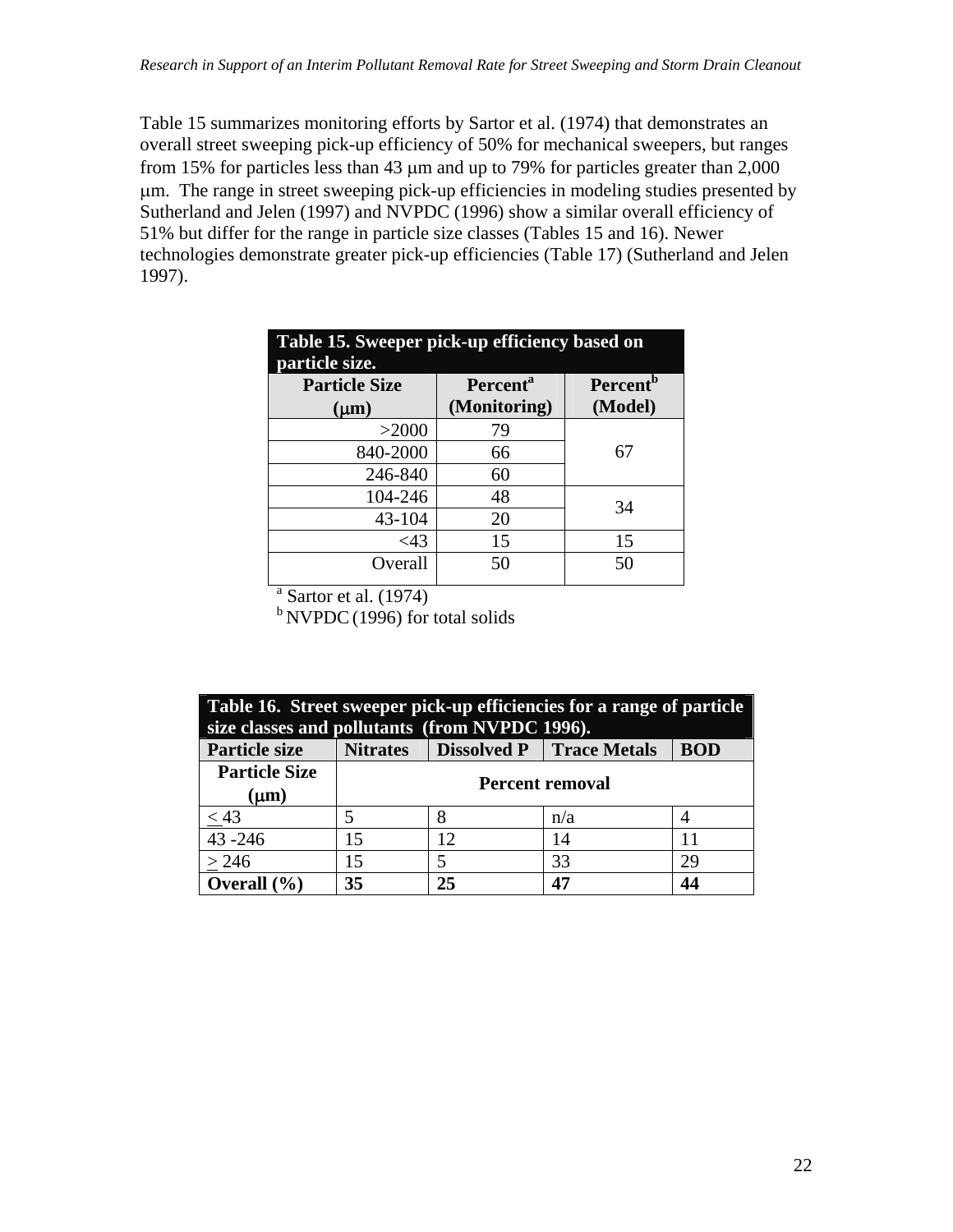| Table 17. Model-based removal efficiencies for a range of particle size classes and<br>technology (from Sutherland and Jelen 1997). <sup>1</sup> |                 |                                     |     |               |  |
|--------------------------------------------------------------------------------------------------------------------------------------------------|-----------------|-------------------------------------|-----|---------------|--|
| <b>Particle size</b>                                                                                                                             | <b>NURP-era</b> | <b>Newer</b><br><b>Regenerative</b> |     | <b>Vacuum</b> |  |
|                                                                                                                                                  | mechanical      | <b>Mechanical</b>                   | Air |               |  |
| um                                                                                                                                               |                 | % removal                           |     |               |  |
| <63                                                                                                                                              | 44              | 100                                 | 32  | 70            |  |
| 63 > 125                                                                                                                                         | 52              | 100                                 | 71  | 77            |  |
| 125 > 250                                                                                                                                        | 47              | 92                                  | 94  | 84            |  |
| 250 > 600                                                                                                                                        | 50              | 57                                  | 100 | 88            |  |
| 600 > 1000                                                                                                                                       | 55              | 48                                  | 100 | 90            |  |
| 1000 > 2000                                                                                                                                      | 60              | 59                                  | 100 | 91            |  |
| $>2000 \mu m$                                                                                                                                    | 51              | 76                                  | 82  | 82            |  |
| The efficiencies represent removal greater than the base residual or street dirt in permanent storage.                                           |                 |                                     |     |               |  |

Given the more efficient removal of larger sized-particles by street sweepers, field studies find that the median particle size of street dirt is lower following street sweeping (Pitt 1979, Bender and Terstriep 1984, Pitt 1985). The remaining finer-grained particles on the street may increase the pollutant loading risk to receiving waters given the ability for the smaller particles to be more readily washed off, and their general higher pollutant concentration relative to the larger particles. Therefore, the timing and frequency of street sweeping becomes a significant factor for the design and implementation of a street sweeping program.

Overall, research has demonstrated that street sweeping may reduce pollutants in stormwater by up to ten percent. For example, model simulations for the Lower Charles River, MA presented by Zarriello et al. (2002) suggest that street sweeping using high efficiency sweepers may achieve, at most, a 10% reduction of solids and total lead and less than 5% water quality improvement for fecal coliform bacteria and total phosphorus by twice a week sweeping or less. Similar improvements in water quality were found in the monitoring study by Pitt and Bissonnett (1984) where intensive street cleaning of residential streets 3 times/week would improve stormwater runoff by 6-7.25% in the catchment, depending on the technology used (Pitt 1985). These low efficiencies were in part, attributed to the local rainfall patterns, that was effective at removing street dirt during the study period. This is despite the fact that the majority of the heavy metals (e.g. Pb, Zn) and chemical oxygen demand (COD) were originating from street dirt.

#### 5.2 Factors that Affect the Effectiveness of Street Sweeping

Monitoring studies have found the four major factors that affect street sweeping include: sweeping frequency, sweeper technology and operation, and sweeping conditions. In addition to these four factors, runon from adjacent land uses may negatively impact the effectiveness of street sweeping. A brief discussion of these factors is presented below.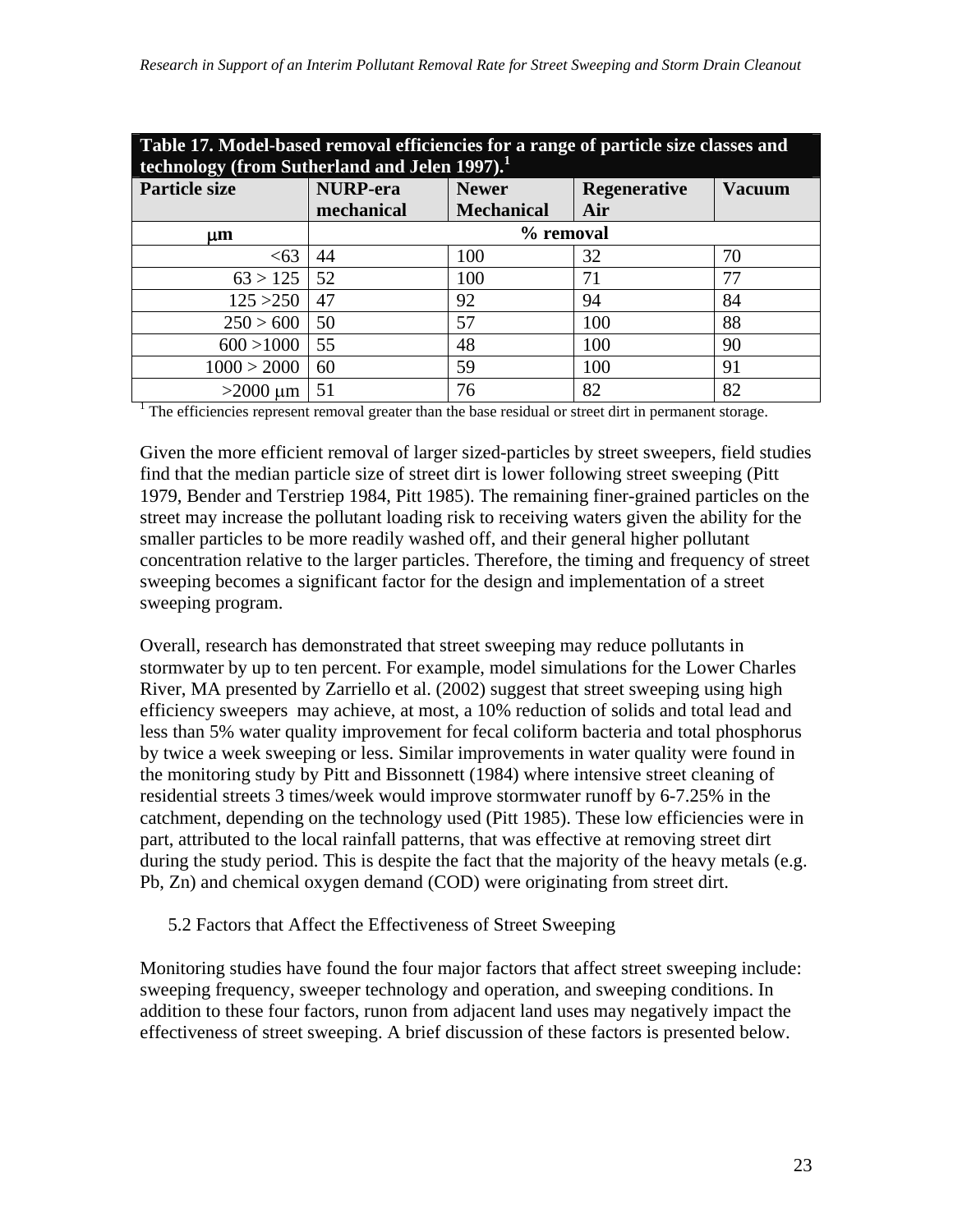#### *Frequency*

Street sweeper pick-up efficiency is heavily influenced by sweeping frequency and is cited as a factor more important than the technology used (Pitt 1979, Walker and Wong 1999). The street sweeping frequency should be defined based on local rainfall statistics, where the optimal frequency is about twice the interstorm period based on national rainfall statistics (i.e., approximately once a week), or up to two times a week for pick up of street dirt by up to 50% by mechanical sweepers (Sartor and Gaboury 1984). Less frequent sweeping increases the probability that the street dirt load would likely be washed-off into the storm drains by rain and snowmelt. Most researchers over the past twenty years indicate that weekly street sweeping for residential and some commercial streets is needed to maximize pick-up of the street dirt load (Sartor and Gaboury 1984, Bender and Terstriep 1984, Sutherland and Jelen 1997, Brinkmann and Tobin 2001). Table 18 summarizes a range of pollutant removal rates given a set of sweeping frequencies and street sweeper technology.

#### **Table 18. Pollutant removal efficiencies of total solids for various street sweeper technologies given a range of sweeping frequencies.**

|                          | $\mu$ recomputed given a range of sweeping inequencies. |                   |                     |                                |                |  |  |
|--------------------------|---------------------------------------------------------|-------------------|---------------------|--------------------------------|----------------|--|--|
| <b>Frequency</b>         | Old                                                     | <b>New</b>        | <b>Regenerative</b> | <b>Vacuum</b>                  | <b>Overall</b> |  |  |
|                          | <b>Mechanical</b>                                       | <b>Mechanical</b> | Air-vacuum          |                                | range          |  |  |
| <b>Monthly/Bimonthly</b> |                                                         | $18^1$            | $42^{1}$            |                                | 18-42          |  |  |
| $10-20x/year$            | n/a                                                     |                   |                     | n/a                            |                |  |  |
| <b>Biweekly</b>          | n/a                                                     | $22^{1}$          | 52 <sup>1</sup>     | $62^{\circ}$                   | $22 - 62$      |  |  |
| <b>Weekly</b>            | $\frac{23^{2a}, 35^{2b}}{24^{3a}}$                      | 30 <sup>1</sup>   | $65^1$              | n/a                            | $23 - 65$      |  |  |
| Twice a week             | $62^{2a}$ , $18.5^{3b}$                                 | 35 <sup>1</sup>   | $49^4.72^1$         | $26.3^{5a}$ , 42 <sup>5b</sup> | $18.5 - 72$    |  |  |

1 Sutherland and Jelen, 1997 modeling study, parameter not specified

2a Bender and Terstriep, 1984 monitoring study refers to total solids for residential areas 2b Bender and Terstriep, 1984, refers to total solids for commercial land use

3a WI DNR, 1983 monitoring residential land use, 1-2 times/week

3b WI DNR, 1983 commercial land use, 2-3 times/week

4 Pitt, 1985 monitoring based on average before and after street sweeping street dirt loads 5a NC DNRCM, 1983 monitoring refers to the total weight of street dirt from residential areas

5b NC DNRCM, 1983 refers to the total weight of street dirt from commercial land use

## *Technology*

A description of three major types of street sweepers is provided in Table 19. The ability for street sweeping to impact stormwater water quality rests with its pick-up efficiency of significant amount of fine-grained sediment. The inability of street sweepers to improve stormwater quality in NURP-era and other studies is attributed, in part, to their inefficiency at removing the smaller particle size fraction of street dirt. Modeling studies suggest that newer street sweeping technologies are expected to provide greater reduction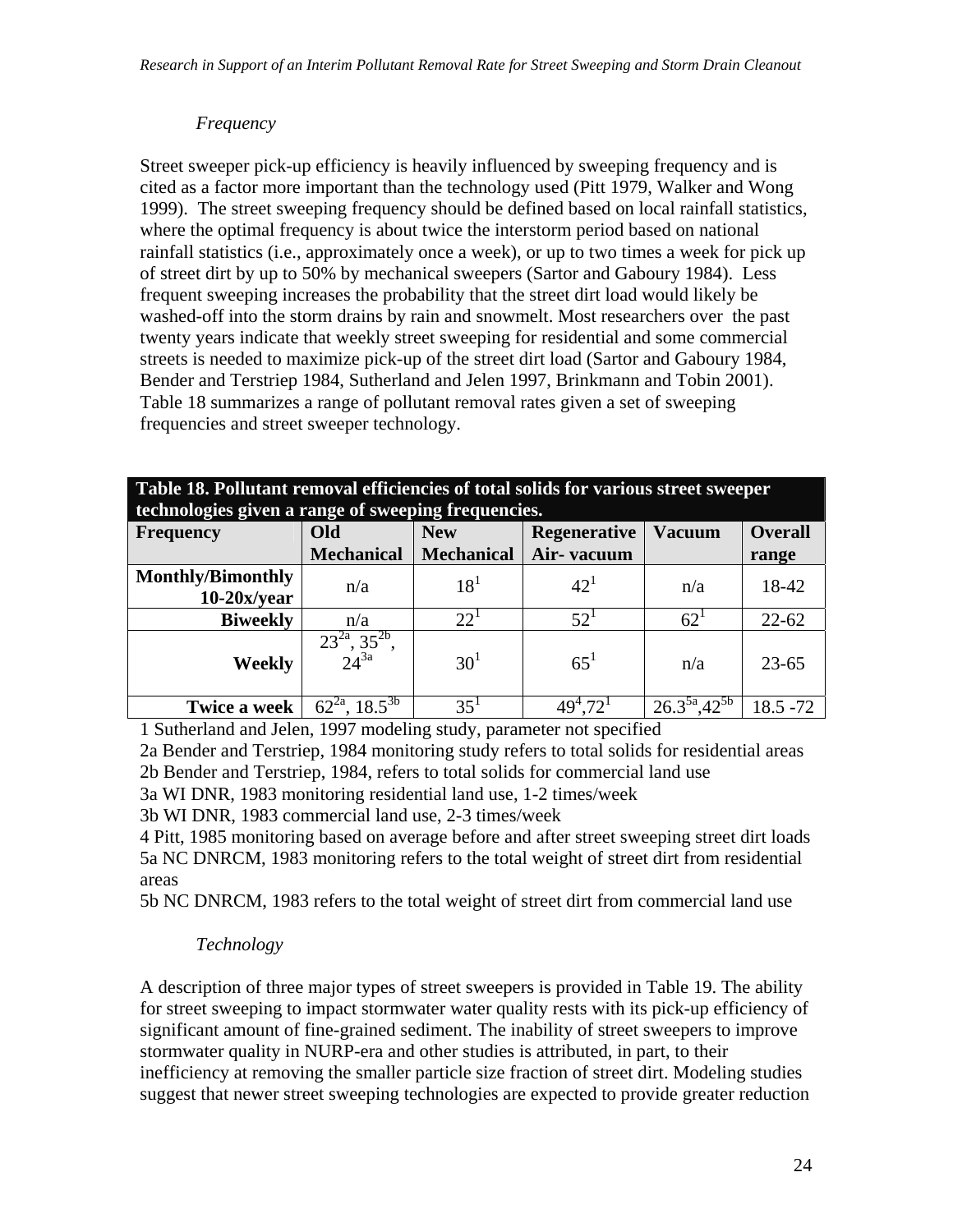| Table 19. Major types of street sweepers available and key advantages and<br>disadvantages. (from NVPDC 1996, Walker and Wong 1999) |                             |                              |  |  |  |  |  |
|-------------------------------------------------------------------------------------------------------------------------------------|-----------------------------|------------------------------|--|--|--|--|--|
| <b>Type</b>                                                                                                                         | <b>Advantages</b>           | <b>Disadvantages</b>         |  |  |  |  |  |
| <b>Mechanical</b>                                                                                                                   | -relatively inexpensive     | -not as effective at picking |  |  |  |  |  |
|                                                                                                                                     | -good at removing gross     | up finer-grained particles.  |  |  |  |  |  |
|                                                                                                                                     | pollutants                  |                              |  |  |  |  |  |
|                                                                                                                                     | -easy to maintain           |                              |  |  |  |  |  |
| <b>Regenerative-Air</b>                                                                                                             | -good at removing most      | -difficulty picking up       |  |  |  |  |  |
|                                                                                                                                     | gross pollutants            | heavy, coarse grained        |  |  |  |  |  |
|                                                                                                                                     | -better at removing fine-   | sediment.                    |  |  |  |  |  |
|                                                                                                                                     | grained sediment than       | -difficulty picking up wet   |  |  |  |  |  |
|                                                                                                                                     | mechanical sweepers.        | vegetation.                  |  |  |  |  |  |
|                                                                                                                                     | -can dislodge sediment      |                              |  |  |  |  |  |
|                                                                                                                                     | from cracks.                |                              |  |  |  |  |  |
| <b>Combination or</b>                                                                                                               | -good at removing gross     | -most expensive.             |  |  |  |  |  |
| <b>High-Efficiency</b>                                                                                                              | pollutants.                 | -difficulty picking up wet   |  |  |  |  |  |
|                                                                                                                                     | -best at removing fine-     | vegetation.                  |  |  |  |  |  |
|                                                                                                                                     | grained sediment.           | -longer body, so may be      |  |  |  |  |  |
|                                                                                                                                     | -can operate without water. | less maneuverable.           |  |  |  |  |  |

**Table 19. Major types of street sweepers available and key advantages and** 

in pollutant load, achieving up to 80% reductions in TSS in residential catchments (Sutherland and Jelen 1997). Sutherland and Jelen (1995, 1997) demonstrate through model simulations, under ideal sweeping conditions, that newer sweeping technologies have the ability to pick-up the fine-grained street dirt. This improvement in pick-up efficiency may not provide a significant improvement in water quality if local conditions and physical characteristics of the area are not considered. For example, Pitt and Bissonnett (1984) concluded that a regenerative-air sweeper could remove more of the finer street surface materials in residential basins compared to a mechanical sweeper but did not significantly improve urban runoff quality.

#### *Sweeper Operation*

Operation type, meaning single or tandem operation, and operation speed are two additional factors that can influence the effectiveness of street sweeping. Tandem operation means that two sweepers (any combination of different types) sweep the same route, with one following the other to pick up any material that was missed. Tandem sweeping had the greatest overall removal efficiency of 91% compared to mechanical, regenerative and vacuum assisted sweepers (Sutherland and Jelen 1997). The removal efficiency of sweeping can also be improved if the street sweeper makes multiple passes on a street, (Pitt 1979) and operates at the optimal operating speed for street sweepers, which is about 6 to 8 miles per hour (FHA 2000).

*Street conditions*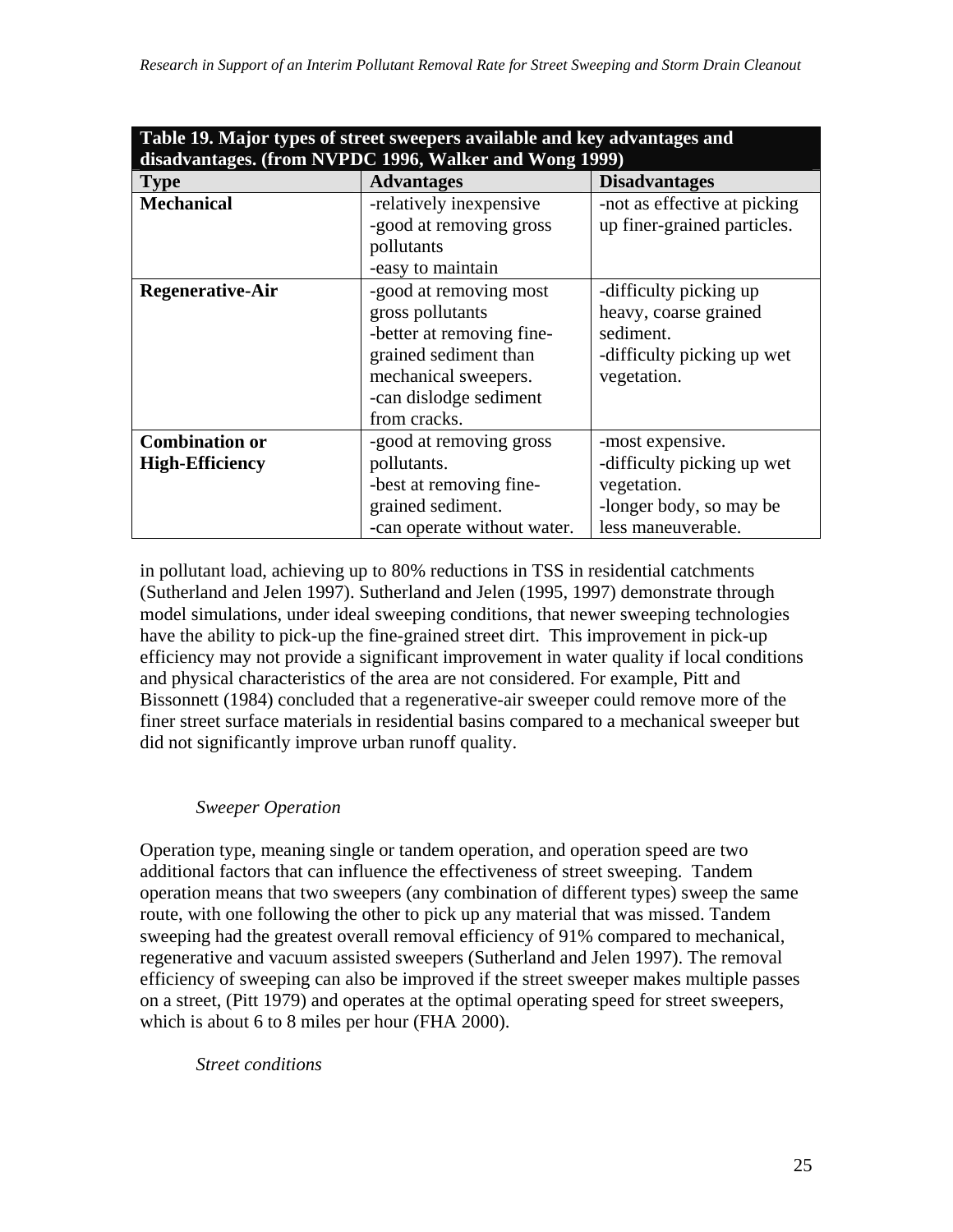The ability of the street sweeper to access the curb is paramount to street sweeping efficiency as the majority of the pollutant on streets is closest to the curb, but may vary seasonally (Bannerman 2006). Parked cars on the streets restrict access to the curb and are the top ranked problem for street sweeping programs (APWA 1978). Communities have typically responded to the parking problem by imposing parking restrictions and enforcement. However, parking restrictions have a mixed effect on reducing the percent of total street surface loads (Pitt 1979). For example, parking regulations on smooth streets resulted in an increase of up to 24% total solids removal, whereas streets with extensive parking that had restricted parking during sweeping operations resulted in a 28 percent decrease in the amount of total solids removed. This decrease was attributed to parked cars that block street dirt migration to the curb and have higher loads of street dirt in the middle of the street.

*Non-street dirt sources from runon* 

Pollutant sources within a catchment are many and may contribute to the total street dirt load during a rain event. As the total flow to a street section comes from the larger catchment area, runon may counter the effectiveness of street sweeping and result in a net gain of street dirt following a storm. WI DNR (1983) found that typically larger sized particles (e.g.,  $> 125 \mu m$ ) increased by nearly 50% after a rainfall. Residential lawns, driveways, parking lots and rooftops may provide significant contribution to nutrient and metals loadings to stormwater runoff (Bannerman et al 1993, Waschbusch et al. 1999, Pitt 1985). As a result these stormwater loads would bypass the street dirt system and essentially decrease the effectiveness of street sweeping efforts.

#### **6.0 Storm Drain and Catchbasin Cleanout Performance**

The sediment trapping efficiency of a catchbasin is its ability to retain the sediment material and not be washed out, or reach a threshold where blockages occur. Although storm drain inlets are not designed to retain sediment, material is stored between storm events. There are two studies on the performance of catchbasin and storm drain cleanouts as a Best Management Practice on a catchment scale by Pitt and Bissonnette (1984) and Mineart and Singh (1994). The in-depth study by Lager et al. (1979) combines field data with modeling design studies to determine the sediment trapping efficiencies of catch basin designs.

## *Frequency*

The cleaning frequency should be defined such that blockage of the storm sewer outlet is prevented and it is recommended that the sump not exceed 40-50% of its capacity. Once catch basins reach this capacity, sediment trapping efficiencies decrease rapidly and may become negative (Lager et al. 1979, Pitt 1984). The factors that relate to an optimal cleanout frequency include: antecedent dry period, weather, adjacent land use, topography, erodability of soils, accumulated street solids and pump capacity (Lager et al. 1979). Most communities clean out their catch basins annually or in response to complaints from residents. Typical catchbasin cleanout frequency is annual, but may be as frequent as bimonthly for very few municipalities (Lager et al. 1979 from 1973 APWA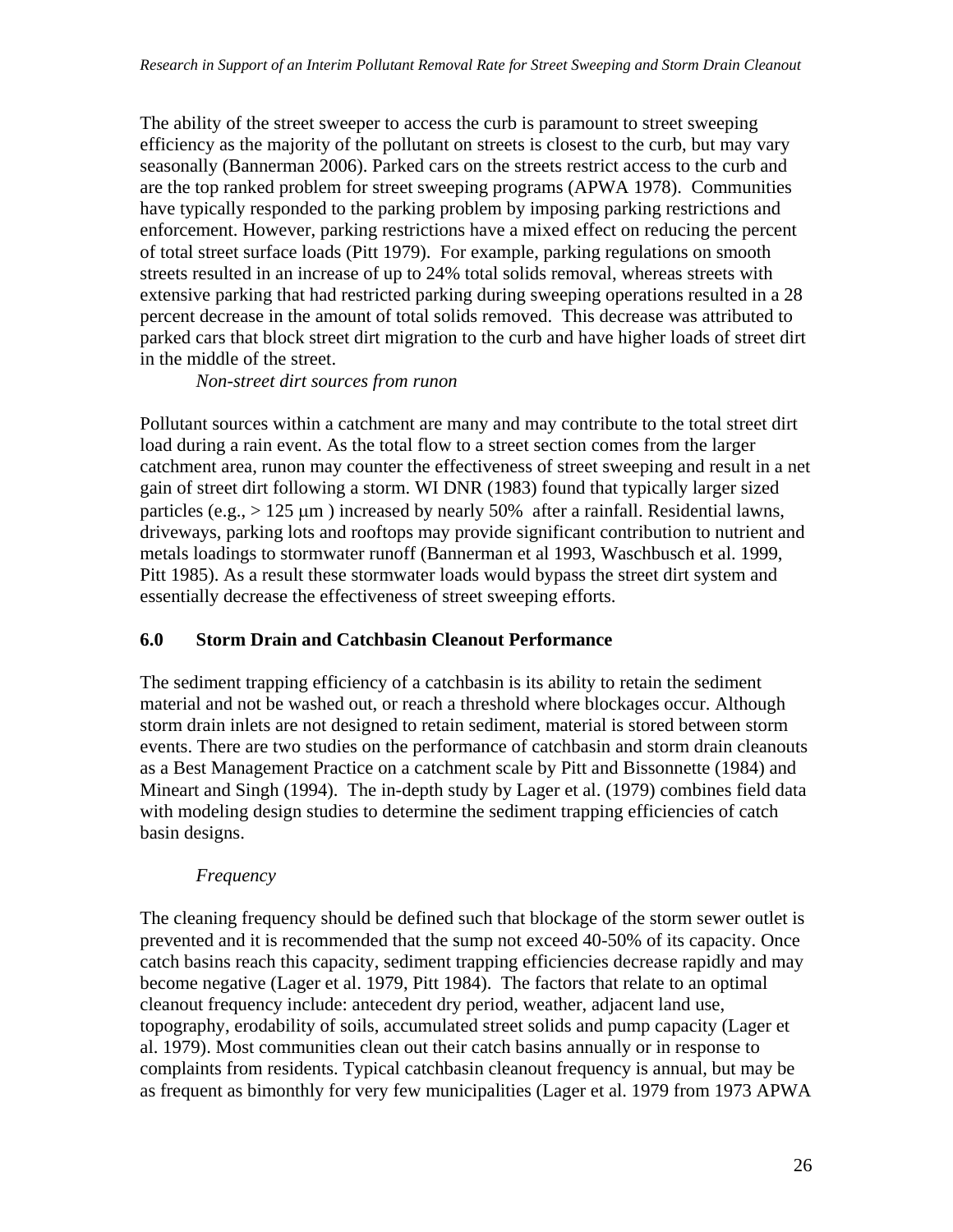survey). Semiannual cleanouts in residential streets and monthly cleanouts for industrial streets are suggested by Pitt and Bissonnett (1984) and Mineart and Singh (1994), respectively.

#### *Technology*

The four common methods of cleaning catch basins are described in Table 20, where vacuum combination jet cleaning is more prevalent in current practices.

|                           | Table 20. Equipment used for catch basin and inlet cleaning (from Lager et al. 1979) |  |  |  |  |  |
|---------------------------|--------------------------------------------------------------------------------------|--|--|--|--|--|
| Equipment                 | <b>Description</b>                                                                   |  |  |  |  |  |
| <b>Manual cleaning</b>    | Bail out sediment laden water and shovel into street then truck.                     |  |  |  |  |  |
|                           | Or crew enters catch basin and fill buckets with sediment that                       |  |  |  |  |  |
|                           | are then carried to a dump truck. Clean water is used to refill the                  |  |  |  |  |  |
|                           | catchbasin. Equipment needed includes: dump truck, clamshell                         |  |  |  |  |  |
|                           | shovel, scoop shovel, brooms, grating lifter, self-priming solids                    |  |  |  |  |  |
|                           | pump and hoist on truck                                                              |  |  |  |  |  |
| <b>Eductor cleaning</b>   | Eductor truck evacuates the catchment of the sediment laden                          |  |  |  |  |  |
|                           | water into a settling tank. Equipment used: eductor truck, rake,                     |  |  |  |  |  |
|                           | scoop shovel, broom and grating lifter                                               |  |  |  |  |  |
| <b>Vacuum cleaning</b>    | Air blower of the vacuum truck is used to create a vacuum and                        |  |  |  |  |  |
|                           | the air-solid-liquid material is separated in the vacuum truck                       |  |  |  |  |  |
|                           | unit by gravity separation and baffles. Equipment used: Vacuum                       |  |  |  |  |  |
|                           | truck, extenstions for vacuum line, flushing water, pole for                         |  |  |  |  |  |
|                           | cleaning corners and grating lifter                                                  |  |  |  |  |  |
| <b>Vacuum combination</b> | A vacuum assisted truck that uses a combination of air, water                        |  |  |  |  |  |
| jet cleaning (e.g.        | and hydraulic suction. Suction is used to extract material from                      |  |  |  |  |  |
| Vaccon)                   | storm inlets and water is used to clear material from storm drain                    |  |  |  |  |  |
|                           | pipes that is not removed by the vacuum. The material is stored                      |  |  |  |  |  |
|                           | in the truck holding tank and transported for disposal.                              |  |  |  |  |  |

#### *Sediment trapping efficiencies*

The hydraulic function of a catch basin affects the settling properties of the sediment such that greater solid capture is related to lower flow through rates and turbulence (Lager et al 1979). Monitoring and model simulations of clean catch basins show that sediment trapping is lower for smaller particles sizes  $\langle 250 \mu m \rangle$  and for higher flow rates (0.25 to 0.5 cfs) (Table 21). Trapping efficiencies less that 13% occurred for particles less than 100μm in size and in most cases passed through the catch basin entirely. This finding has important implications for water quality as a high proportion of nutrients are associated with smaller size fractions. Although sediment trapping efficiency is much higher for particles greater than 250μm, the majority of the nutrient load is associated smaller particles (see Table 10). In addition, Lager et al. (1979) found that catch basins become less effective when the accumulated depth exceeds 50-60% of its storage capacity (Lager et al. 1979)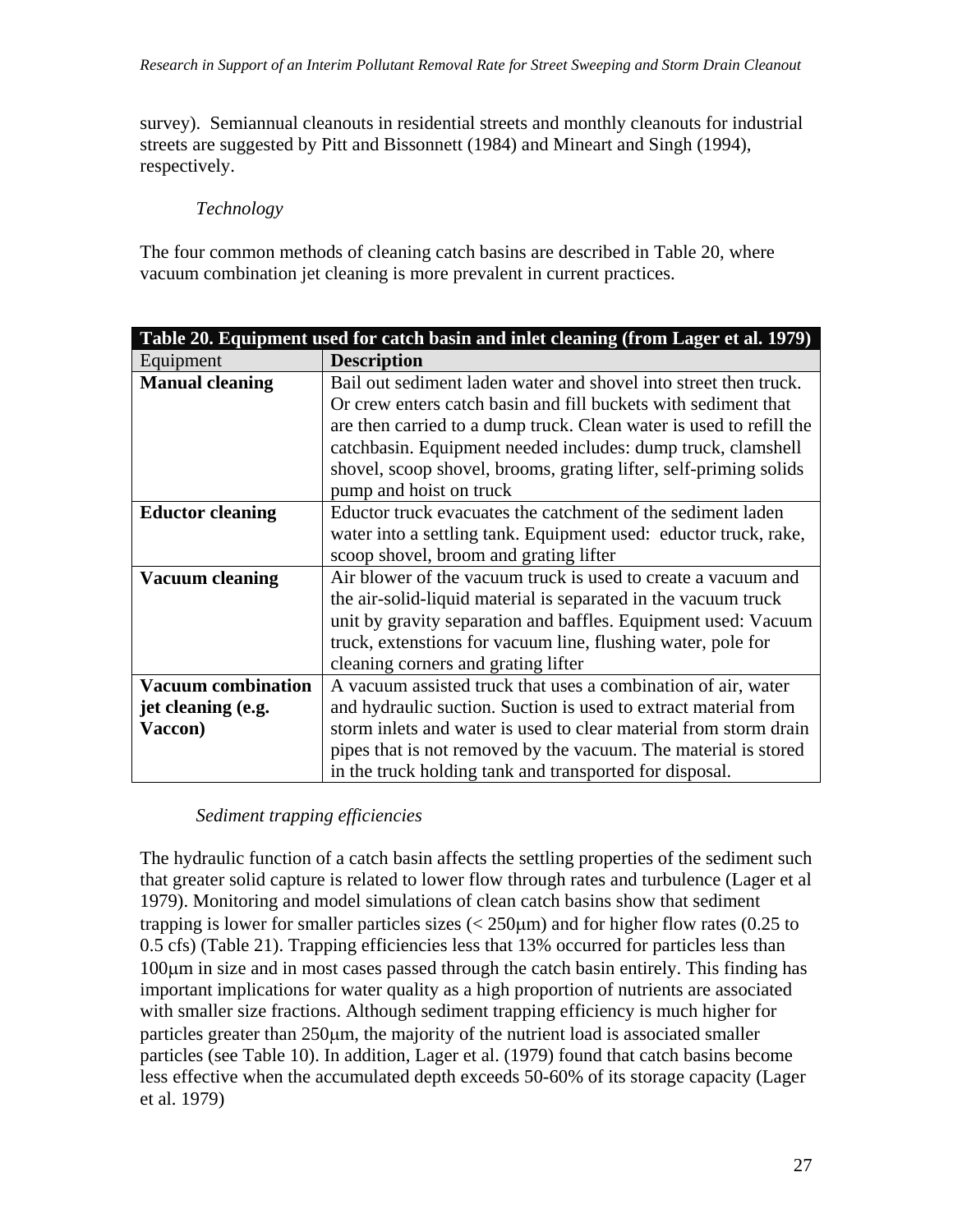Using the available monitoring data and modeled relationships, Lager et al. 1979 provides estimates of pollutant removal efficiencies for a range of cleanout frequencies assuming best conditions of the catch basins (Table 22). The best conditions are represented by a minimum flow rate of 0.25 cfs through basins that are empty. According to the model, sediment trapping efficiency approach 75% when storm drains are cleaned out on a semi-annual or annual basis (Lager et al. 1979). The minimum trapping

| Table 21. Sediment trapping efficiencies for model and field observations for |                                       |  |  |  |                                                                                                                                                    |  |  |
|-------------------------------------------------------------------------------|---------------------------------------|--|--|--|----------------------------------------------------------------------------------------------------------------------------------------------------|--|--|
|                                                                               | catchbasins (from Lager et al. 1977). |  |  |  |                                                                                                                                                    |  |  |
|                                                                               |                                       |  |  |  | $\mathbf{r}$ as $\mathbf{r}$ as $\mathbf{r}$ and $\mathbf{r}$ and $\mathbf{r}$ and $\mathbf{r}$ and $\mathbf{r}$ and $\mathbf{r}$ and $\mathbf{r}$ |  |  |

| Particle size $(\mu m)$             | Model flow rate of | <b>Field observations</b> <sup>a</sup> | <b>Model flow rate of</b> |  |  |  |  |
|-------------------------------------|--------------------|----------------------------------------|---------------------------|--|--|--|--|
|                                     | $0.25$ cfs         | $0.28$ cfs                             | $0.5$ cfs                 |  |  |  |  |
| $<$ 100                             | n/a                | 12.6                                   | n/a                       |  |  |  |  |
| $100 - 250$                         | 68.6               | 51.1                                   | 45.2                      |  |  |  |  |
| $250 - 840$   97.5                  |                    | 82.3                                   | 91.5                      |  |  |  |  |
| 840 - 2,000   99.3                  |                    | 91.1                                   | 98.9                      |  |  |  |  |
| <sup>a</sup> Sartor and Boyd (1972) |                    |                                        |                           |  |  |  |  |

| Table 22. Sediment trapping efficiency $(\%)$ by catchbasins for a range of cleanout<br>frequencies (from Lager et al. 1977). |                  |        |                       |  |  |  |
|-------------------------------------------------------------------------------------------------------------------------------|------------------|--------|-----------------------|--|--|--|
| <b>Parameter</b>                                                                                                              | <b>Every two</b> | Annual | 2 to 4 times per year |  |  |  |
|                                                                                                                               | vears            |        |                       |  |  |  |
| <b>Total solids</b>                                                                                                           | 19.6             | 39.1   | 75                    |  |  |  |
| <b>Volatile solids</b>                                                                                                        | 6.6              | 13.3   | 25.5                  |  |  |  |
| <b>TKN</b>                                                                                                                    | 7.1              | 14.3   | 27.4                  |  |  |  |
| Nitrate-N                                                                                                                     | 4.4              | 8.9    | 17.1                  |  |  |  |
| <b>Phosphate-P</b>                                                                                                            | 1.6              | 3.1    | 6.0                   |  |  |  |
| <b>Trace metals</b>                                                                                                           | 16.8             | 33.6   | 64.4                  |  |  |  |

efficiencies predicted by Lager et al. (1979) are much higher compared to those provided by Pitt and Bissonnett (1984). Pitt and Bissonnett (1984) found that cleaning inlets twice a year could achieve reductions of total solids in urban runoff by 10 to 25 percent and estimated that COD, nutrients, and zinc may be reduced by 5 to 10 percent. Mineart and Singh (1994) were more conservative in their findings for copper and found that monthly cleanout frequencies may reduce annual pollutant loadings by 3-4% and up to 12%, if illegally dumped pollutants were captured.

#### **7.0 Interim Pollutant Removal Efficiencies for TSS, TN and TP**

To estimate pollutant removal rates for TSS, TN and TP for street sweeping and catch basin cleanouts, a set of bounding conditions and assumptions were made based on the literature review. A list of discount factors that reduce the pollutant removal rate of these practices are presented in Table 23. In some cases, assumptions had to be made in the absence of data or the lack of agreement among research findings. As one example, estimation of sediment trapping efficiency by cleanout method and type of inlet were not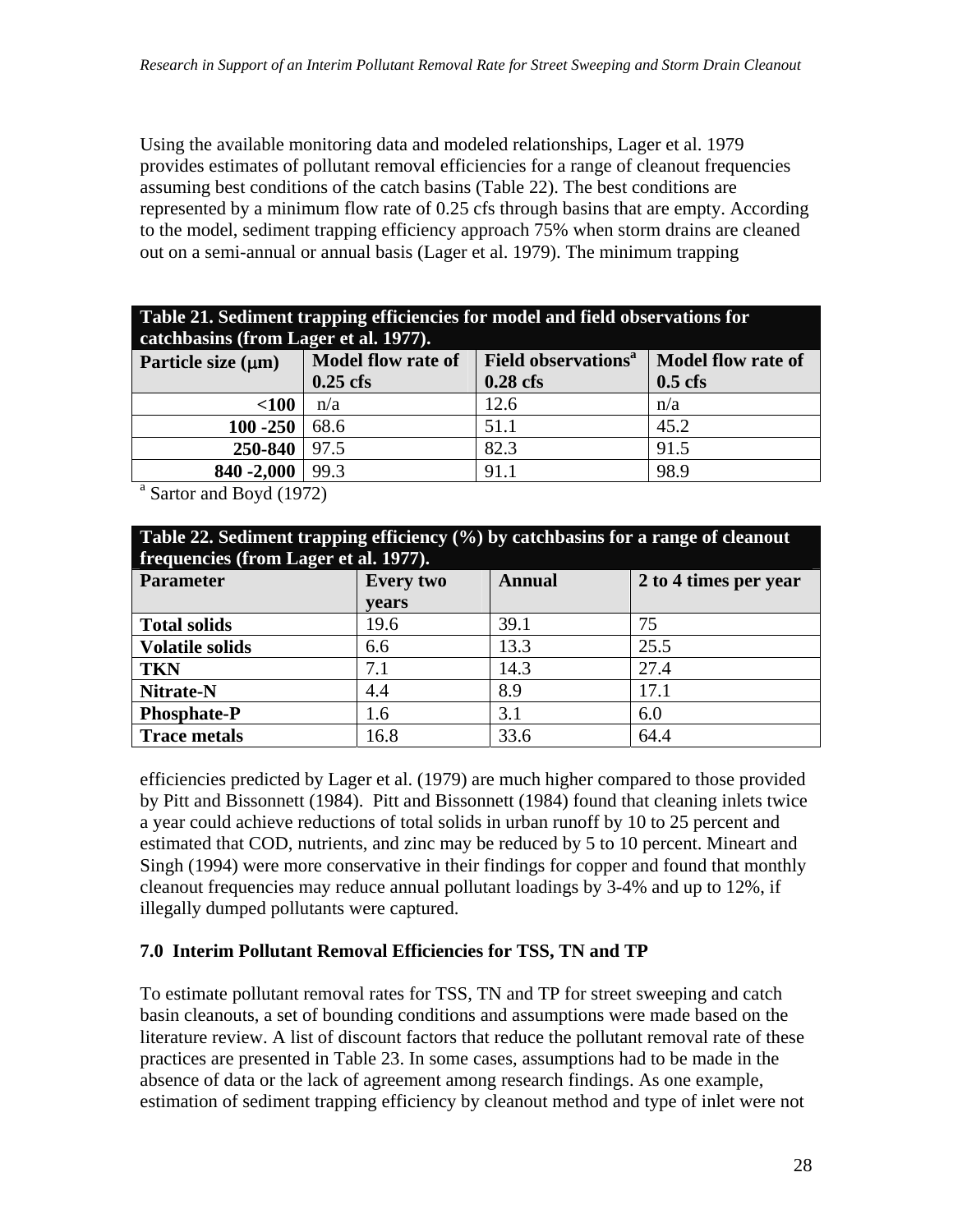| Table 23. Discount factors that reduce the effectiveness or street dirt load for<br>street sweeping and catch basin cleaning. |                                                            |  |  |  |  |  |
|-------------------------------------------------------------------------------------------------------------------------------|------------------------------------------------------------|--|--|--|--|--|
| <b>STREET SWEEPING</b>                                                                                                        | <b>CATCH BASIN or STORM DRAIN</b><br><b>INLET CLEANOUT</b> |  |  |  |  |  |
| • Removal of particulate-phase                                                                                                |                                                            |  |  |  |  |  |
| pollutants                                                                                                                    | • Coarse vs fine-grain sediment                            |  |  |  |  |  |
| $\bullet$ Washoff                                                                                                             | • Cleanout frequency                                       |  |  |  |  |  |
| • Fugitive dust loss                                                                                                          | • % Catch basin/Inlet full $(>50\%)$                       |  |  |  |  |  |
| • Frequency of sweeping (e.g., less than<br>weekly)                                                                           | • Cleanout method                                          |  |  |  |  |  |
| • Equipment used/technology                                                                                                   |                                                            |  |  |  |  |  |
| • Street conditions (e.g., good or poor<br>condition, residual dirt load)                                                     |                                                            |  |  |  |  |  |
| • Access to curb (e.g., parked cars)                                                                                          |                                                            |  |  |  |  |  |

available. The interim pollutant removal efficiencies will be refined following analyses of survey data generated as part of this project and presented in Memo 2.

## 7.1 Street Sweeping Interim Pollutant Removal Rates

A hypothetical amount of 100 units of a type of pollutant is used to simplify the calculations to estimate the potential pollutant removal rate associated with street sweeping. The treatable load is first estimated as the street pollutants that are available to be picked up by a street sweeper. It is defined as the particulate fraction of total phosphorus or total nitrogen (e.g. TKN). The median stormwater concentration for each parameter for the Chesapeake Bay communities was taken from the National Stormwater Quality Database (NSQD). The relative impact of washoff, fugitive dust loss and parked cars are constants for the examples given, whereas the fraction of particulate and sweeper efficiencies are parameter specific. The values in italics are best professional judgement as the literature review provided sweeper efficiencies for a limited set of frequencies and parameters. The removal efficiencies used in the example are largely related to residential streets.

The major factors that remove street dirt include washoff of rain events greater than 0.1 inch/hr and fugitive dust loss. The washoff value is representative of street dirt washoff and does not include the additional street dirt contributed from runon. Runon would further discount the effectiveness of street sweeping. The condition of the street and access to curb due to parked cars further reduce the treatable load and vary by pollutant type. For this example, the street condition is assumed to be in good condition with moderate parking where the sweeper moves around parked cars as needed. There is also the base residual street dirt that remains and is not washed during most rain events or even picked up by the most efficient street sweeper. The base residual may only be mobilized during the most extreme or intense rainfall event. Zariello et al. (2002)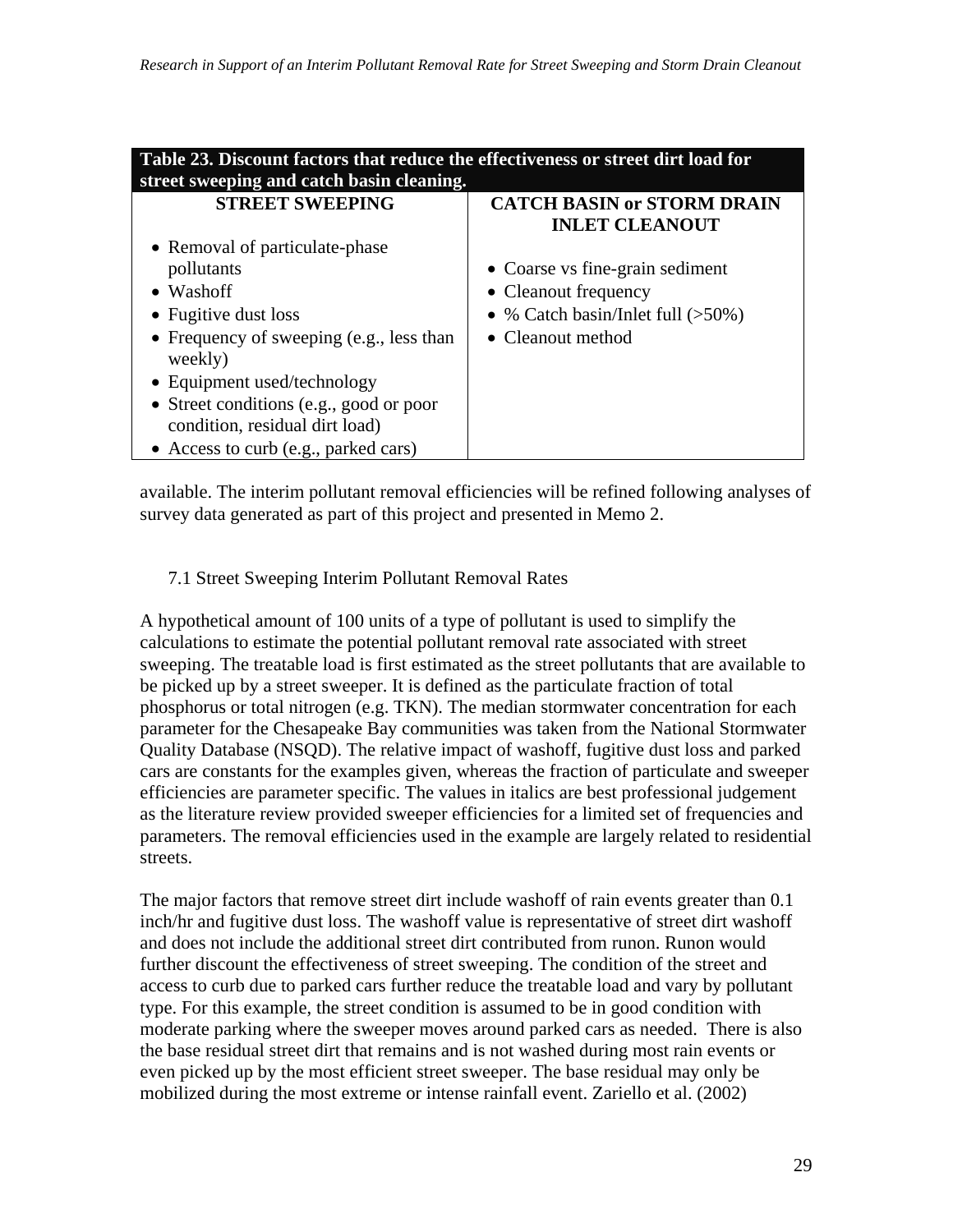assigned an availability factor of eighty percent, indicating that twenty percent of the street dirt load would not be available for sweeping. However, the base residual would be a constant value for a street, rather than relative and would be very site specific so it is not applied to this example calculation. Particle size distribution will also affect street sweeper efficiency where larger particles will have a higher removal rate than smaller particles. The street sweeper efficiency data is presented by frequency, rather than equipment type. The street sweeper efficiencies are averages for specific pollutants and are representative of different technologies.

Table 24-26 provide interim pollutant removal rates for TSS, TP and TN using the conceptual model. Given the availability of data in the literature the frequencies for sweeper efficiencies for TSS include monthly, twice a month, weekly, twice weekly or more.

For a given set of assumptions and sweeping frequencies, it is expected that the range in pollutant removal rates from street sweeping for TSS, TP, and TN are: 16 – 32%, 4-8% and 4-9%, respectively.

|                                              |                                                               | Table 24. An estimate of the expected average pollutant removal rate for total solids |  |
|----------------------------------------------|---------------------------------------------------------------|---------------------------------------------------------------------------------------|--|
| using street sweeping.                       |                                                               |                                                                                       |  |
| <b>Discount Factor</b>                       | <b>Percent</b>                                                | <b>Amount of available solids</b>                                                     |  |
| Total street pollutant                       |                                                               | 100                                                                                   |  |
| Particulate-phase                            |                                                               | 100                                                                                   |  |
| Washoff                                      | 15                                                            | 85                                                                                    |  |
| Fugitive dust loss                           | 10                                                            | 75                                                                                    |  |
| <b>TREATABLE LOAD</b>                        |                                                               |                                                                                       |  |
| 90% of street dirt within 12 inches of curb  |                                                               | 67.5                                                                                  |  |
|                                              | Street Sweeper Efficiency (%) based on a range of frequencies |                                                                                       |  |
| <b>Frequency</b>                             | <b>Percent Reduction</b>                                      | Amount material removed (g)                                                           |  |
| Monthly/Bimonthly<br>$\sim$ 10-20 times/year | 30                                                            | 20                                                                                    |  |
| Twice a month                                | 45                                                            | 30                                                                                    |  |
| Weekly                                       | 45                                                            | 30                                                                                    |  |
| Twice a week                                 | 59                                                            | 40                                                                                    |  |
| Reduced effectiveness due to<br>parked cars  | 20                                                            |                                                                                       |  |
| Monthly                                      | 24                                                            | 16                                                                                    |  |
| Twice a month                                | 36                                                            | 24                                                                                    |  |
| Weekly                                       | 36                                                            | 24                                                                                    |  |
| Twice a Week                                 | 47                                                            | 32                                                                                    |  |
| <b>RANGE IN POLLUTANT REMOVAL RATE</b>       |                                                               | $16 - 32%$                                                                            |  |
|                                              | <b>FOR TOTAL SOLIDS</b>                                       |                                                                                       |  |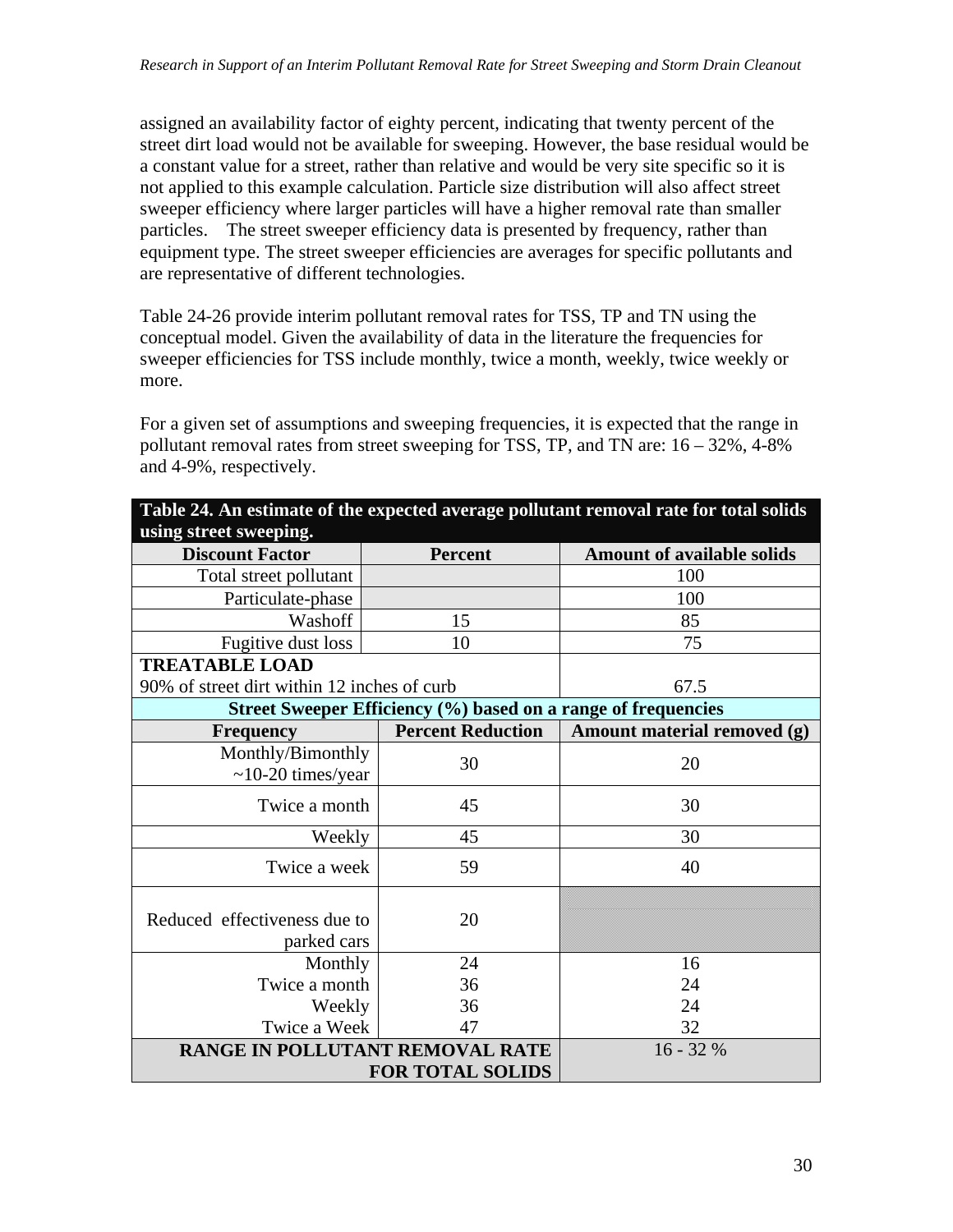| Table 25. An estimate of the expected average pollutant removal rate for total |                                                               |                                   |  |  |  |  |  |  |
|--------------------------------------------------------------------------------|---------------------------------------------------------------|-----------------------------------|--|--|--|--|--|--|
| phosphorus using street sweeping.                                              |                                                               |                                   |  |  |  |  |  |  |
| <b>Discount Factor</b>                                                         | <b>Percent</b>                                                | <b>Amount of total phosphorus</b> |  |  |  |  |  |  |
| Total street pollutant                                                         |                                                               | 100                               |  |  |  |  |  |  |
| Particulate-phase                                                              | 54%                                                           | 54                                |  |  |  |  |  |  |
| Washoff                                                                        | 15% or 8.1 units                                              | 45.9                              |  |  |  |  |  |  |
| Fugitive dust loss                                                             | 10% or 5.4 units                                              | 40.5                              |  |  |  |  |  |  |
| <b>TREATABLE LOAD</b>                                                          |                                                               |                                   |  |  |  |  |  |  |
| 90% of street dirt within 12 inches of curb                                    |                                                               | 36.5                              |  |  |  |  |  |  |
|                                                                                | Street Sweeper Efficiency (%) based on a range of frequencies |                                   |  |  |  |  |  |  |
| <b>Frequency</b>                                                               | <b>Percent Reduction</b>                                      | <b>Amount material removed</b>    |  |  |  |  |  |  |
| Monthly                                                                        | 12                                                            | 4                                 |  |  |  |  |  |  |
| Twice a Month                                                                  | 18                                                            | 7                                 |  |  |  |  |  |  |
| Weekly                                                                         | 18                                                            | 7                                 |  |  |  |  |  |  |
| Twice a Week                                                                   | 26                                                            | 10                                |  |  |  |  |  |  |
| Reduced effectiveness due to<br>parked cars                                    | 20                                                            |                                   |  |  |  |  |  |  |
| Monthly                                                                        | 10                                                            | 4                                 |  |  |  |  |  |  |
| Twice a Month                                                                  | 15                                                            | 5                                 |  |  |  |  |  |  |
| Weekly                                                                         | 15                                                            | 5                                 |  |  |  |  |  |  |
| Twice a Week                                                                   | 8                                                             |                                   |  |  |  |  |  |  |
| RANGE IN POLLUTANT REMOVAL RATE<br><b>FOR TOTAL PHOSPHORUS</b>                 | 4-8 %                                                         |                                   |  |  |  |  |  |  |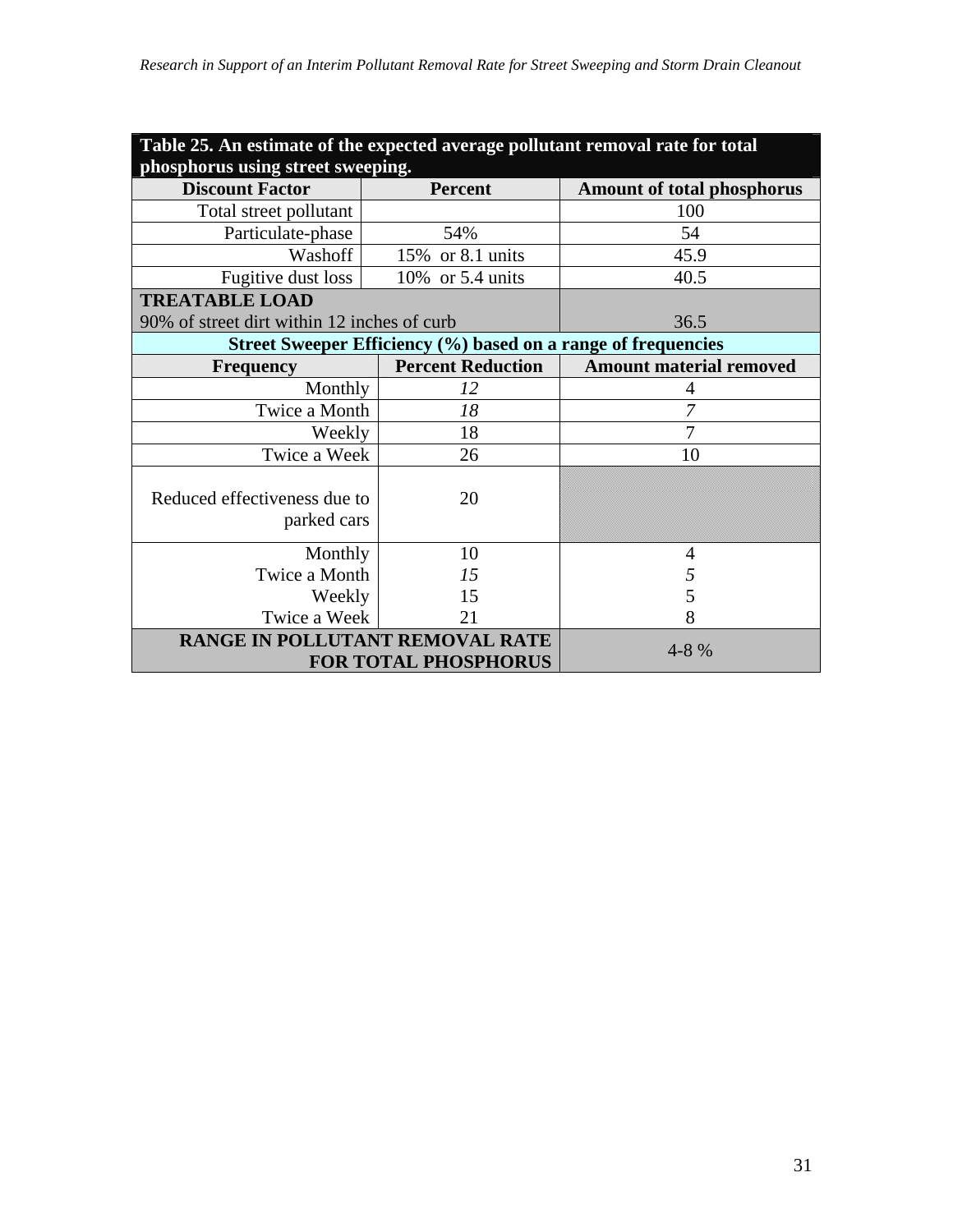| Table 26. An estimate of the expected average pollutant removal rate for total |                                                               |                                 |  |  |  |  |  |  |  |
|--------------------------------------------------------------------------------|---------------------------------------------------------------|---------------------------------|--|--|--|--|--|--|--|
|                                                                                | nitrogen using street sweeping.                               |                                 |  |  |  |  |  |  |  |
| <b>Discount Factor</b>                                                         | Percent                                                       | <b>Amount of total nitrogen</b> |  |  |  |  |  |  |  |
| Total street pollutant                                                         |                                                               | 100                             |  |  |  |  |  |  |  |
| Particulate-phase as TKN                                                       | 33%                                                           | 33                              |  |  |  |  |  |  |  |
| Washoff                                                                        | 15% or 5 units                                                | 28                              |  |  |  |  |  |  |  |
| Fugitive dust loss                                                             | 10% or 3.3 units                                              | 24.7                            |  |  |  |  |  |  |  |
| <b>TREATABLE LOAD</b>                                                          |                                                               | 22.2                            |  |  |  |  |  |  |  |
| 90% of street dirt within 12 inches of curb                                    |                                                               |                                 |  |  |  |  |  |  |  |
|                                                                                | Street Sweeper Efficiency (%) based on a range of frequencies |                                 |  |  |  |  |  |  |  |
| Frequency                                                                      | <b>Percent Reduction</b>                                      | Amount material removed         |  |  |  |  |  |  |  |
| Monthly                                                                        | 23                                                            | 5                               |  |  |  |  |  |  |  |
| Twice a Month                                                                  | 35                                                            | 8                               |  |  |  |  |  |  |  |
| Weekly                                                                         | 35                                                            | 8                               |  |  |  |  |  |  |  |
| Twice a Week                                                                   | 50                                                            | 11                              |  |  |  |  |  |  |  |
| Reduced effectiveness due to<br>parked cars                                    | 20                                                            |                                 |  |  |  |  |  |  |  |
| Monthly                                                                        | 18                                                            | $\overline{4}$                  |  |  |  |  |  |  |  |
| Twice a Month                                                                  | 28                                                            | 6                               |  |  |  |  |  |  |  |
| Weekly                                                                         | 28                                                            | 6                               |  |  |  |  |  |  |  |
| Twice a Week                                                                   | 40                                                            | 9                               |  |  |  |  |  |  |  |
| RANGE IN POLLUTANT REMOVAL RATE                                                | <b>FOR TOTAL NITROGEN</b>                                     | $4 - 9\%$                       |  |  |  |  |  |  |  |

7.2 Catch Basin and Storm Drain Inlet Cleanout Interim Pollutant Removal Efficiencies

The model developed by Lager et al. (1979) has been used to provide data to support the interim pollutant removal rates for TSS, TN and TP and represents catch basin cleanout under best conditions. Best conditions refers to catch basins that are clean, material accumulation is less than 50% of the storage capacity and flow rates through the catch basin are low (i.e., 0.25 cfs). Although, Mineart and Singh (1994) and Pitt and Bissonnett (1984) provide more recent data, the boundary conditions and discount factors defined by the conceptual model follow more closely with Lager et al. (1979). However, it will be shown that the interim pollutant removal efficiencies are similar in range to those suggested by other researchers.

The factors reported that affect pollutant removal efficiency by catch basins are particle size, cleanliness of the catch basin and cleanout frequency. Since catch basins are designed to retain coarse-grained particles, fine-grained particles (e.g.  $\lt$  250 $\mu$ m) often pass through without trapping. Table 10 provides an estimate of the fraction of wet sediments for TSS, TP and TN (Lager et al. 1977). Monitoring data generated through this project will provide a better estimate of the fraction of particle size classes within sediments captured in storm drain inlets and catch basins. It is assumed that particles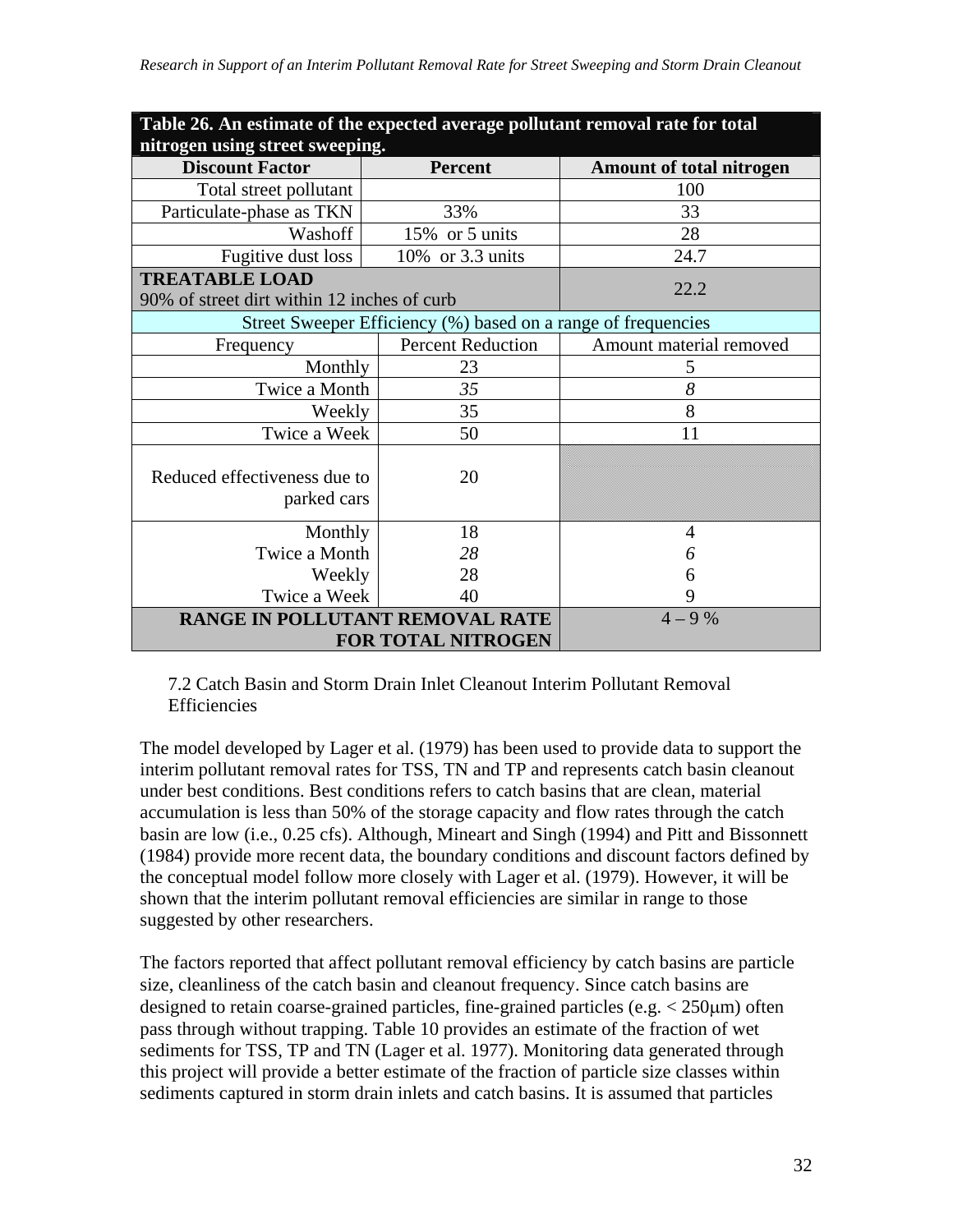larger than 246μm are retained in the basin while only a fraction of the particles smaller than 246 μm are retained. An average of the field and model studies presented by Lager et al. (1979) for particles < 250μm is used to provide an estimate for the fraction retained (see Table 21). For example, in Table 27 of the 100 units of total sediment, it is assumed that about 80% of the material is less than 246μm. It is estimated that 55% of this fraction is retained. Therefore of the 100 units of sediment, 74.5 units remain in the catch basin, where,

 $43 + (0.55*57) = 74.$ 

Using annual and biannual cleanout frequencies, a further discount factor is applied to the material retained in the catch basin for later removal. If the catch basin has an accumulation of material less than 50% of its storage capacity, then this value may be considered the pollutant removal rate for a clean catch basin under best conditions. A further discount is applied if the storage capacity of the catch basin is at 50% and is considered a dirty catch basin.

Tables 27-29 present interim removal rates for TS, TP and TN using a set of assumptions that will be further refined following that analysis of survey and monitoring data as part of this project. Total solids have the greatest removal rate and exceed the reported limits provided by Pitt and Bissonnett (1984) who estimated a maximum removal rate of 25% given a semi-annual cleanout frequency. However, the pollutant removal rate of 28% for semi-annual cleanout more closely approximates Pitt and Bissonnett (1984) when the catch basin has reduced capacity. There is negligible removal rate for total phosphorus, not exceeding 2%. The pollutant removal rate for total nitrogen (expressed only as TKN) of 2.6-10% is within the expected range provided by Pitt and Bissonnett (1984) of 5-10% for semiannual cleaning.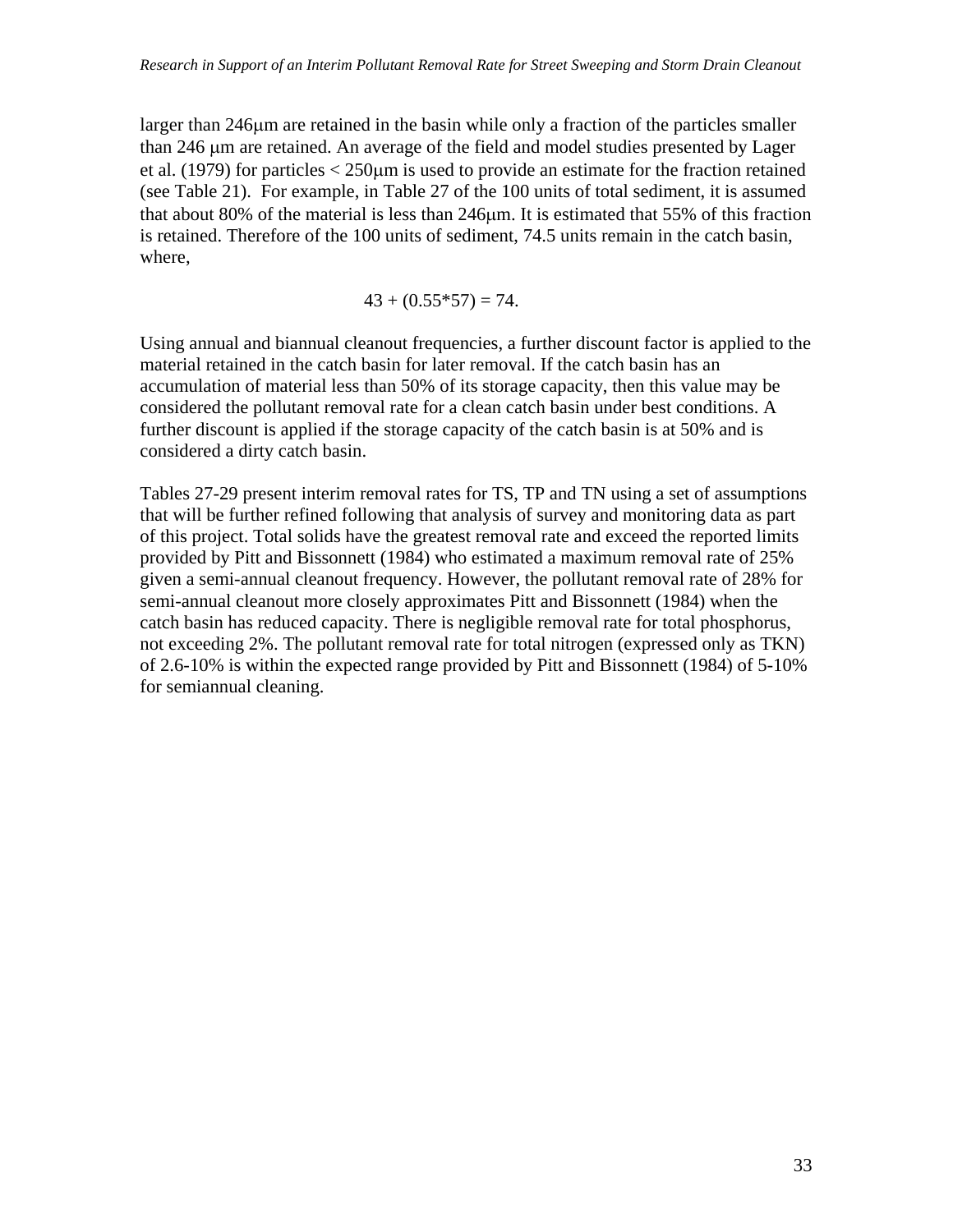| Table 27. Pollutant removal rate for total solids from annual catch basin cleanouts. |                                |                           |  |  |  |  |
|--------------------------------------------------------------------------------------|--------------------------------|---------------------------|--|--|--|--|
| <b>Factor</b>                                                                        | <b>Trapping Efficiency</b> (%) | <b>Amount of sediment</b> |  |  |  |  |
| Particulate fraction                                                                 | 100%                           | 100                       |  |  |  |  |
| Sediment fraction $<$ 246 $\mu$ m                                                    | 57% <sup>a</sup>               |                           |  |  |  |  |
| Sediment fraction $> 246 \mu m$                                                      | 43 %                           |                           |  |  |  |  |
| Percent of particles $\langle 250 \mu m$                                             | 55%                            | 74                        |  |  |  |  |
| retained                                                                             |                                |                           |  |  |  |  |
| Cleanout frequency                                                                   |                                |                           |  |  |  |  |
| Annual                                                                               | 39%                            | 29                        |  |  |  |  |
| Semi-annual                                                                          | 75%                            | 56                        |  |  |  |  |
| Reduced efficiency due to                                                            |                                |                           |  |  |  |  |
| Reduced capacity:                                                                    | 50%                            |                           |  |  |  |  |
|                                                                                      |                                |                           |  |  |  |  |
| Annual                                                                               |                                | 14                        |  |  |  |  |
| Semi-annual                                                                          | 28                             |                           |  |  |  |  |
| POLLUTANT REMOVAL RATE FOR TOTAL                                                     | Max: 56%                       |                           |  |  |  |  |
|                                                                                      | <b>SOLIDS</b>                  | Min:<br>15%               |  |  |  |  |

**SOLIDS** | Min: 15%<br>
<sup>a</sup> This sediment trapping efficiency may be considered high, as stormwater runoff data show that about 80% of the particles are less than 35μm.

| Table 28. Pollutant removal rate for total phosphorus from annual catch basin cleanouts. |                                     |                        |
|------------------------------------------------------------------------------------------|-------------------------------------|------------------------|
| <b>Factor</b>                                                                            | <b>Trapping Efficiency (%)</b>      | <b>Amount of total</b> |
|                                                                                          |                                     | phosphorus             |
| Total amount of sediment                                                                 |                                     | 100                    |
| <b>Particulate Fraction</b>                                                              | 54%                                 | 54                     |
| Sediment fraction $< 246 \mu m$                                                          | 46%                                 | 27                     |
| Sediment fraction $> 246 \mu m$                                                          | 4 %                                 |                        |
| Percent of particles $\langle 250 \mu m$                                                 | 60%                                 | 27                     |
| retained                                                                                 |                                     |                        |
| Cleanout frequency                                                                       |                                     |                        |
| Annual                                                                                   | 3%                                  |                        |
| Semi-annual                                                                              | 6%                                  | $\overline{2}$         |
| Reduced efficiency due to                                                                |                                     |                        |
| dirty catch basin:                                                                       | 50%                                 |                        |
|                                                                                          |                                     |                        |
| Annual                                                                                   |                                     | $<$ 1                  |
| Semi-annual                                                                              | $<$ 1                               |                        |
| POLLUTANT REMOVAL RATE FOR TOTAL                                                         | Max:<br>$\mathcal{D}_{\mathcal{L}}$ |                        |
|                                                                                          | <b>PHOSPHORUS</b>                   | Min:<br>$< 1\%$        |
|                                                                                          |                                     |                        |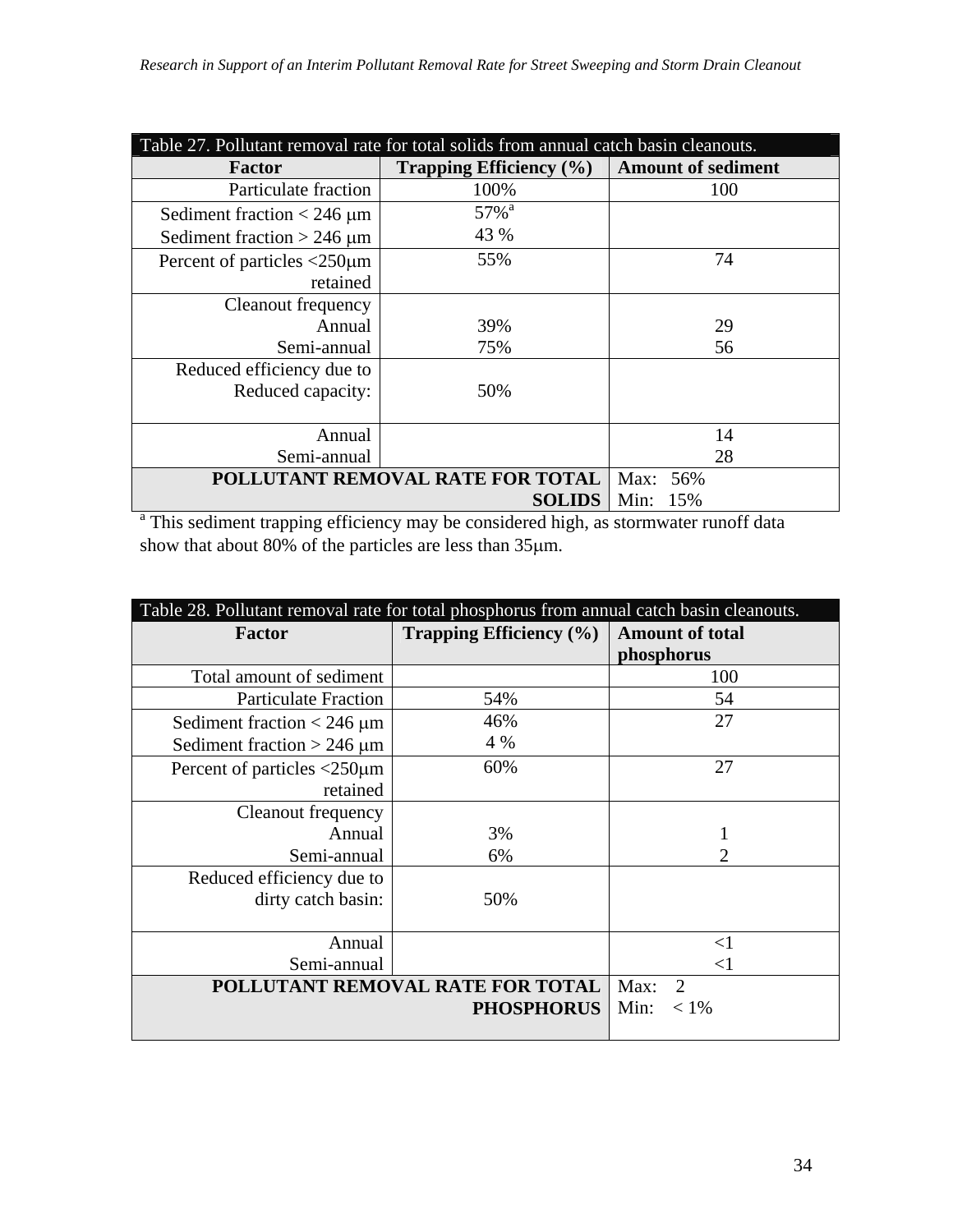| Table 29. Pollutant removal rate for total nitrogen from annual catch basin cleanouts. |                                    |      |                          |
|----------------------------------------------------------------------------------------|------------------------------------|------|--------------------------|
| <b>Factor</b>                                                                          | <b>Trapping Efficiency</b> $(\% )$ |      | Amount of total nitrogen |
| Total amount of sediment                                                               |                                    |      | 100                      |
| <b>Particulate Fraction</b>                                                            |                                    |      |                          |
| Sediment fraction TKN $<$ 246 $\mu$ m                                                  | 29                                 |      | 100                      |
| Sediment fraction $TKN > 246 \mu m$                                                    | 21                                 |      |                          |
| Percent of particles <250 $\mu$ m                                                      | 60%                                |      | 37                       |
| retained                                                                               |                                    |      |                          |
| Cleanout frequency                                                                     |                                    |      |                          |
| Annual                                                                                 | 14%                                |      | 5                        |
| Semi-annual                                                                            | 27%                                |      | 10                       |
|                                                                                        |                                    |      |                          |
| Reduced efficiency due to                                                              |                                    |      |                          |
| dirty catch basin:                                                                     | 50%                                |      |                          |
|                                                                                        |                                    |      |                          |
| Annual                                                                                 |                                    |      | 3                        |
| Semi-annual                                                                            |                                    |      | 5                        |
| POLLUTANT REMOVAL RATE FOR TOTAL                                                       | Max:                               | 10%  |                          |
|                                                                                        | <b>NITROGEN</b>                    | Min: | 3%                       |
|                                                                                        |                                    |      |                          |

#### **8. Application of Project Monitoring Effort**

The conceptual model provides a best estimate for interim pollutant removal rates that may be expected from street sweeping and storm drain and catch basin cleanout practices. Although the rates are reasonable, they reflect the compilation of research studies across the United States under many different conditions and may not necessarily reflect conditions specific to the Chesapeake Bay watershed. Further, the conceptual model is a simplified representation of reality that will be improved upon as data from the monitoring efforts of the project are complete. The field monitoring component of this project will provide data to verify and, or adjust these pollutant removal rates.

The study areas are Catchments F and O within Watershed 263 in Baltimore, MD are ultra-urban catchments. The data generated from the monitoring program will be based on:

- baseflow and storm event sampling,
- two different street sweeping treatments, and
- street dirt and storm drain sediment pollutant characterization.

The effect of street sweeping and storm drain/catch basin cleanouts are being monitored separately as well as combined practices. The City of Baltimore DPW, in coordination with the Baltimore Ecosystem System has been intensively monitoring Catchments F and O baseflow and storm event sampling since May 2004 and provides a baseline record for comparative purposes. Extensive monitoring within Baltimore County will provide accumulation rates and chemical characterization of sediment within catch basins, by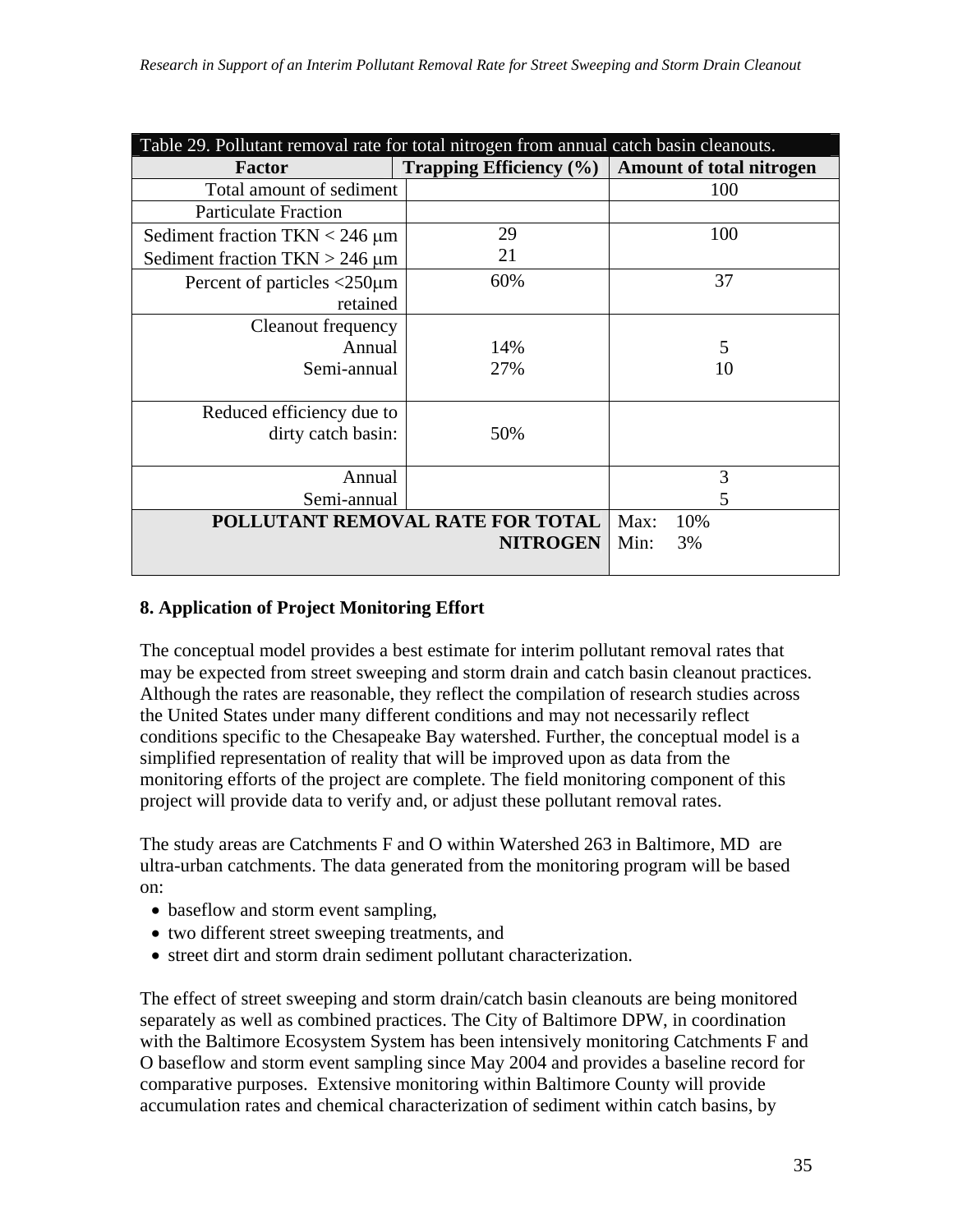land use and physiographic province. Analyses of the municipal practices survey of Phase 1 and Phase II communities within the Chesapeake Bay will further aid in quantifying these rates.

Statistical analyses of pollutant loads before and during the street sweeping treatments will be estimated to determine if street sweeping and the combined effects of street sweeping and storm drain cleanouts will improve stormwater quality. Metrics of the amount of material removed from the streets and storm drains will also be estimated. For example, pollutant removal efficiency is defined as:

#### (Street dirt load before sweeping – street dirt load after sweeping)  $_{\text{y 100}}$ street dirt load before sweeping

and will be compared with the values shown in Table 24-26. Additional analyses to determine the impact of street sweeping on stormwater runoff include relating the pollutant removal rates to percent of impervious area swept, pounds of material removed per impervious area or curb mile swept. Source area sampling of the streets will provide an estimate of accumulation rates, total street dirt load and its physical and chemical characteristics.

Pollutant removal rates based on land use with land cover characteristics of the drainage basin (e.g. percent impervious cover) will be estimated given the data being collected in Baltimore County, as part of this study. Material and pollutant accumulation rates and sediment quality is being characterized and quantified. A more limited, but similar data will be generated for select catch basins in Catchments F and O to evaluate the combined practices of street sweeping and catch basin cleanout.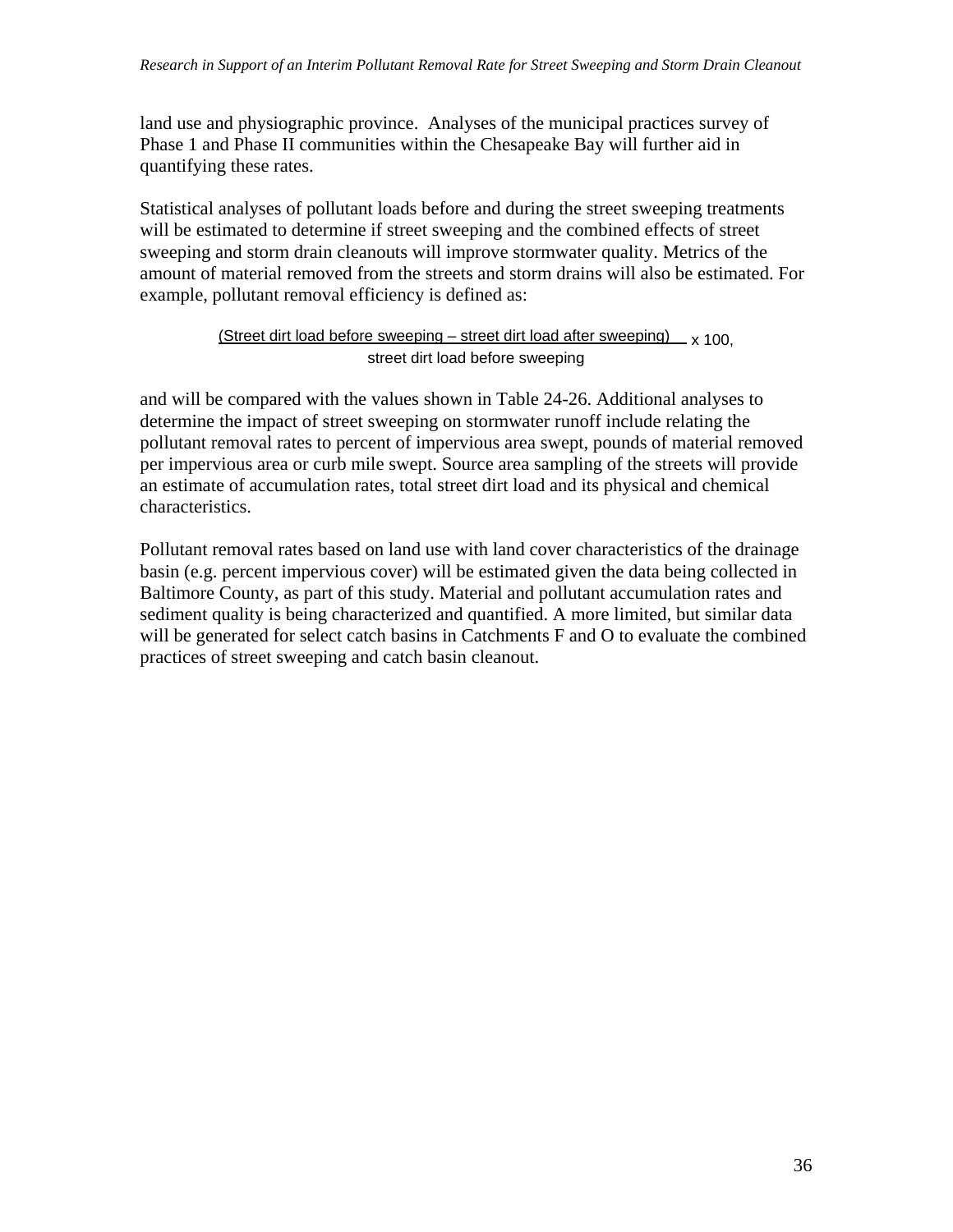#### **References**

American Public Works Association. (1978). *Street Cleaning Practice, 3rd ed.* Chicago, IL. Edited by Rodney R. Fleming.

Bannerman, R., D. Owens, R. Dodds and N. Hornewer. 1993. Sources of pollutants in Wisconsin stormwater. Water Science and Technology, 28:3-5,241-259.

Bannerman, R. 2006. Pers. Comm. Wisconsin Department of Natural Resources, Madison, WI. February 2006.

Barton and Pitt. 2001. Stormwater Effects Handbook. Chapter 5.

Bender, G.M. and Terstriep, M.L. (1984). Effectiveness of Street Sweeping in Urban Runoff Pollution Control. *The Science of the Total Environment*, v. 33 : 185-192.

Brinkman, R. and Tobin, Graham A. (2001). *Urban Sediment Removal: The Science, Policy, and Management of Street Sweeping.* Boston: Kluwer Academic Presses.

Burton, G.A. Jr., and Pitt, R.E. (2002) Stormwater Effects Handbook, A Toolbox for Watershed Managers, Scientists, and Engineers.

Chang, Y.M., Chou, C.M., Su, K.T., Tseng, C.H. (2005). Effectiveness of Street Sweeping and Washing for Controlling Ambient TSP. Atmospheric Environment 39  $(2005)$  1891 – 1902.

City of Baltimore 2004 Annual NPDES Report. City of Baltimore Department of Public Works.

Environmental Consulting and Technology (ECT). St. Clair Shores Catch Basin Insert Evaluation Report. Final Report. 2005.

Federal Highway Administration (FHA). (2000). Stormwater Best Management Practices in an Ultra-Urban Setting: Selection and Monitoring. Avaliable at: <http://www.fhwa.dot.gov/environment/ultraurb/>

Fergusson, J.E. and D. E.Ryan. 1984. The elemental composition of street dust from large and small urban areas related to city type, source and particle size. Science of the Total Environment, 34:101-116.

Hansen, J., and Sesing, M. (1983). Evaluation of Urban Nonpoint Source Pollution Management in Milwaukee County, Wisconsin, Vol. 3. Wisconsin Dept of Natural Resources, Madison, WI.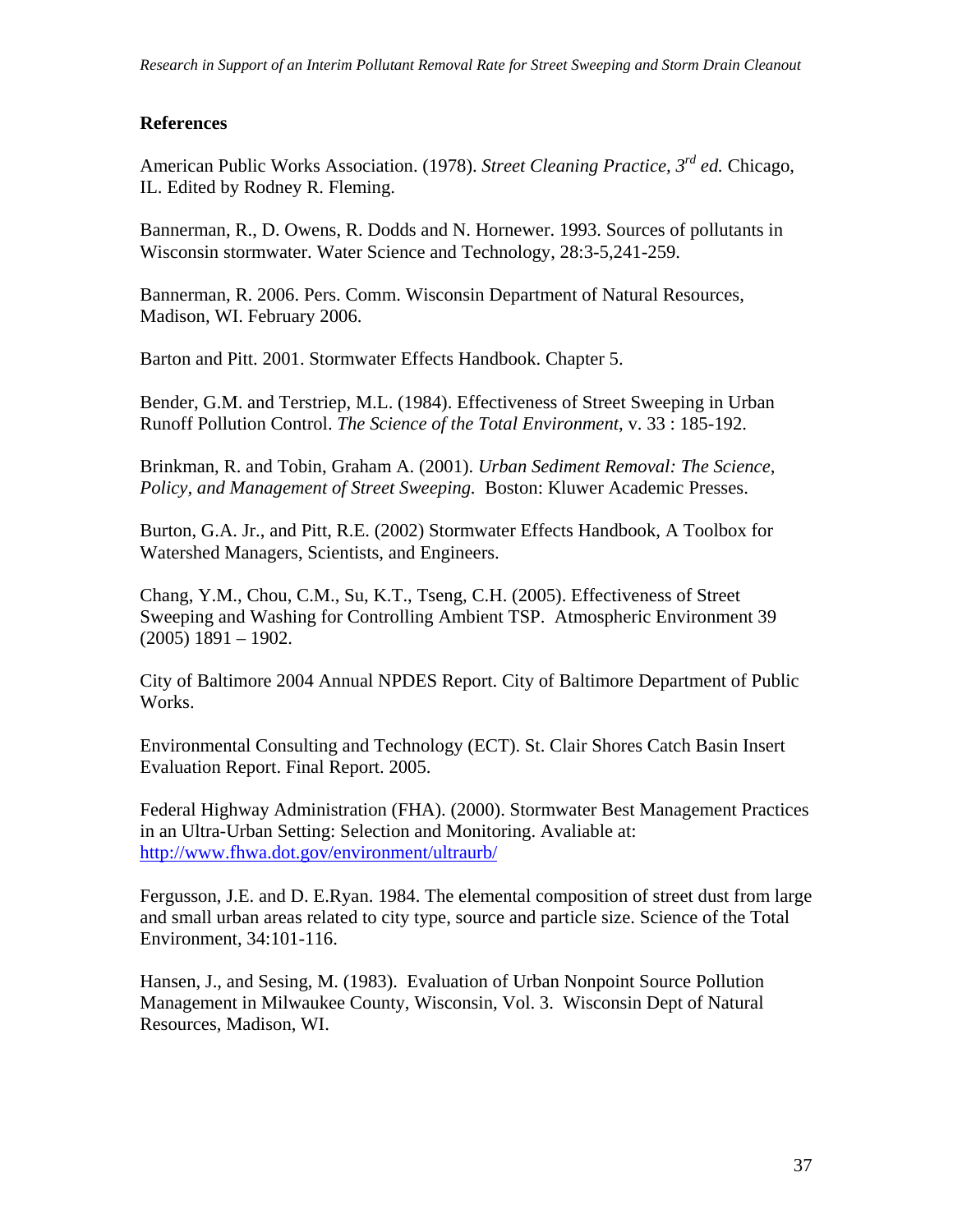Hvitvet-Jacobsen, T. and Y.A. Yousef. 1991. Road runoff quality. Environmental impacts and control in road pollution. R.S. Hamilton and R.N. Harrison (eds). Elseview, London, 165-209.

Kaushal, S.S., P. M. Groffman, G.E. Likens, K. T. Belt, W.P. Stack, V. R. Kelly, L. E. Band, and G.T. Fisher. 2005. Increased salinization of fresh water in the northeastern U.S., Proceedings of the National Academy of Sciences, 102(38), 13517-13520.

Kuhns, H. Etyemezian, V., Green, M., Hendrickson, K., McGown, M., Barton, K., Pitchford, M. (2003) Vehicle-based road dust emission measurement- Part II: Effect of Precipitation, Wintertime Road Sanding, and Street Sweepers on Inferred  $PM_{10}$  Emission Potentials from Paved and Unpaved Roads. Atmospheric Environment 37 (2003) 4573- 4582.

Lager, J.A., W.G. Smith and G. Tchobanoglous. 1977. Catchbasin Technology Overview and Assessment. EPA-600/2-77-051. U.S. EPA, Cincinatti, OH. 127pp.

Lehner, P.H., Aponte Clark, G.P., Cameron, D.M., and Frank, A.G. (1999). Stormwater Strategies: Community Responses to Runoff Pollution, Natural Resources Defense Council, New York, NY. Cited at [www.nrdc.org/water/pollution/storm/stoinx.asp.](http://www.nrdc.org/water/pollution/storm/stoinx.asp)

Mineart, P. and Singh, S. (1994). Storm Inlet Pilot Study. Performed by Woodward Clyde Consultants for Alameda County Urban Runoff Clean Water Program.

Morgan, R. A., F. G. Edwards, K.R. Brye and S.J. Burian. An evaluation of the urban stormwater pollutant removal efficiency of catch basin inserts. Water Environment Research, 77(5): 500-510.

North Carolina Department of Natural Resources and Community Development (NC DNRCM). 1983.Nationwide Urban Runoff Program, Winston-Salem, NC: An evaluation of street sweeping as a runoff pollution control. NC DNRCM. 75pp.

Northern Virginia Planning District Commission (NVPDC). 1996. Nonstructural Urban BMP Handbook. A guide to nonpoint source pollution prevention and control through nonstructural measures.

Pitt, R. (1979). Demonstration of Nonpoint Pollution Abatement Through Improved Street Cleaning Practices. U.S. Environmental Protection Agency, Cincinnati, Ohio, August 1979. EPA-600/2-79-161

Pitt, R. and G. Shawley. 1981. San Fransisco Bay Area National Urban Runoff Project – A Demonstration of Non-Point Source Pollution Management on Castro Valley Creek. U.S. Environmental Protection Agency.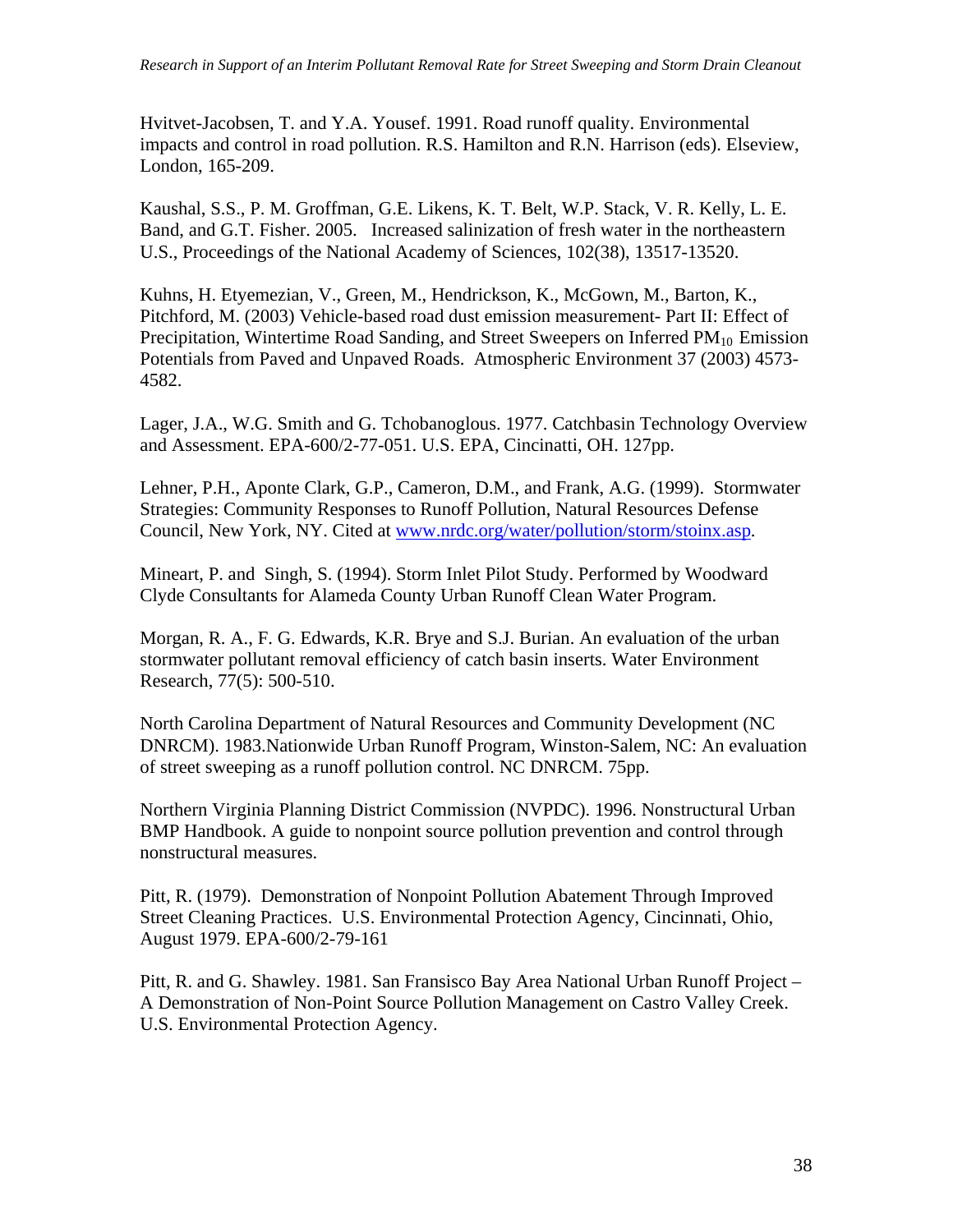Pitt, R. and P. Bissonette. (1984). Bellevue Urban Runoff Program. Summary Report. Characterizing and Controlling Urban Runoff Through Street and Sewerage Cleaning. EPA/600/S2-85/038.

Pitt, R., B. Robertson, P. Barron, A. Ayyoubi and S. Clark. Stormwater Treatment at Critical Areas. Volume 1. The Multi-Chambered Treatment Train. 1997. U. S. Environmental Protection Agency.

Santa Clara Valley Nonpoint Source Control Program. 1992. Source Identification and Control Report. Woodward Clyde Consultants. 96pp.

Sartor, J. D. and G.B. Boyd. 1972. Water pollution aspects of street surface contaminants. EPA-R2-72-081. U.S. Environmental Protection Agency.

Sartor, J.D. G.B. and J. F. Agardy. 1974. Water pollution aspects of street surface contaminants, Journal of Water Pollution Control Federation, 46:458-667.

Sartor, J. D. and D. R. Gaboury. 1984. Street sweeping as a water pollution control measure: lessons learned over the past ten years. The Science of the Total Environment, 33: 171-183.

Schilling, J.G. 2005. Street Sweeping - Report No. 2, Survey Questionnaire Results and Conclusions. Prepared for Ramsey-Washington Metro Watershed District ([http://www.rwmdwd.org](http://www.rwmdwd.org/)). North St. Paul Minnesota. June 2005.

Schorer, M. 1997. Pollutant and organic matter content in sediment particle size fractions, freshwater contamination, proceedings of Rabat Symposium S4, April-May, IAHS Publ. No. 243.

Shaheen, D. G. 1975. Contribution of Urban Roadway Usage to Water Pollution. U. S. Environmental Protection Agency.

Sutherland, R. (1995). Memorandum on Street Sweeper Pick-up Performance. Sent from Kurahashi and Associates, Inc. to HDR Engineering, Inc. July 31,1996.

Sutherland, R.C. and Jelen, S.L. 1995. Chapter 1. Sophisticated stormwater quality modeling is worth the effort. In: Advances in Modeling the Management of Stormwater Impacts. W. James (ed.). CHI, Guelph, Canada. Pp. 1-13.

Sutherland, R.C. and Jelen, S.L. (1996) Sophisticated Stormwater Quality Modeling is Worth the Effort. In James, W. (ed.) (1996). *Advances in Modeling the Management of Stormwater Impacts*. Proceedings of the Stormwater and Water Quality Management Modeling Conference, Toronto, Ontario, March 2-3 1995.

Sutherland, R.C., and Jelen, S.L. (1997). Contrary to Conventional Wisdom: Street Sweeping can be an Effective BMP. In James, W. *Advances in Modeling the*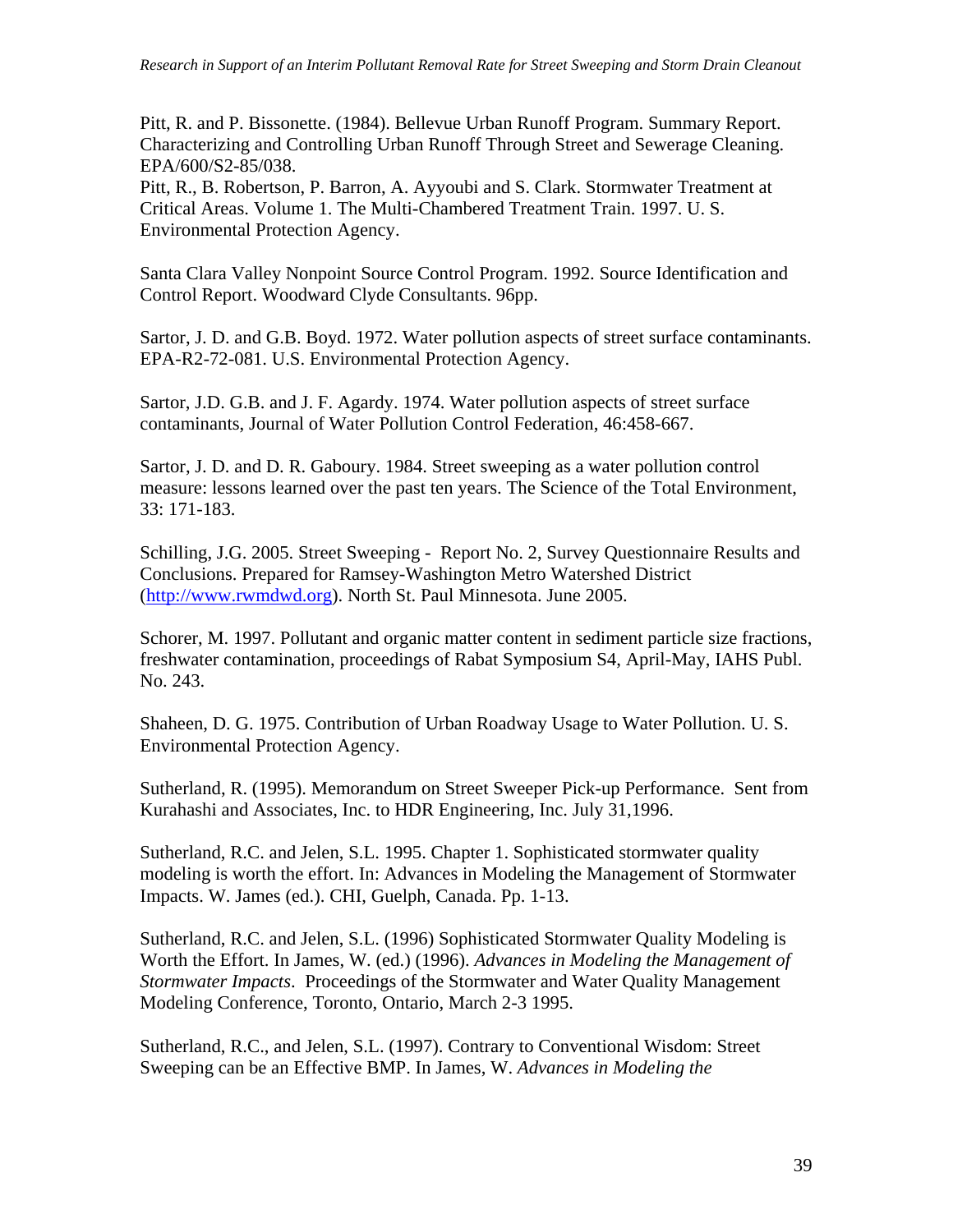*Management of Stormwater Impacts* – Vol. 5. Published by CHI, Guelph, Canada. pp179-190.

Taylor, A. and Wong, T. (1999) Effectiveness of Street Sweeping for Stormwater Pollution Control. Technical Report 99/8. Cooperative Research Centre for Catchment Hydrology. 43pp.

Taylor, A. and Wong, T. (2002). Non-Structural Stormwater Quality Best Management Practices – A Lit. Review of their Value and Life-Cycle Costs, Technical Report 02/13. Cooperative Research Centre for Catchment Hydrology.100pp.

Terstriep M. L., G. M. Bender, and D. C. Noel. 1982. Nationwide Urban Runoff Project, Champaign, Illinois: Evaluation of the Effectiveness of Municipal Street Sweeping in the Control of Urban Storm Runoff Pollution. Illinois Department of Energy and Natural Resources, SWS Contract Report 300.

United States Geological Survey (USGS). 2005. Evaluation of Street Sweeping as a Water-Quality Management Tool in Residential Basins in Madison, Scientific Investigations Report, September 2005.

Walker, T.A. and T.H.E. Wong 1999. Effectiveness of Street Sweeping for Stormwater Pollution Control. Technical Report 99/08. Cooperative Research Centre for Catchment Hydrology, Melbourne, AUS.

Waschbusch, R.J., Selbig, W.R. and Bannerman, R.T. (1999) Sources of Phosphorus in Stormwater and Street Dirt from Two Urban Residential Basins in Madison, Wisconsin, 1994-1995. U.S. Geological Survey, Water Resources Investigations Report 99-4021

Waschbush, R.J. 2003. Data and Methods of a 1999-2000 Street Sweeping Study on an Urban Freeway in Milwaukee County, Wisconsin. Open File Report 03-93. U.S. Department of the Interior, U.S. Geological Survey.

Wilbur, W. G. and J.V. Hunter. 1979. Distribution of metals in street sweepings, stormwater solids and urban aquatic sediments. Journal of Water Pollution Control Federation, 51:12, December.

Wisconsin Department of Natural Resources (WI DNR) 1983. Evaluation of Urban Nonpoint Source Pollution Management in Milwaukee County, WI. WI DNR.

Zarriello, P.J., Breault, R. F., and Weiskel, P. K. (2002) Potential Effects of Structural Controls and Street Sweeping on Stormwater Loads to the Lower Charles River, Massachusetts. U.S. Geological Survey Water Resources Investigations Report 02-4220.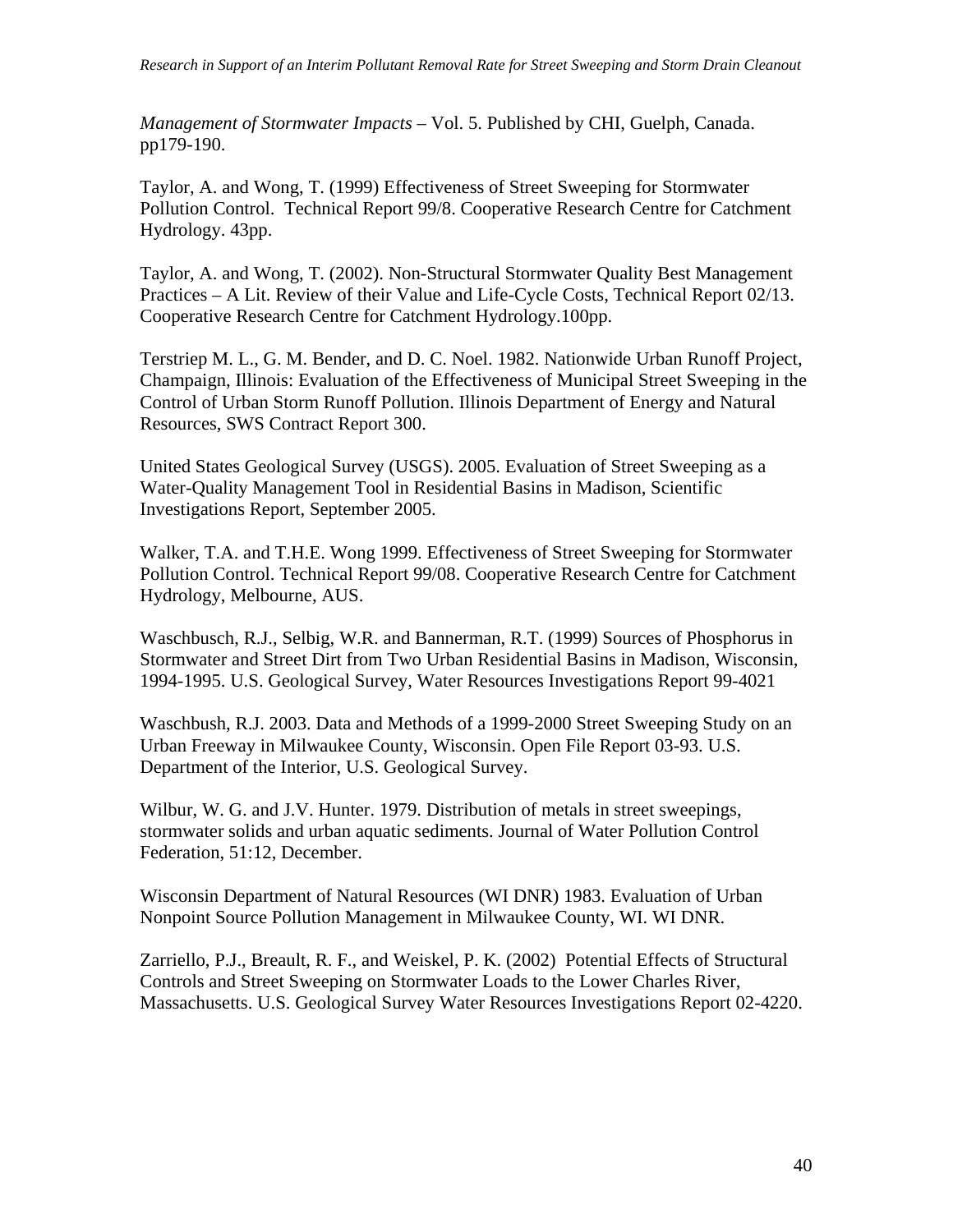## **Appendix A**

## **National and Chesapeake Bay Stormwater Event Mean Concentrations**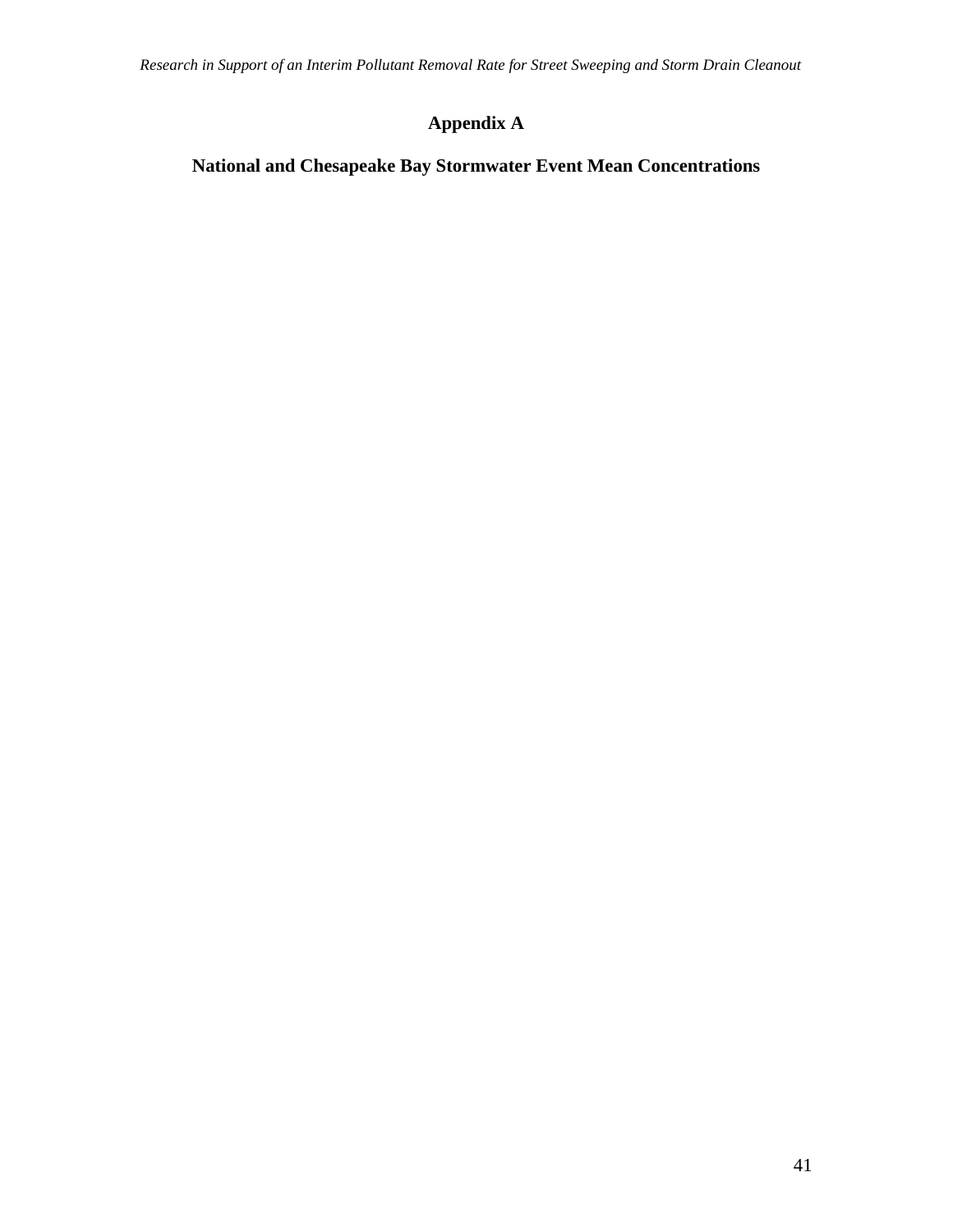#### **A comparison of National and Chesapeake Bay Stormwater Event Mean Concentrations**

The event mean concentration statistics presented in Table A.1 is taken from NPDES stormwater observations collected from Phase I communities located in the Chesapeake Bay watershed as included in the National Stormwater Quality Database (NSQD version 1.1 and available at: rpitt.eng.ua.edu/Research/ms4/mainms4.shtml). Data for TSS, nitrogen and phosphorus are presented. It should be noted that the value for TN is not equal to the sum of dissolved and TKN likely due to the small sample size for TN compared to the other nitrogen parameters. The database for the Chesapeake Bay Watershed represent residential, mixed residential, commercial, mixed commercial, industrial and mixed open space land uses. The land uses not included in the database for the Chesapeake Bay watershed includes: open space, freeways, institutional, mixed industrials and mixed freeways as they were not a dominate land use type.

For the Chesapeake Bay, more than 1330 events were collected in 19 counties and 1 state highway department in Maryland and Virginia. This is approximately one-third of the full database that contains 3,700 events from 62 communities and 3 highway administrations in 17 States. A list of the communities included in the database and represented in the statistics below is provided in Table A.2. A total of 71 single land use sites are included in the database while the remaining sites have mixed land uses. Only sites with more than 7 observations were included in the analysis. From the 49 Virginia sites, 32 have more than 7 observations, while only six of the 22 Maryland sites satisfy this restriction. Although only few sites were found in Maryland all of them were well represented. Maryland has the site with more observations in the database (Kent Land Village, 60 observations); in addition, none of their sites have less than 18 storm events.

The median concentrations for the Chesapeake Bay communities are similar to the national values, with the exception of TSS , nitrite-nitrate-N, and TP that are all slightly lower. The median value of the event mean concentration is presented, rather than the average, given the large variation for most parameters as indicated by the coefficient of variation (CoV) values greater than one. However, the stormwater concentrations for the Chesapeake Bay communities are slightly less variable compared to national values.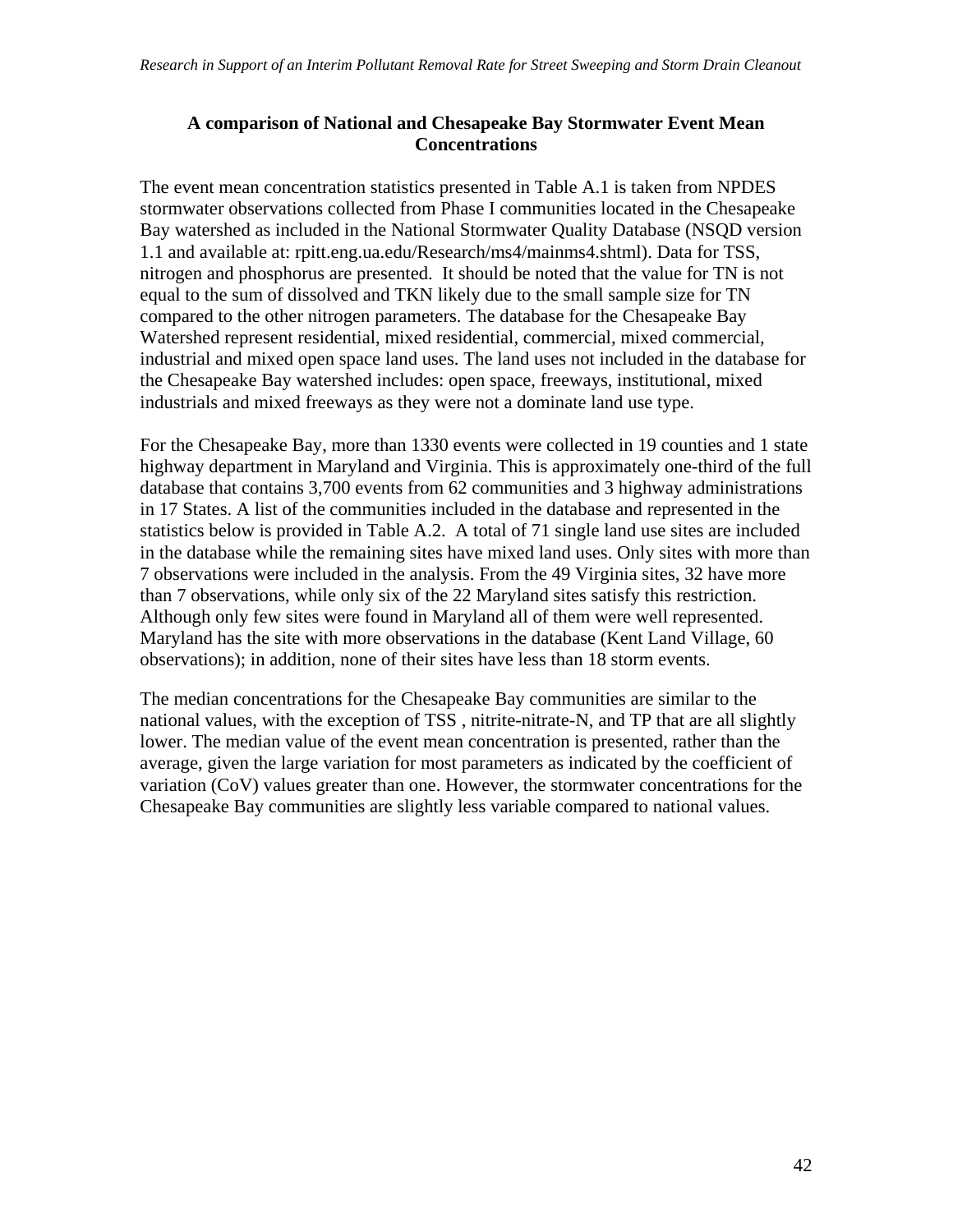| Table A.1. A comparison of stormwater concentrations for TSS, N and P between National and<br>Chesapeake Bay Watershed communities. The value in parantheses is the sample size. |              |              |      |      |  |  |  |  |
|----------------------------------------------------------------------------------------------------------------------------------------------------------------------------------|--------------|--------------|------|------|--|--|--|--|
| National<br>National<br>Chesapeake Bay<br>Chesapeake Bay                                                                                                                         |              |              |      |      |  |  |  |  |
| Parameter (mg/l)                                                                                                                                                                 |              | Median       |      | CoV  |  |  |  |  |
| <b>TSS</b>                                                                                                                                                                       | 59.13 (3493) | 43.00 (1214) | 1.78 | 1.47 |  |  |  |  |
| <b>N02+NO3</b>                                                                                                                                                                   | 0.60(3075)   | 0.56(1216)   | 0.97 | 0.85 |  |  |  |  |
| <b>Nitrogen Total</b>                                                                                                                                                            | 1.90(570)    | 2.10(21)     | 1.69 | 0.59 |  |  |  |  |
| Nitrogen Kjeldahl Total                                                                                                                                                          | 1.40 (3191)  | 1.40 (1221)  | 1.25 | 1.12 |  |  |  |  |
| <b>Phosphorous Dissolved</b>                                                                                                                                                     | 0.13(2477)   | 0.13(742)    | 1.57 | 1.59 |  |  |  |  |
| <b>Phosphorous Total</b>                                                                                                                                                         | 0.27(3285)   | 0.24(1208)   | 1.51 | 1.11 |  |  |  |  |

|                              | National | Chesapeake Bay | National | Chesapeake Bay |  |
|------------------------------|----------|----------------|----------|----------------|--|
|                              |          | Min            |          | Max            |  |
| TSS                          | 3.00     | 3.00           | 4800.00  | 1196.00        |  |
| <b>N02+NO3</b>               | 0.01     | 0.01           | 18.00    | 7.30           |  |
| <b>Nitrogen Total</b>        | 0.20     | 0.64           | 90.10    | 6.42           |  |
| Nitrogen Kjeldahl Total      | 0.05     | 0.05           | 66.40    | 36.00          |  |
| <b>Phosphorous Dissolved</b> | 0.00     | 0.01           | 6.97     | 5.45           |  |
| <b>Phosphorous Total</b>     | 0.01     | 0.02           | 15.40    | 6.72           |  |

from the NSQD database at http://unix.eng.ua.edu/~rpitt/Research/ms4/mainms4.shtml